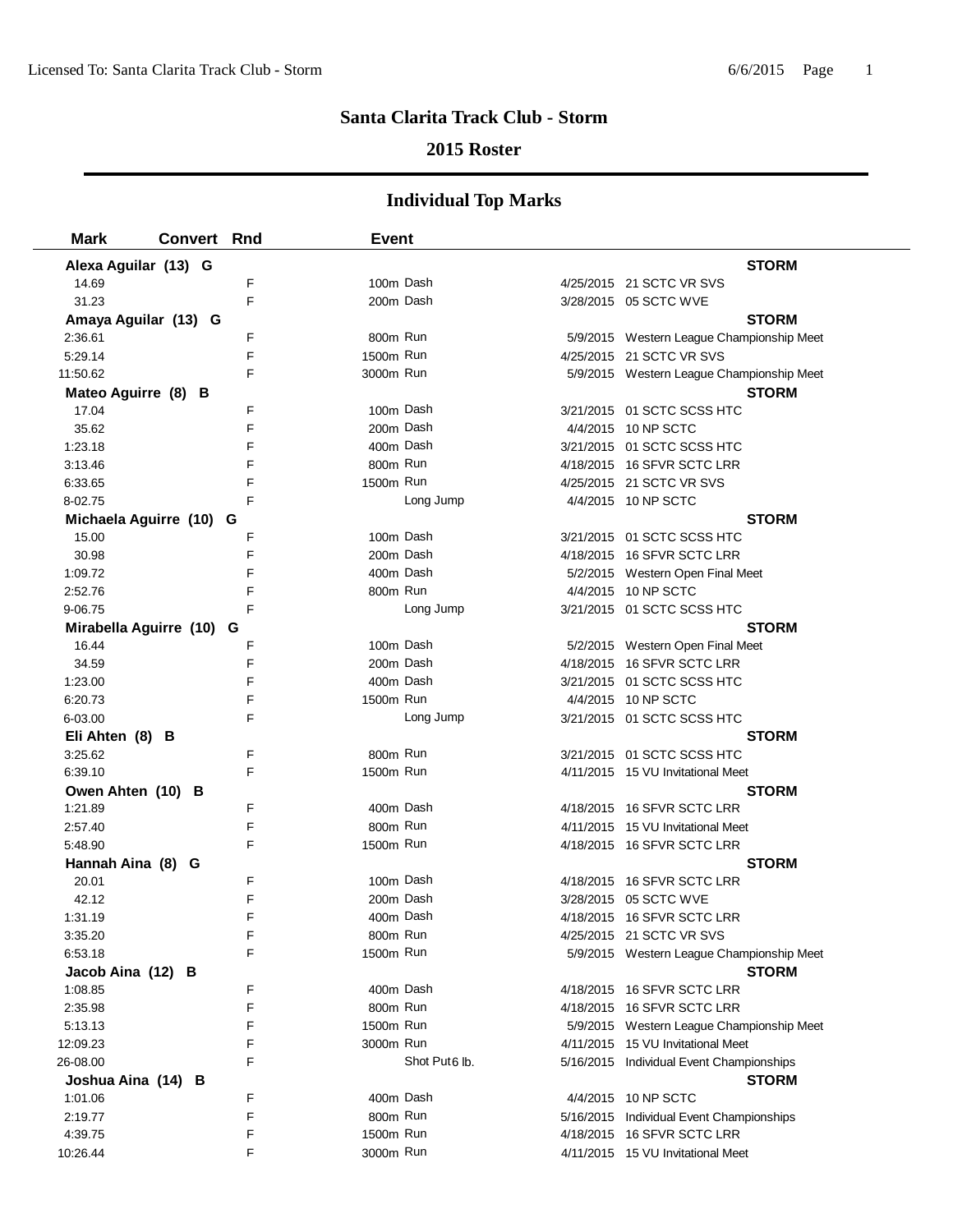### **2015 Roster**

| <b>Mark</b>            | <b>Convert Rnd</b> |   | <b>Event</b> |                           |                                           |  |
|------------------------|--------------------|---|--------------|---------------------------|-------------------------------------------|--|
| Joshua Aina (14) B     |                    |   |              |                           | <b>STORM</b>                              |  |
| 13-03.75               |                    | F |              | Long Jump                 | 4/18/2015 16 SFVR SCTC LRR                |  |
| Sara Aina (10) G       |                    |   |              |                           | <b>STORM</b>                              |  |
| 36.50                  |                    | F |              | 200m Dash                 | 4/18/2015 16 SFVR SCTC LRR                |  |
| 1:22.29                |                    | F |              | 400m Dash                 | 3/28/2015 05 SCTC WVE                     |  |
| 3:04.86                |                    | F | 800m Run     |                           | 5/9/2015 Western League Championship Meet |  |
| 6:05.80                |                    | F | 1500m Run    |                           | 5/16/2015 Individual Event Championships  |  |
| 15-09.50               |                    | F |              | Shot Put <sub>6</sub> lb. | 5/9/2015 Western League Championship Meet |  |
| Anthony Alcantara (11) |                    | В |              |                           | <b>STORM</b>                              |  |
| 15.58                  |                    | F | 100m Dash    |                           | 5/2/2015 Western Open Final Meet          |  |
| 3:20.50                |                    | F | 800m Run     |                           | 5/2/2015 Western Open Final Meet          |  |
| Cameron Anda (17) B    |                    |   |              |                           | <b>STORM</b>                              |  |
| 12.53                  |                    | F | 100m Dash    |                           | 5/9/2015 Western League Championship Meet |  |
| 26.15                  |                    | F | 200m Dash    |                           | 5/9/2015 Western League Championship Meet |  |
| 1:03.26                |                    | F | 400m Dash    |                           | 3/28/2015 05 SCTC WVE                     |  |
| 3-10.00                |                    | F |              | High Jump                 | 4/18/2015 16 SFVR SCTC LRR                |  |
| 12-07.25               |                    | F |              | Long Jump                 | 4/18/2015 16 SFVR SCTC LRR                |  |
| 17-01.50               |                    | F |              | Shot Put 12 lb.           | 3/28/2015 05 SCTC WVE                     |  |
| Joseph Anderson (10)   |                    | в |              |                           | <b>STORM</b>                              |  |
| 16.49                  |                    | F | 100m Dash    |                           | 5/2/2015 Western Open Final Meet          |  |
| 17-09.50               |                    | F |              | Shot Put <sub>6</sub> lb. | 3/21/2015 01 SCTC SCSS HTC                |  |
| Joshua Anderson (15) B |                    |   |              |                           | <b>STORM</b>                              |  |
| 2:33.09                |                    | F | 800m Run     |                           | 4/4/2015 10 NP SCTC                       |  |
| 5:13.00                |                    | F | 1500m Run    |                           | 4/18/2015 16 SFVR SCTC LRR                |  |
| 11:03.57               |                    | F | 3000m Run    |                           | 5/9/2015 Western League Championship Meet |  |
| Thomas A Anderson (12) |                    | В |              |                           | <b>STORM</b>                              |  |
| 2:45.55                |                    | F | 800m Run     |                           | 4/4/2015 10 NP SCTC                       |  |
| 5:29.65                |                    | F | 1500m Run    |                           | 4/4/2015 10 NP SCTC                       |  |
| 11:42.53               |                    | F | 3000m Run    |                           | 3/21/2015 01 SCTC SCSS HTC                |  |
| Gavin Andrada (8) B    |                    |   |              |                           | <b>STORM</b>                              |  |
| 19.07                  |                    | F | 100m Dash    |                           | 4/18/2015 16 SFVR SCTC LRR                |  |
| 1:36.14                |                    | F | 400m Dash    |                           | 4/18/2015 16 SFVR SCTC LRR                |  |
| 3:49.74                |                    | F | 800m Run     |                           | 4/4/2015 10 NP SCTC                       |  |
| 7:27.83                |                    | F | 1500m Run    |                           | 3/28/2015 05 SCTC WVE                     |  |
| Kelly Avila (10) G     |                    |   |              |                           | <b>STORM</b>                              |  |
| 15.88                  |                    | F | 100m Dash    |                           | 3/21/2015 01 SCTC SCSS HTC                |  |
| 1:12.40                |                    | F | 400m Dash    |                           | 5/9/2015 Western League Championship Meet |  |
| 2:51.90                |                    | F | 800m Run     |                           | 5/9/2015 Western League Championship Meet |  |
| 5:49.24                |                    | F | 1500m Run    |                           | 5/9/2015 Western League Championship Meet |  |
| Beau Baldus (11) G     |                    |   |              |                           | <b>STORM</b>                              |  |
| 16.22                  |                    | F | 100m Dash    |                           | 5/2/2015 Western Open Final Meet          |  |
| 34.45                  |                    | F | 200m Dash    |                           | 4/18/2015 16 SFVR SCTC LRR                |  |
| 1:22.35                |                    | F | 400m Dash    |                           | 5/2/2015 Western Open Final Meet          |  |
| 8-05.00                |                    | F |              | Long Jump                 | 3/21/2015 01 SCTC SCSS HTC                |  |
| Ivanna Barba (6) G     |                    |   |              |                           | <b>STORM</b>                              |  |
| 18.91                  |                    | F |              | 100m Dash                 | 5/2/2015 Western Open Final Meet          |  |
| 43.62                  |                    | F | 200m Dash    |                           | 4/18/2015 16 SFVR SCTC LRR                |  |
| 1:40.38                |                    | F |              | 400m Dash                 | 4/25/2015 21 SCTC VR SVS                  |  |
| 5-08.00                |                    | F |              | Long Jump                 | 3/28/2015 05 SCTC WVE                     |  |
| Louie Barba (8) B      |                    |   |              |                           | <b>STORM</b>                              |  |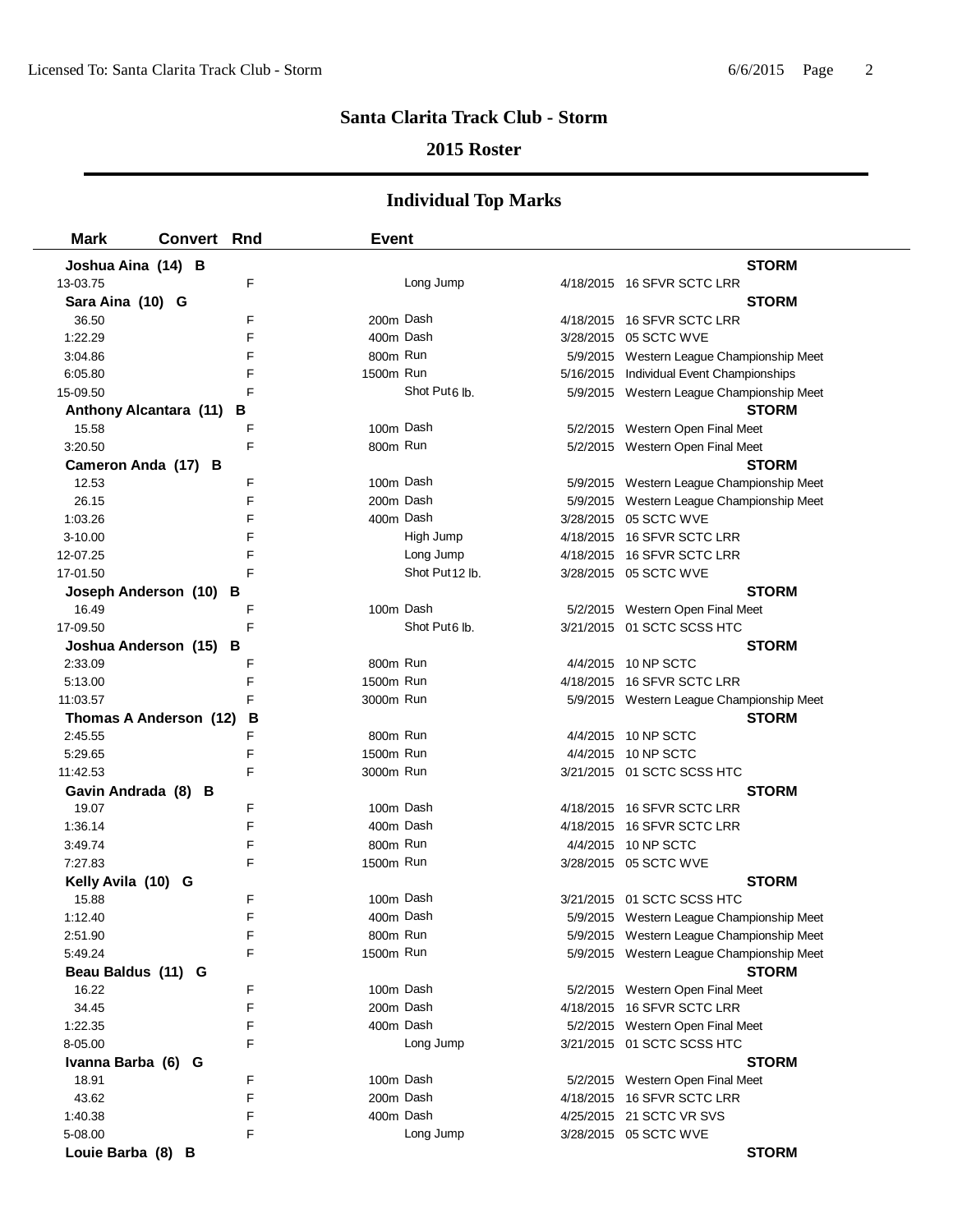### **2015 Roster**

| <b>Mark</b>                          | <b>Convert Rnd</b> |        | <b>Event</b> |                           |                                           |
|--------------------------------------|--------------------|--------|--------------|---------------------------|-------------------------------------------|
| Louie Barba (8) B                    |                    |        |              |                           | <b>STORM</b>                              |
| 19.87                                |                    | F      | 100m Dash    |                           | 3/28/2015 05 SCTC WVE                     |
| 1:39.00                              |                    | F      | 400m Dash    |                           | 4/4/2015 10 NP SCTC                       |
| 3:41.34                              |                    | F      | 800m Run     |                           | 5/2/2015 Western Open Final Meet          |
| 2-08.00                              |                    | F      |              | High Jump                 | 4/25/2015 21 SCTC VR SVS                  |
| 11-03.00                             |                    | F      |              | Shot Put <sub>6</sub> lb. | 5/2/2015 Western Open Final Meet          |
| Zachary Barron (6) B                 |                    |        |              |                           | <b>STORM</b>                              |
| 21.68                                |                    | F      | 100m Dash    |                           | 3/21/2015 01 SCTC SCSS HTC                |
| 1:51.73                              |                    | F      | 400m Dash    |                           | 3/21/2015 01 SCTC SCSS HTC                |
| 4:00.45                              |                    | F      | 800m Run     |                           | 4/18/2015 16 SFVR SCTC LRR                |
| 7:03.99                              |                    | F      | 1500m Run    |                           | 4/25/2015 21 SCTC VR SVS                  |
| Zoe Barron (11) G                    |                    |        |              |                           | <b>STORM</b>                              |
| 16.99                                |                    | F      | 100m Dash    |                           | 3/28/2015 05 SCTC WVE                     |
| 7-00.50                              |                    | F      |              | Long Jump                 | 4/25/2015 21 SCTC VR SVS                  |
| Evan Bates (14) B                    |                    |        |              |                           | <b>STORM</b>                              |
| 2:34.12                              |                    | F      | 800m Run     |                           | 3/21/2015 01 SCTC SCSS HTC                |
| 5:08.44                              |                    | F      | 1500m Run    |                           | 3/21/2015 01 SCTC SCSS HTC                |
| 11:06.14                             |                    | F      | 3000m Run    |                           | 5/9/2015 Western League Championship Meet |
| Olivia Bates (12) G                  |                    |        |              |                           | <b>STORM</b>                              |
| 16.41                                |                    | P      | 100m Dash    |                           | 4/11/2015 15 VU Invitational Meet         |
| 7:13.78                              |                    | F      | 1500m Run    |                           | 4/4/2015 10 NP SCTC                       |
| 21.87                                |                    | F      |              | 100m Hurdles 30"          | 5/9/2015 Western League Championship Meet |
| 21-09.50                             |                    | F      |              | Shot Put <sub>6</sub> lb. | 4/18/2015 16 SFVR SCTC LRR                |
| Ashlyn Bendorf (9) G                 |                    |        |              |                           | <b>STORM</b>                              |
| 17.70                                |                    | F      | 100m Dash    |                           | 3/28/2015 05 SCTC WVE                     |
| 1:46.87                              |                    | F      | 400m Dash    |                           | 3/21/2015 01 SCTC SCSS HTC                |
| Lily Benitez (5) G                   |                    |        |              |                           | <b>STORM</b>                              |
| 27.68                                |                    | F      | 100m Dash    |                           | 4/4/2015 10 NP SCTC                       |
| 5-05.50                              |                    | F      |              | Long Jump                 | 3/28/2015 05 SCTC WVE                     |
| Sarah Benitez (13) G                 |                    |        |              |                           | <b>STORM</b>                              |
| 2:55.72                              |                    | F      | 800m Run     |                           | 4/4/2015 10 NP SCTC                       |
| 5:40.57                              |                    | F<br>F | 1500m Run    |                           | 4/25/2015 21 SCTC VR SVS                  |
| 11:56.38                             |                    |        | 3000m Run    |                           | 5/16/2015 Individual Event Championships  |
| Nathaniel Berhow (11) B<br>16.09     |                    | F      | 100m Dash    |                           | <b>STORM</b><br>4/4/2015 10 NP SCTC       |
| 18.23                                |                    | F      |              | 80m Hurdles 30"           | 4/11/2015 15 VU Invitational Meet         |
|                                      |                    |        |              |                           | <b>STORM</b>                              |
| Cason Berrendaffan (13) B<br>4-02.00 |                    |        |              | High Jump                 | 4/18/2015 16 SFVR SCTC LRR                |
| Meric Berrendaffan (11)              |                    | G      |              |                           | <b>STORM</b>                              |
| 3-02.00                              |                    | F      |              | High Jump                 | 4/18/2015 16 SFVR SCTC LRR                |
| 3-02.00                              |                    | F      |              | High Jump                 | 3/28/2015 05 SCTC WVE                     |
| Kaela Berretta (12) G                |                    |        |              |                           | <b>STORM</b>                              |
| 2:33.02                              |                    | F      | 800m Run     |                           | 4/18/2015 16 SFVR SCTC LRR                |
| 5:09.70                              |                    | F      | 1500m Run    |                           | 5/9/2015 Western League Championship Meet |
| 11:27.00                             |                    | F      | 3000m Run    |                           | 3/28/2015 05 SCTC WVE                     |
| Hailey Bertola (8) G                 |                    |        |              |                           | <b>STORM</b>                              |
| 42.94                                |                    | F      | 200m Dash    |                           | 4/18/2015 16 SFVR SCTC LRR                |
| 1:50.08                              |                    | F      | 400m Dash    |                           | 3/28/2015 05 SCTC WVE                     |
| 7:50.85                              |                    | F      | 1500m Run    |                           | 3/21/2015 01 SCTC SCSS HTC                |
| Megan Bertola (6) G                  |                    |        |              |                           | <b>STORM</b>                              |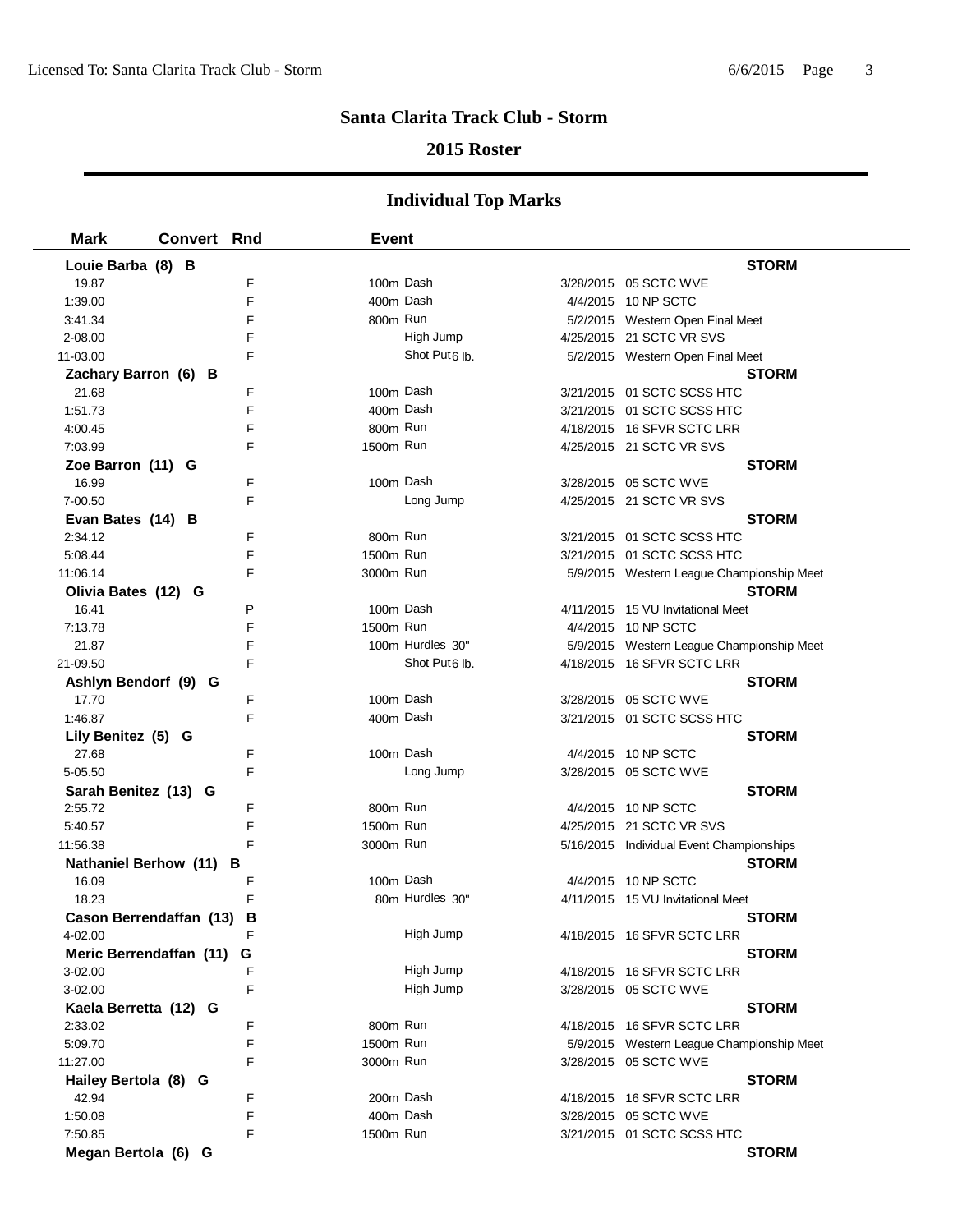### **2015 Roster**

| <b>Mark</b>            | <b>Convert Rnd</b> |   | <b>Event</b> |                           |                                            |  |
|------------------------|--------------------|---|--------------|---------------------------|--------------------------------------------|--|
| Megan Bertola (6) G    |                    |   |              |                           | <b>STORM</b>                               |  |
| 21.28                  |                    | F | 100m Dash    |                           | 5/2/2015 Western Open Final Meet           |  |
| 47.50                  |                    | E | 200m Dash    |                           | 4/18/2015 16 SFVR SCTC LRR                 |  |
| 1:59.58                |                    | F | 400m Dash    |                           | 3/28/2015 05 SCTC WVE                      |  |
| 4:09.70                |                    | F | 800m Run     |                           | 5/2/2015 Western Open Final Meet           |  |
| 8:09.94                |                    | F | 1500m Run    |                           | 5/2/2015 Western Open Final Meet           |  |
| Adrianna Bingham (12)  |                    | G |              |                           | <b>STORM</b>                               |  |
| 2:45.54                |                    | F | 800m Run     |                           | 5/9/2015 Western League Championship Meet  |  |
| 5:41.77                |                    | F | 1500m Run    |                           | 5/9/2015 Western League Championship Meet  |  |
| 13:19.18               |                    | F | 3000m Run    |                           | 3/28/2015 05 SCTC WVE                      |  |
| Baylin Bingham (8) B   |                    |   |              |                           | <b>STORM</b>                               |  |
| 3:04.94                |                    | F | 800m Run     |                           | 4/11/2015 15 VU Invitational Meet          |  |
| 5:56.04                |                    | F | 1500m Run    |                           | 4/18/2015 16 SFVR SCTC LRR                 |  |
| $2 - 10.00$            |                    | F |              | High Jump                 | 4/25/2015 21 SCTC VR SVS                   |  |
| 11-03.75               |                    | F |              | Shot Put <sub>6</sub> lb. | 3/21/2015 01 SCTC SCSS HTC                 |  |
| Savannah Bingham (9) G |                    |   |              |                           | <b>STORM</b>                               |  |
| 1:29.28                |                    | F | 400m Dash    |                           | 4/11/2015 15 VU Invitational Meet          |  |
| 3:17.57                |                    | F | 800m Run     |                           | 4/4/2015 10 NP SCTC                        |  |
| 5:59.33                |                    | F | 1500m Run    |                           | 4/25/2015 21 SCTC VR SVS                   |  |
| 13-05.50               |                    | F |              | Shot Put <sub>6</sub> lb. | 4/18/2015 16 SFVR SCTC LRR                 |  |
| Carissa Bixler (14) G  |                    |   |              |                           | <b>STORM</b>                               |  |
| 13.75                  |                    | F | 100m Dash    |                           | 4/25/2015 21 SCTC VR SVS                   |  |
| 13.75                  |                    | P | 100m Dash    |                           | 5/9/2015 Western League Championship Meet  |  |
| 29.28                  |                    | F | 200m Dash    |                           | 4/25/2015 21 SCTC VR SVS                   |  |
| 15-04.50               |                    | F |              | Long Jump                 | 5/9/2015 Western League Championship Meet  |  |
| Dillon Bixler (13) B   |                    |   |              |                           | <b>STORM</b>                               |  |
| 14.87                  |                    | F | 100m Dash    |                           | 3/21/2015 01 SCTC SCSS HTC                 |  |
| 30.46                  |                    | F | 200m Dash    |                           | 3/28/2015 05 SCTC WVE                      |  |
| 13-07.00               |                    | F |              | Long Jump                 | 3/28/2015 05 SCTC WVE                      |  |
| Asher Boness (5) B     |                    |   |              |                           | <b>STORM</b>                               |  |
| 51.31                  |                    | F | 200m Dash    |                           | 5/2/2015 Western Open Final Meet           |  |
| 1:56.82                |                    | F | 400m Dash    |                           | 4/25/2015 21 SCTC VR SVS                   |  |
| 4:28.79                |                    | F | 800m Run     |                           | 4/11/2015 15 VU Invitational Meet          |  |
| 6-05.00                |                    | F |              | Long Jump                 | 4/18/2015 16 SFVR SCTC LRR                 |  |
| Lily Boness (9) G      |                    |   |              |                           | STORM                                      |  |
| 55.50                  |                    | F | 200m Dash    |                           | 4/11/2015 15 VU Invitational Meet          |  |
| 2:08.52                |                    | F | 400m Dash    |                           | 4/18/2015 16 SFVR SCTC LRR                 |  |
| 6-07.75                |                    | F |              | Long Jump                 | 4/4/2015 10 NP SCTC                        |  |
| Ciaran Boylan (12) B   |                    |   |              |                           | <b>STORM</b>                               |  |
| 11-06.00               |                    | F |              | Long Jump                 | 3/28/2015 05 SCTC WVE                      |  |
| Olivia Boylan (9) G    |                    |   |              |                           | <b>STORM</b>                               |  |
| 1:44.87                |                    | F | 400m Dash    |                           | 4/18/2015 16 SFVR SCTC LRR                 |  |
| 3:57.84                |                    | F | 800m Run     |                           | 3/21/2015 01 SCTC SCSS HTC                 |  |
| 8:03.37                |                    | F | 1500m Run    |                           | 3/21/2015 01 SCTC SCSS HTC                 |  |
| 8-02.25                |                    | F |              | Long Jump                 | 4/25/2015 21 SCTC VR SVS                   |  |
| Shane Boyle (13) B     |                    |   |              | 100m Hurdles 33"          | <b>STORM</b>                               |  |
| 18.03                  |                    | F |              |                           | 5/16/2015 Individual Event Championships   |  |
| Alysa Branda (13) G    |                    | F | 800m Run     |                           | <b>STORM</b>                               |  |
| 2:57.66<br>5:54.98     |                    | F | 1500m Run    |                           | 4/4/2015 10 NP SCTC<br>4/4/2015 10 NP SCTC |  |
|                        |                    |   |              |                           |                                            |  |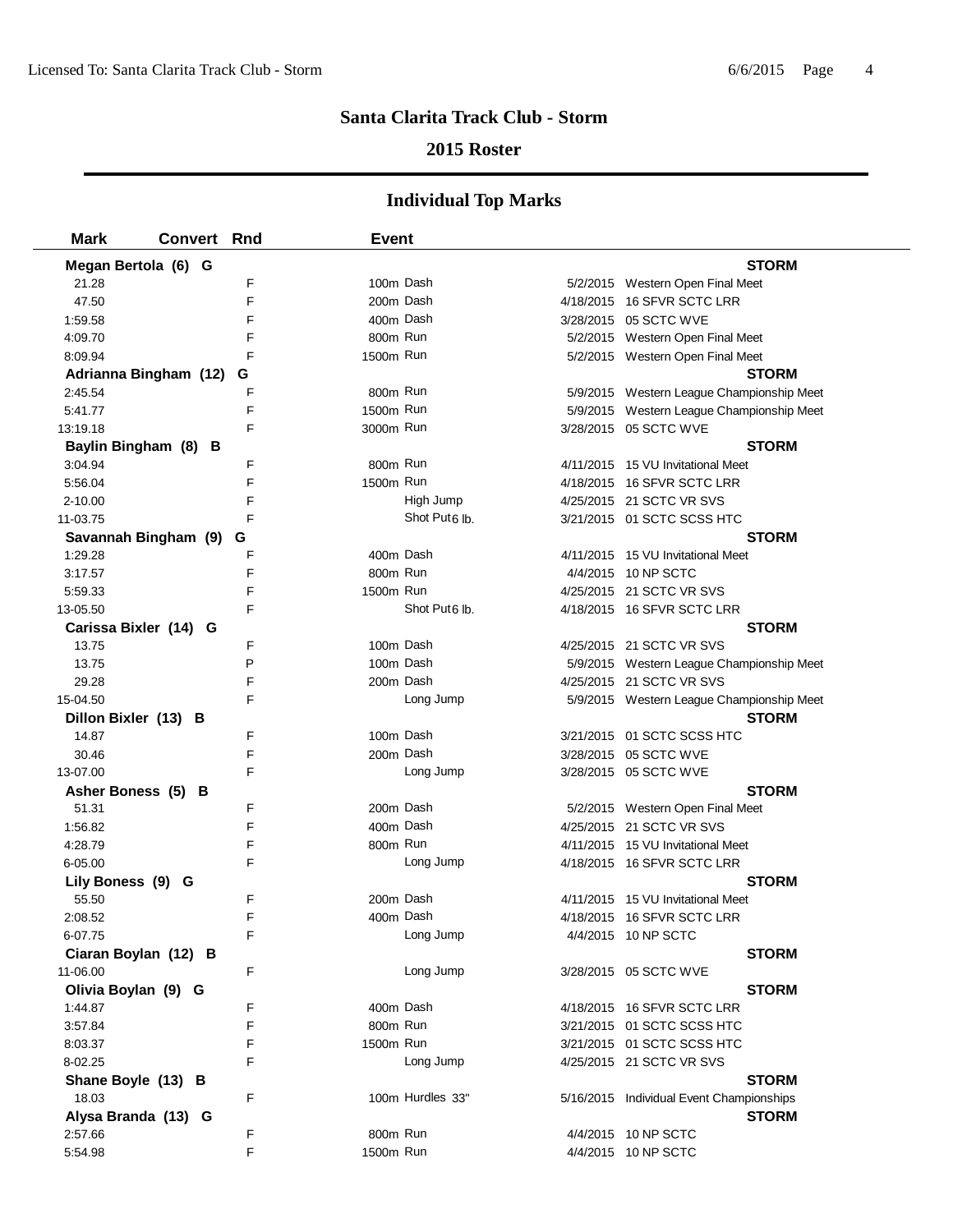### **2015 Roster**

| <b>Mark</b>                      | <b>Convert Rnd</b> |        | <b>Event</b>          |                           |                                                          |  |
|----------------------------------|--------------------|--------|-----------------------|---------------------------|----------------------------------------------------------|--|
| Alysa Branda (13) G              |                    |        |                       |                           | <b>STORM</b>                                             |  |
| 13:26.18                         |                    | F      | 3000m Run             |                           | 4/18/2015 16 SFVR SCTC LRR                               |  |
| Nathan Branda (10) B             |                    |        |                       |                           | <b>STORM</b>                                             |  |
| 1:22.86                          |                    | F      | 400m Dash             |                           | 5/2/2015 Western Open Final Meet                         |  |
| 3:13.92                          |                    | F      | 800m Run              |                           | 4/4/2015 10 NP SCTC                                      |  |
| 5:59.46                          |                    | F      | 1500m Run             |                           | 4/18/2015 16 SFVR SCTC LRR                               |  |
| Malia Brauer (8) G               |                    |        |                       |                           | <b>STORM</b>                                             |  |
| 18.89                            |                    | F      | 100m Dash             |                           | 4/25/2015 21 SCTC VR SVS                                 |  |
| 1:31.80                          |                    | F      | 400m Dash             |                           | 4/25/2015 21 SCTC VR SVS                                 |  |
| Devin Burns (8) B                |                    |        |                       |                           | <b>STORM</b>                                             |  |
| 18.95                            |                    | F      | 100m Dash             |                           | 3/21/2015 01 SCTC SCSS HTC                               |  |
| 5-03.25                          |                    | F      |                       | Long Jump                 | 4/25/2015 21 SCTC VR SVS                                 |  |
| 8-09.00                          |                    | F      |                       | Shot Put <sub>6</sub> lb. | 3/21/2015 01 SCTC SCSS HTC                               |  |
| Tyler Burns (10) B               |                    |        |                       |                           | <b>STORM</b>                                             |  |
| 14.03                            |                    | F      | 100m Dash             |                           | 4/18/2015 16 SFVR SCTC LRR                               |  |
| 31.12                            |                    | F      | 200m Dash             |                           | 3/21/2015 01 SCTC SCSS HTC                               |  |
| 16.80                            |                    | F      |                       | 80m Hurdles 30"           | 5/9/2015 Western League Championship Meet                |  |
| 16.80                            |                    | F      |                       | 80m Hurdles 30"           | 4/18/2015 16 SFVR SCTC LRR                               |  |
| 12-10.00                         |                    | F      |                       | Long Jump                 | 4/4/2015 10 NP SCTC                                      |  |
| Brianna Campbell (8) G           |                    |        |                       |                           | <b>STORM</b>                                             |  |
| 1:22.97                          |                    | F      | 400m Dash             |                           | 4/4/2015 10 NP SCTC                                      |  |
| 3:14.75                          |                    | F      | 800m Run              |                           | 3/28/2015 05 SCTC WVE                                    |  |
| 6:11.52                          |                    | F      | 1500m Run             |                           | 5/2/2015 Western Open Final Meet                         |  |
| Abigail Canham (6) G             |                    |        |                       |                           | <b>STORM</b>                                             |  |
| 21.69                            |                    | F      | 100m Dash             |                           | 4/18/2015 16 SFVR SCTC LRR                               |  |
| 1:46.53                          |                    | F      | 400m Dash             |                           | 4/18/2015 16 SFVR SCTC LRR                               |  |
| 3:57.83                          |                    | F      | 800m Run              |                           | 4/25/2015 21 SCTC VR SVS                                 |  |
| 4-07.00                          |                    | F      |                       | Long Jump                 | 3/28/2015 05 SCTC WVE                                    |  |
| Caleb Canham (9) B               |                    |        |                       |                           | <b>STORM</b>                                             |  |
| 3:08.01                          |                    | F      | 800m Run              |                           | 4/11/2015 15 VU Invitational Meet                        |  |
| 5:57.97                          |                    | F      | 1500m Run             |                           | 4/18/2015 16 SFVR SCTC LRR                               |  |
| Emily Canham (8) G               |                    |        |                       |                           | <b>STORM</b>                                             |  |
| 19.60                            |                    | F      | 100m Dash             |                           | 3/21/2015 01 SCTC SCSS HTC                               |  |
| 3:46.67                          |                    | F      | 800m Run              |                           | 4/25/2015 21 SCTC VR SVS                                 |  |
| 6:53.10                          |                    | F      | 1500m Run             |                           | 4/25/2015 21 SCTC VR SVS                                 |  |
| Isabella Cardenas (12)           |                    | G      |                       |                           | <b>STORM</b>                                             |  |
| 15.42                            |                    | F      | 100m Dash             |                           | 3/21/2015    01 SCTC SCSS HTC                            |  |
| 32.81                            |                    |        |                       | 200m Dash                 |                                                          |  |
| Reagan Carpenter (5) G           |                    |        |                       |                           | <b>STORM</b>                                             |  |
| 20.85                            |                    | F      | 100m Dash             |                           | 3/21/2015 01 SCTC SCSS HTC                               |  |
| 1:50.89                          |                    | F      | 400m Dash             |                           | 4/25/2015 21 SCTC VR SVS                                 |  |
| 4:03.06                          |                    | F      | 800m Run              |                           | 4/11/2015 15 VU Invitational Meet                        |  |
| 7:38.74                          |                    | F      | 1500m Run             |                           | 4/25/2015 21 SCTC VR SVS                                 |  |
| Logan Castallo (10) B            |                    |        |                       | High Jump                 | <b>STORM</b>                                             |  |
| 3-02.00                          |                    | F      |                       |                           | 3/21/2015 01 SCTC SCSS HTC                               |  |
| Joshua Chan (13) B               |                    |        |                       |                           | <b>STORM</b>                                             |  |
| 2:44.87                          |                    | F<br>F | 800m Run<br>1500m Run |                           | 4/4/2015 10 NP SCTC                                      |  |
| 5:17.86                          |                    | F      |                       |                           | 4/4/2015 10 NP SCTC                                      |  |
| 10:51.60<br>Joshua Chavez (12) B |                    |        | 3000m Run             |                           | 5/16/2015 Individual Event Championships<br><b>STORM</b> |  |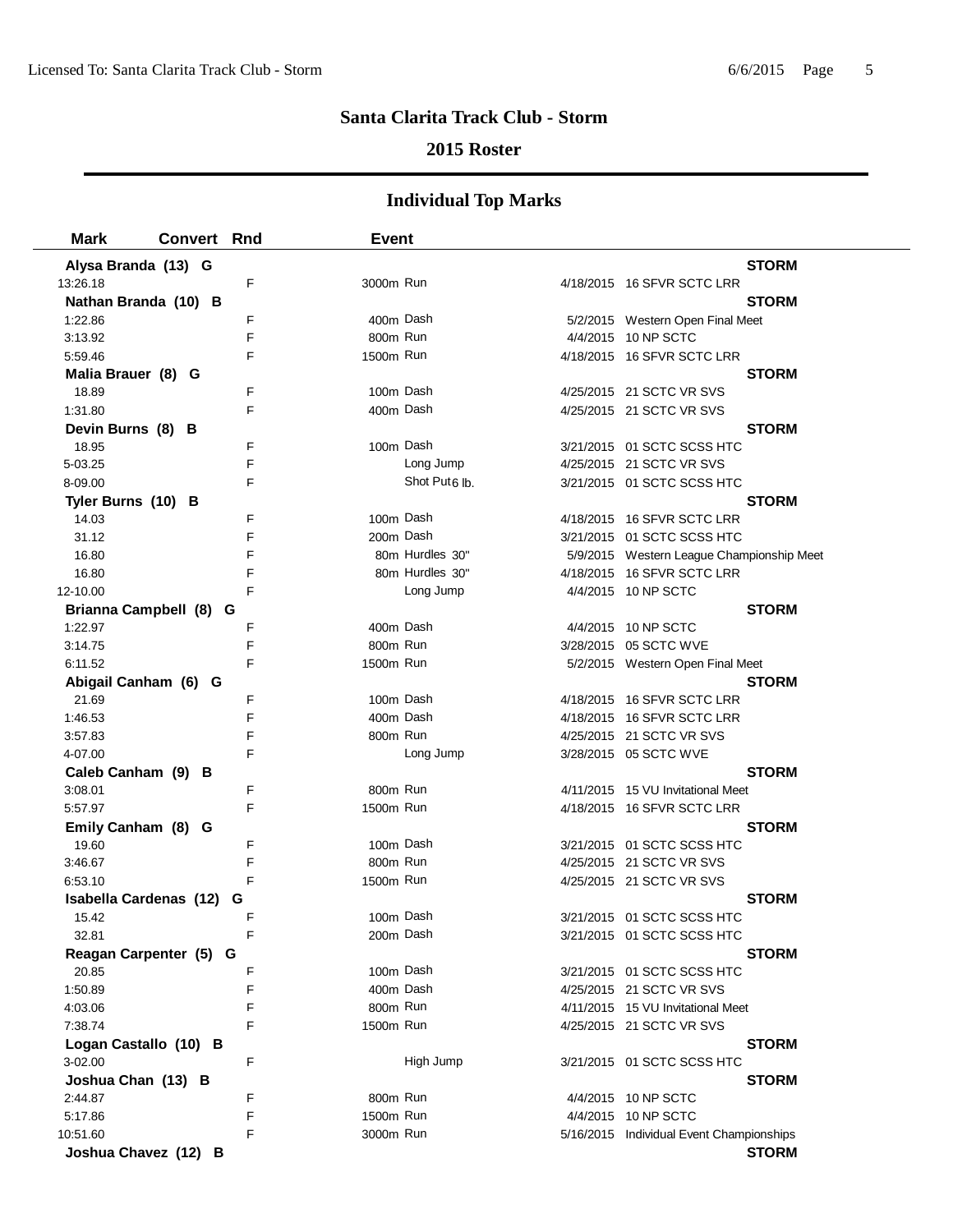#### **2015 Roster**

| <b>Mark</b>        | <b>Convert Rnd</b>            | <b>Event</b> |                           |                                           |
|--------------------|-------------------------------|--------------|---------------------------|-------------------------------------------|
|                    | Joshua Chavez (12) B          |              |                           | <b>STORM</b>                              |
| 16.45              | P                             | 100m Dash    |                           | 4/11/2015 15 VU Invitational Meet         |
| 32.75              | F                             | 200m Dash    |                           | 4/25/2015 21 SCTC VR SVS                  |
| 1:25.07            | F                             | 400m Dash    |                           | 3/21/2015 01 SCTC SCSS HTC                |
|                    | Brody Chouinard (12) B        |              |                           | <b>STORM</b>                              |
| 2:55.07            | F                             | 800m Run     |                           | 3/21/2015 01 SCTC SCSS HTC                |
| 5:38.18            | F                             | 1500m Run    |                           | 3/21/2015 01 SCTC SCSS HTC                |
|                    | Cain Chouinard (8) B          |              |                           | <b>STORM</b>                              |
| 19.93              | F                             | 100m Dash    |                           | 3/21/2015 01 SCTC SCSS HTC                |
| 1:37.13            | F                             | 400m Dash    |                           | 3/21/2015 01 SCTC SCSS HTC                |
| 3:34.77            | F                             | 800m Run     |                           | 3/28/2015 05 SCTC WVE                     |
| 7:19.59            | F                             | 1500m Run    |                           | 4/4/2015 10 NP SCTC                       |
|                    | Chidera Chukwumerije (10) G   |              |                           | <b>STORM</b>                              |
| 14.44              | F                             | 100m Dash    |                           | 5/2/2015 Western Open Final Meet          |
| 30.85              | F                             | 200m Dash    |                           | 5/2/2015 Western Open Final Meet          |
| 1:11.98            | F                             | 400m Dash    |                           | 4/25/2015 21 SCTC VR SVS                  |
|                    | Nachi Chukwumerije (13)<br>G  |              |                           | <b>STORM</b>                              |
| 15.99              | F                             | 100m Dash    |                           | 3/21/2015 01 SCTC SCSS HTC                |
| 1:17.67            | F                             | 400m Dash    |                           | 3/21/2015 01 SCTC SCSS HTC                |
| 21-00.50           | F                             |              | Shot Put <sub>6</sub> lb. | 3/28/2015 05 SCTC WVE                     |
|                    | Nkemka Chukwumerije (11)<br>В |              |                           | <b>STORM</b>                              |
| 13.06              | F                             | 100m Dash    |                           | 5/9/2015 Western League Championship Meet |
| 26.72              | F                             | 200m Dash    |                           | 5/9/2015 Western League Championship Meet |
| 1:03.96            | F                             | 400m Dash    |                           | 3/28/2015 05 SCTC WVE                     |
| 14-03.50           | F                             |              | Long Jump                 | 4/25/2015 21 SCTC VR SVS                  |
|                    | Matthew Coletto (13) B        |              |                           | <b>STORM</b>                              |
| 13.41              | F                             | 100m Dash    |                           | 4/25/2015 21 SCTC VR SVS                  |
| 13-08.50           | F                             |              | Long Jump                 | 4/4/2015 10 NP SCTC                       |
| Sanai Cook (10) G  |                               |              |                           | <b>STORM</b>                              |
| 14.29              | F                             | 100m Dash    |                           | 5/2/2015 Western Open Final Meet          |
| 30.22              | F                             | 200m Dash    |                           | 5/2/2015 Western Open Final Meet          |
| 21.02              | F                             |              | 80m Hurdles 30"           | 3/28/2015 05 SCTC WVE                     |
| Elon Cooper (10) G |                               |              |                           | <b>STORM</b>                              |
| 17.83              | F                             | 100m Dash    |                           | 3/21/2015 01 SCTC SCSS HTC                |
| 3-02.00            | F                             |              | High Jump                 | 4/25/2015 21 SCTC VR SVS                  |
| 3-02.00            | F                             |              | High Jump                 | 3/21/2015 01 SCTC SCSS HTC                |
| 8-07.00            | F                             |              | Long Jump                 | 3/21/2015 01 SCTC SCSS HTC                |
| Irie Cooper (13) G |                               |              |                           | <b>STORM</b>                              |
| 1:16.88            | F                             | 400m Dash    |                           | 4/25/2015 21 SCTC VR SVS                  |
|                    | Alexander Cruz-Boutista (5) B |              |                           | <b>STORM</b>                              |
| 24.60              | F                             | 100m Dash    |                           | 4/25/2015 21 SCTC VR SVS                  |
| 55.98              | F                             | 200m Dash    |                           | 4/18/2015 16 SFVR SCTC LRR                |
| 6-02.00            | F                             |              | Long Jump                 | 3/21/2015 01 SCTC SCSS HTC                |
|                    | Cameron Cruz (13) B           |              |                           | <b>STORM</b>                              |
| 14.73              | F                             | 100m Dash    |                           | 3/21/2015 01 SCTC SCSS HTC                |
| 1:18.22            | F                             | 400m Dash    |                           | 4/11/2015 15 VU Invitational Meet         |
| 2:44.43            | F                             | 800m Run     |                           | 5/2/2015 Western Open Final Meet          |
| 5:29.96            | F                             | 1500m Run    |                           | 5/2/2015 Western Open Final Meet          |
| 21-04.00           | F                             |              | Shot Put4 kg.             | 3/21/2015 01 SCTC SCSS HTC                |
| Cienna Cruz (12) G |                               |              |                           | <b>STORM</b>                              |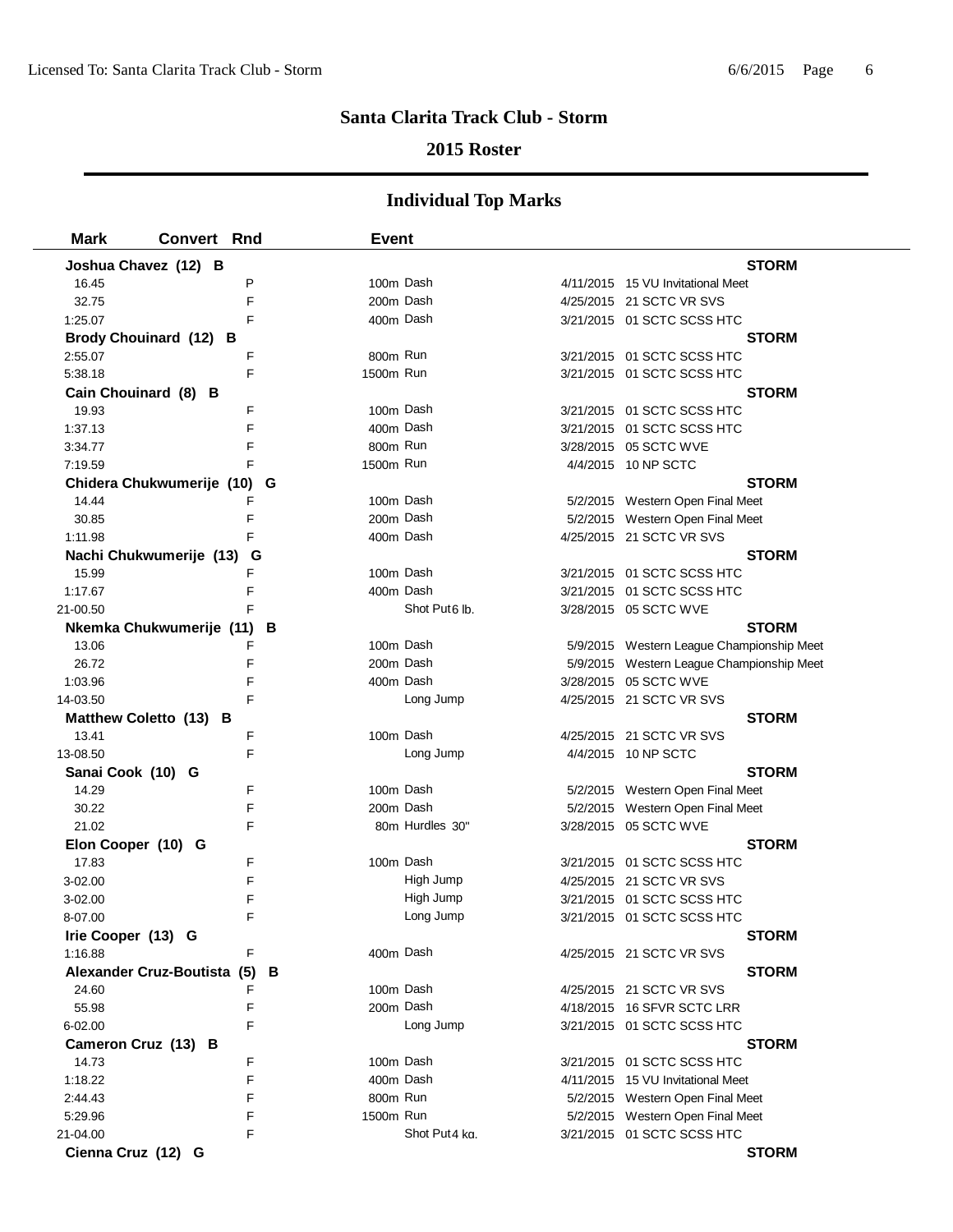### **2015 Roster**

| <b>Mark</b>               | <b>Convert Rnd</b> |   | <b>Event</b> |                           |                                           |
|---------------------------|--------------------|---|--------------|---------------------------|-------------------------------------------|
| Cienna Cruz (12) G        |                    |   |              |                           | <b>STORM</b>                              |
| 14.19                     |                    | P | 100m Dash    |                           | 5/9/2015 Western League Championship Meet |
| 14.19                     |                    | F | 100m Dash    |                           | 4/25/2015 21 SCTC VR SVS                  |
| 29.84                     |                    | F | 200m Dash    |                           | 4/25/2015 21 SCTC VR SVS                  |
| Emily Cruz (10) G         |                    |   |              |                           | <b>STORM</b>                              |
| 2:59.71                   |                    | F | 800m Run     |                           | 4/25/2015 21 SCTC VR SVS                  |
| 5:47.68                   |                    | F | 1500m Run    |                           | 4/25/2015 21 SCTC VR SVS                  |
| 12:42.99                  |                    | F | 3000m Run    |                           | 4/18/2015 16 SFVR SCTC LRR                |
| Madison Cruz (9) G        |                    |   |              |                           | <b>STORM</b>                              |
| 1:34.53                   |                    | F | 400m Dash    |                           | 4/11/2015 15 VU Invitational Meet         |
| 3:26.28                   |                    | F | 800m Run     |                           | 4/18/2015 16 SFVR SCTC LRR                |
| 6:34.31                   |                    | F | 1500m Run    |                           | 4/18/2015 16 SFVR SCTC LRR                |
| 13-06.00                  |                    | F |              | Shot Put <sub>6</sub> lb. | 4/4/2015 10 NP SCTC                       |
| 13-06.00                  |                    | F |              | Shot Put <sub>6</sub> lb. | 3/28/2015 05 SCTC WVE                     |
| Ruby Cruz (8) G           |                    |   |              |                           | <b>STORM</b>                              |
| 18.70                     |                    | F | 100m Dash    |                           | 3/28/2015 05 SCTC WVE                     |
| 43.48                     |                    | F | 200m Dash    |                           | 3/28/2015 05 SCTC WVE                     |
| 7-11.25                   |                    | F |              | Long Jump                 | 3/28/2015 05 SCTC WVE                     |
| Shayla Cruz (14) G        |                    |   |              |                           | <b>STORM</b>                              |
| 14.08                     |                    | F | 100m Dash    |                           | 5/9/2015 Western League Championship Meet |
| 1:07.04                   |                    | F | 400m Dash    |                           | 5/16/2015 Individual Event Championships  |
| Alexandre Daigneault (12) |                    | в |              |                           | <b>STORM</b>                              |
| 15.04                     |                    | F | 100m Dash    |                           | 3/21/2015 01 SCTC SCSS HTC                |
| 32.27                     |                    | F | 200m Dash    |                           | 3/21/2015 01 SCTC SCSS HTC                |
| 1:10.20                   |                    | F | 400m Dash    |                           | 4/18/2015 16 SFVR SCTC LRR                |
| 20.91                     |                    | F |              | 100m Hurdles 33"          | 4/25/2015 21 SCTC VR SVS                  |
| Audrey Dang (13) G        |                    |   |              |                           | <b>STORM</b>                              |
| 2:32.78                   |                    | F | 800m Run     |                           | 4/18/2015 16 SFVR SCTC LRR                |
| 5:10.24                   |                    | F | 1500m Run    |                           | 5/9/2015 Western League Championship Meet |
| 11:27.20                  |                    | F | 3000m Run    |                           | 3/28/2015 05 SCTC WVE                     |
| Melinda Dang (9) G        |                    |   |              |                           | <b>STORM</b>                              |
| 3:01.87                   |                    | F | 800m Run     |                           | 4/25/2015 21 SCTC VR SVS                  |
| 5:59.77                   |                    | F | 1500m Run    |                           | 4/18/2015 16 SFVR SCTC LRR                |
| Parker Darby (12) G       |                    |   |              |                           | <b>STORM</b>                              |
| 15.06                     |                    | F | 100m Dash    |                           | 3/21/2015 01 SCTC SCSS HTC                |
| Alexis Davis (9) G        |                    |   |              |                           | <b>STORM</b>                              |
| 19.91                     |                    | F | 100m Dash    |                           | 3/28/2015 05 SCTC WVE                     |
| 8-08.25                   |                    | F |              | Long Jump                 | 5/2/2015 Western Open Final Meet          |
| 11-05.00                  |                    | F |              | Shot Put6 lb.             | 5/2/2015 Western Open Final Meet          |
| Chloe Davis (6) G         |                    |   |              |                           | <b>STORM</b>                              |
| 20.93                     |                    | F | 100m Dash    |                           | 4/4/2015 10 NP SCTC                       |
| 47.83                     |                    | F | 200m Dash    |                           | 5/2/2015 Western Open Final Meet          |
| 7-01.25                   |                    | F |              | Long Jump                 | 3/28/2015 05 SCTC WVE                     |
| Mya Davis (13) B          |                    |   |              |                           | <b>STORM</b>                              |
| 12.18                     |                    | F | 100m Dash    |                           | 4/25/2015 21 SCTC VR SVS                  |
| 12.18                     |                    | P | 100m Dash    |                           | 5/9/2015 Western League Championship Meet |
| 24.72                     |                    | F |              | 200m Dash                 | 5/9/2015 Western League Championship Meet |
| 17-07.25                  |                    | F |              | Long Jump                 | 4/25/2015 21 SCTC VR SVS                  |
| Ryan Davis (10) B         |                    |   |              |                           | <b>STORM</b>                              |
| 2-01.25                   |                    | F |              | Long Jump                 | 3/21/2015 01 SCTC SCSS HTC                |
|                           |                    |   |              |                           |                                           |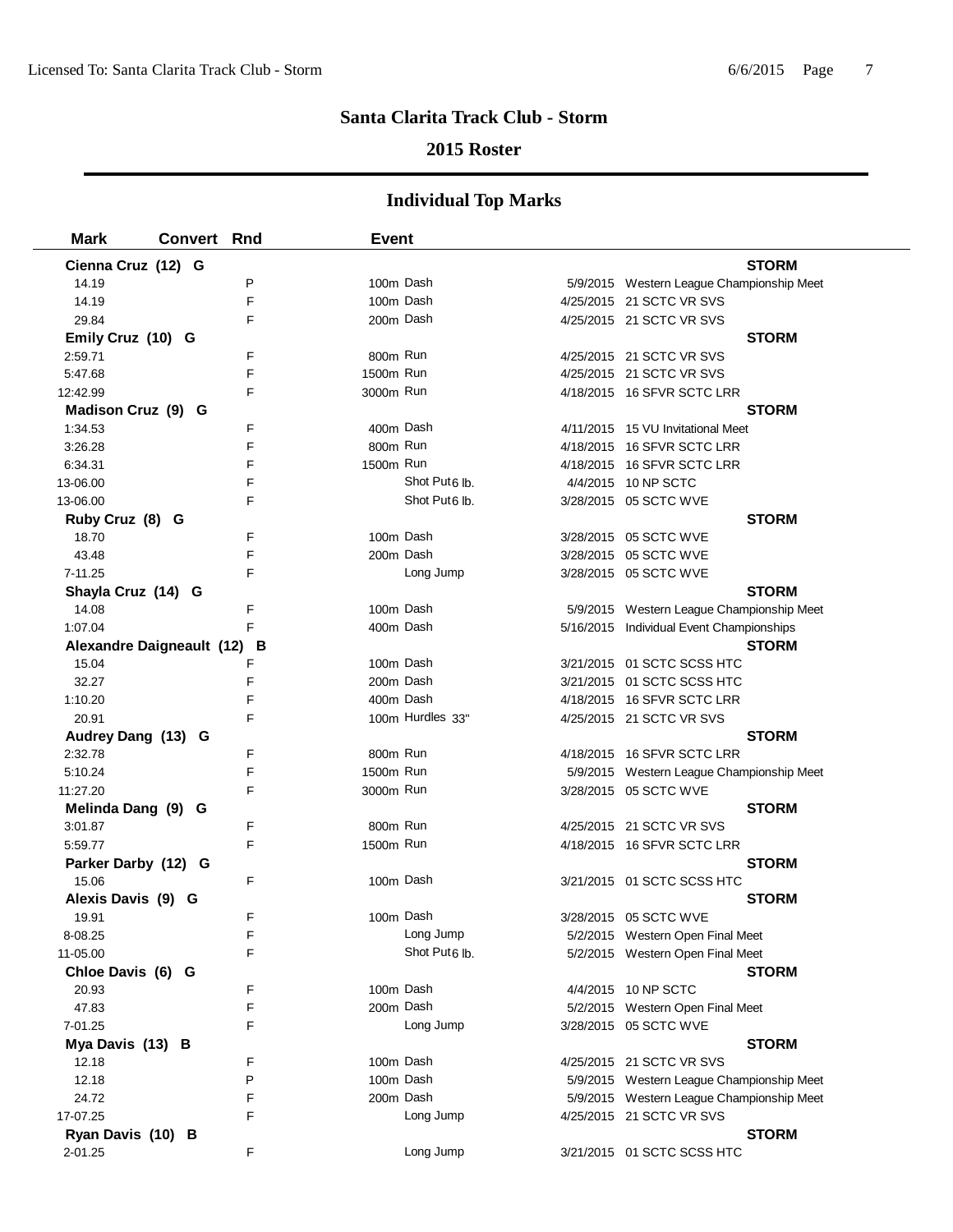### **2015 Roster**

| <b>Mark</b>              | <b>Convert Rnd</b> |   | <b>Event</b> |                           |                                           |  |
|--------------------------|--------------------|---|--------------|---------------------------|-------------------------------------------|--|
| Victoria Davis (9) G     |                    |   |              |                           | <b>STORM</b>                              |  |
| 15.20                    |                    | F | 100m Dash    |                           | 5/16/2015 Individual Event Championships  |  |
| 35.42                    |                    | E | 200m Dash    |                           | 3/28/2015 05 SCTC WVE                     |  |
| 4-04.00                  |                    | F |              | High Jump                 | 5/9/2015 Western League Championship Meet |  |
| 12-07.00                 |                    | F |              | Long Jump                 | 5/16/2015 Individual Event Championships  |  |
| 13-06.00                 |                    | F |              | Shot Put6 lb.             | 4/4/2015 10 NP SCTC                       |  |
| Wyatt Davis (10) B       |                    |   |              |                           | <b>STORM</b>                              |  |
| 16-02.00                 |                    | F |              | Shot Put <sub>6</sub> lb. | 3/28/2015 05 SCTC WVE                     |  |
| Brody de Wit (8) B       |                    |   |              |                           | <b>STORM</b>                              |  |
| 1:30.90                  |                    | F | 400m Dash    |                           | 3/28/2015 05 SCTC WVE                     |  |
| 14-06.00                 |                    | F |              | Shot Put <sub>6</sub> lb. | 3/28/2015 05 SCTC WVE                     |  |
| Luis DeJesus (7) B       |                    |   |              |                           | <b>STORM</b>                              |  |
| 3:34.00                  |                    | F | 800m Run     |                           | 5/2/2015 Western Open Final Meet          |  |
| 7:06.45                  |                    | F | 1500m Run    |                           | 4/4/2015 10 NP SCTC                       |  |
| 4-02.00                  |                    | F |              | Long Jump                 | 4/18/2015 16 SFVR SCTC LRR                |  |
| Isabella Del Villar (12) |                    | G |              |                           | <b>STORM</b>                              |  |
| 15.32                    |                    | F | 100m Dash    |                           | 4/25/2015 21 SCTC VR SVS                  |  |
| 34.60                    |                    | F | 200m Dash    |                           | 4/25/2015 21 SCTC VR SVS                  |  |
| Leilani Dobbs (6) G      |                    |   |              |                           | <b>STORM</b>                              |  |
| 23.92                    |                    | F | 100m Dash    |                           | 4/25/2015 21 SCTC VR SVS                  |  |
| 4-09.50                  |                    | F |              | Long Jump                 | 3/21/2015 01 SCTC SCSS HTC                |  |
| Alana Du (6) G           |                    |   |              |                           | <b>STORM</b>                              |  |
| 22.28                    |                    | F | 100m Dash    |                           | 3/28/2015 05 SCTC WVE                     |  |
| 50.51                    |                    | F | 200m Dash    |                           | 3/21/2015 01 SCTC SCSS HTC                |  |
| 1:52.33                  |                    | F | 400m Dash    |                           | 4/4/2015 10 NP SCTC                       |  |
| Isabella Duarte (11) G   |                    |   |              |                           | <b>STORM</b>                              |  |
| 2:34.97                  |                    | F | 800m Run     |                           | 5/16/2015 Individual Event Championships  |  |
| 5:04.96                  |                    | F | 1500m Run    |                           | 5/16/2015 Individual Event Championships  |  |
| 11:13.60                 |                    | F | 3000m Run    |                           | 3/21/2015 01 SCTC SCSS HTC                |  |
| Isaiah Duarte (12) B     |                    |   |              |                           | <b>STORM</b>                              |  |
| 3:04.03                  |                    | F | 800m Run     |                           | 4/25/2015 21 SCTC VR SVS                  |  |
| 5:48.34                  |                    | F | 1500m Run    |                           | 4/18/2015 16 SFVR SCTC LRR                |  |
| 12:57.29                 |                    | F | 3000m Run    |                           | 3/21/2015 01 SCTC SCSS HTC                |  |
| Joshua Duarte (14) B     |                    |   |              |                           | <b>STORM</b>                              |  |
| 2:25.48                  |                    | F | 800m Run     |                           | 4/25/2015 21 SCTC VR SVS                  |  |
| 4:42.15                  |                    | F | 1500m Run    |                           | 4/18/2015 16 SFVR SCTC LRR                |  |
| 10:18.93                 |                    | F | 3000m Run    |                           | 4/25/2015 21 SCTC VR SVS                  |  |
| Luke Eldridge (9) B      |                    |   |              |                           | <b>STORM</b>                              |  |
| 14.95                    |                    | F | 100m Dash    |                           | 3/28/2015 05 SCTC WVE                     |  |
| 30.49                    |                    | F | 200m Dash    |                           | 4/25/2015 21 SCTC VR SVS                  |  |
| 1:20.08                  |                    | F | 400m Dash    |                           | 4/25/2015 21 SCTC VR SVS                  |  |
| 11-11.50                 |                    | F |              | Long Jump                 | 3/28/2015 05 SCTC WVE                     |  |
| Rheanna Ellerbrock (10)  |                    | G |              |                           | <b>STORM</b>                              |  |
| 14:56.80                 |                    | F | 3000m Run    |                           | 4/25/2015 21 SCTC VR SVS                  |  |
| Cory Ellis (14) B        |                    |   |              |                           | <b>STORM</b>                              |  |
| 2:13.56                  |                    | F | 800m Run     |                           | 5/9/2015 Western League Championship Meet |  |
| 4:32.61                  |                    | F | 1500m Run    |                           | 4/4/2015 10 NP SCTC                       |  |
| 10:05.31                 |                    | F | 3000m Run    |                           | 3/28/2015 05 SCTC WVE                     |  |
| Gabrielle Ellis (13) G   |                    |   |              |                           | <b>STORM</b>                              |  |
| 28.08                    |                    | F | 200m Dash    |                           | 4/11/2015 15 VU Invitational Meet         |  |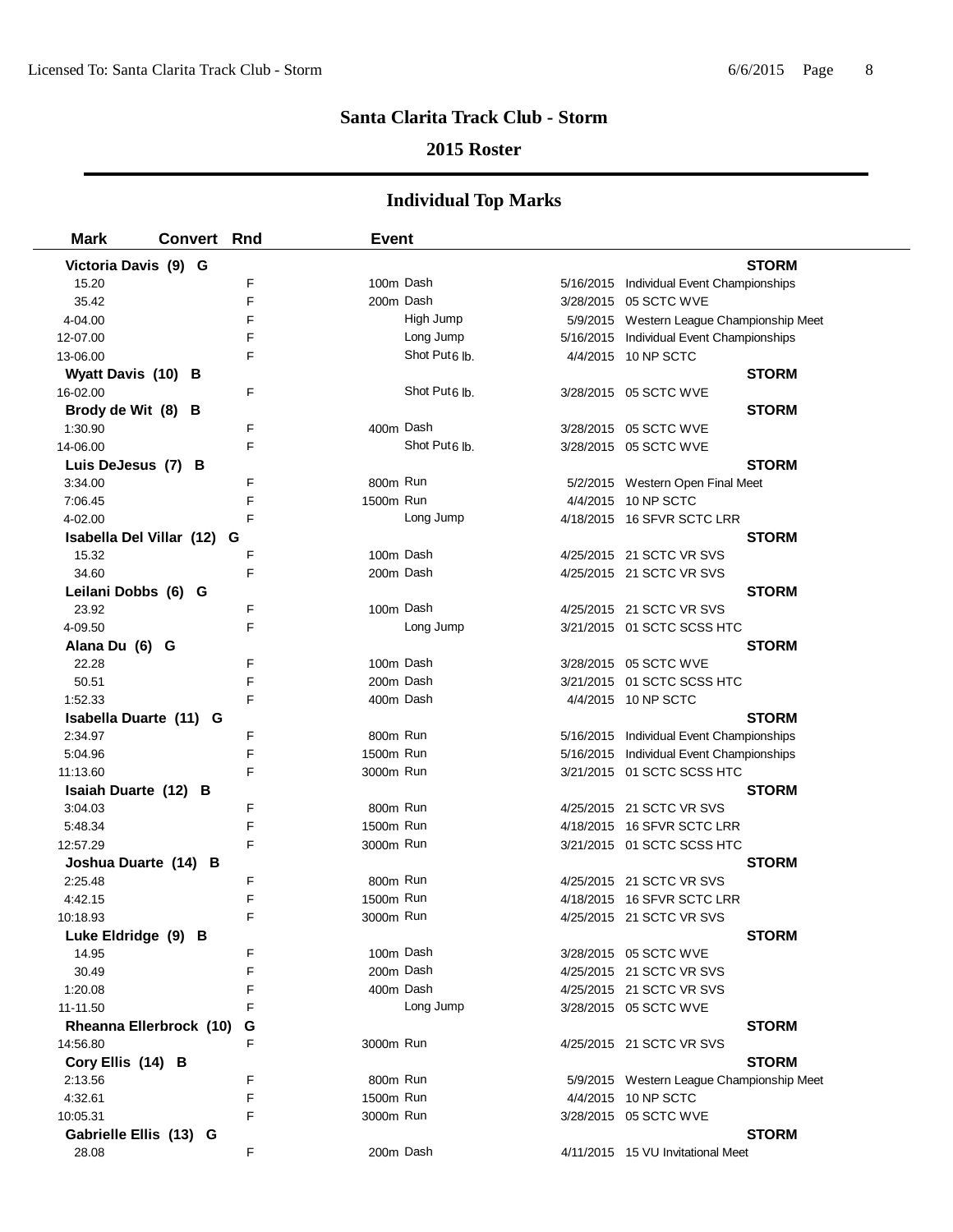### **2015 Roster**

| <b>Mark</b>              | <b>Convert Rnd</b> |   | <b>Event</b> |                           |                                           |
|--------------------------|--------------------|---|--------------|---------------------------|-------------------------------------------|
| Gabrielle Ellis (13) G   |                    |   |              |                           | <b>STORM</b>                              |
| 1:00.56                  |                    | F | 400m Dash    |                           | 5/16/2015 Individual Event Championships  |
| Marcus Espinosa (10) B   |                    |   |              |                           | <b>STORM</b>                              |
| 15.95                    |                    | F | 100m Dash    |                           | 3/21/2015 01 SCTC SCSS HTC                |
| 1:12.85                  |                    | F | 400m Dash    |                           | 3/28/2015 05 SCTC WVE                     |
| 2:59.52                  |                    | F | 800m Run     |                           | 4/25/2015 21 SCTC VR SVS                  |
| 12-01.50                 |                    | F |              | Long Jump                 | 4/4/2015 10 NP SCTC                       |
| Owen Fairbanks (11) B    |                    |   |              |                           | <b>STORM</b>                              |
| 1:26.55                  |                    | F | 400m Dash    |                           | 4/4/2015 10 NP SCTC                       |
| 6:25.22                  |                    | F | 1500m Run    |                           | 3/28/2015 05 SCTC WVE                     |
| 12:01.75                 |                    | F | 3000m Run    |                           | 4/4/2015 10 NP SCTC                       |
| Reagan Fernandez (11)    |                    | G |              |                           | <b>STORM</b>                              |
| 32.53                    |                    | F | 200m Dash    |                           | 4/18/2015 16 SFVR SCTC LRR                |
| 1:16.26                  |                    | F | 400m Dash    |                           | 4/18/2015 16 SFVR SCTC LRR                |
| 17.38                    |                    | F |              | 80m Hurdles 30"           | 4/25/2015 21 SCTC VR SVS                  |
| Scarlett Fernandez (5) G |                    |   |              |                           | <b>STORM</b>                              |
| 1:47.27                  |                    | F | 400m Dash    |                           | 4/18/2015 16 SFVR SCTC LRR                |
| 7:42.20                  |                    | F | 1500m Run    |                           | 4/4/2015 10 NP SCTC                       |
| 6-05.00                  |                    | F |              | Long Jump                 | 4/18/2015 16 SFVR SCTC LRR                |
| 6-05.00                  |                    | F |              | Long Jump                 | 4/4/2015 10 NP SCTC                       |
| Audrey Field (11) G      |                    |   |              |                           | <b>STORM</b>                              |
| 14.86                    |                    | F | 100m Dash    |                           | 3/28/2015 05 SCTC WVE                     |
| 29.87                    |                    | F | 200m Dash    |                           | 4/25/2015 21 SCTC VR SVS                  |
| 1:07.96                  |                    | F | 400m Dash    |                           | 5/9/2015 Western League Championship Meet |
| Kaitlyn Fisher (13) G    |                    |   |              |                           | <b>STORM</b>                              |
| 16.26                    |                    | F | 100m Dash    |                           | 5/2/2015 Western Open Final Meet          |
| 23.26                    |                    | F |              | 100m Hurdles 30"          | 5/2/2015 Western Open Final Meet          |
| Alma Fitzpatrick (12) G  |                    |   |              |                           | <b>STORM</b>                              |
| 18.04                    |                    | F | 100m Dash    |                           | 4/25/2015 21 SCTC VR SVS                  |
| 9-03.00                  |                    | F |              | Long Jump                 | 4/25/2015 21 SCTC VR SVS                  |
| Sophia Fitzpatrick (10)  |                    | G |              |                           | <b>STORM</b>                              |
| 21.77                    |                    | F | 100m Dash    |                           | 4/25/2015 21 SCTC VR SVS                  |
| 7-02.25                  |                    | F |              | Long Jump                 | 3/21/2015 01 SCTC SCSS HTC                |
| 16-04.00                 |                    | F |              | Shot Put <sub>6</sub> lb. | 3/28/2015 05 SCTC WVE                     |
| Benjamin Fletcher (11)   |                    | в |              |                           | <b>STORM</b>                              |
| 20.26                    |                    | F |              | 80m Hurdles 30"           | 3/21/2015 01 SCTC SCSS HTC                |
| 3-04.00                  |                    | F |              | High Jump                 | 4/18/2015 16 SFVR SCTC LRR                |
| 13-07.00                 |                    |   |              | Shot Put6 lb.             | 4/18/2015 16 SFVR SCTC LRR                |
| Elizabeth Fletcher (8) G |                    |   |              |                           | <b>STORM</b>                              |
| 6-11.00                  |                    | F |              | Long Jump                 | 3/21/2015 01 SCTC SCSS HTC                |
| David Flores (14) B      |                    |   |              |                           | <b>STORM</b>                              |
| 2:19.39                  |                    | F | 800m Run     |                           | 4/18/2015 16 SFVR SCTC LRR                |
| 4:38.36                  |                    | F | 1500m Run    |                           | 5/16/2015 Individual Event Championships  |
| 10:27.77                 |                    | F | 3000m Run    |                           | 3/28/2015 05 SCTC WVE                     |
| Noah Flores (8) B        |                    |   |              |                           | <b>STORM</b>                              |
| 3:28.27                  |                    | F | 800m Run     |                           | 5/2/2015 Western Open Final Meet          |
| 6:45.14                  |                    | F | 1500m Run    |                           | 4/18/2015 16 SFVR SCTC LRR                |
| Caleb Fredericks (7) B   |                    |   |              |                           | <b>STORM</b>                              |
| 18.68                    |                    | F | 100m Dash    |                           | 3/21/2015 01 SCTC SCSS HTC                |
| 1:23.29                  |                    | F | 400m Dash    |                           | 4/18/2015 16 SFVR SCTC LRR                |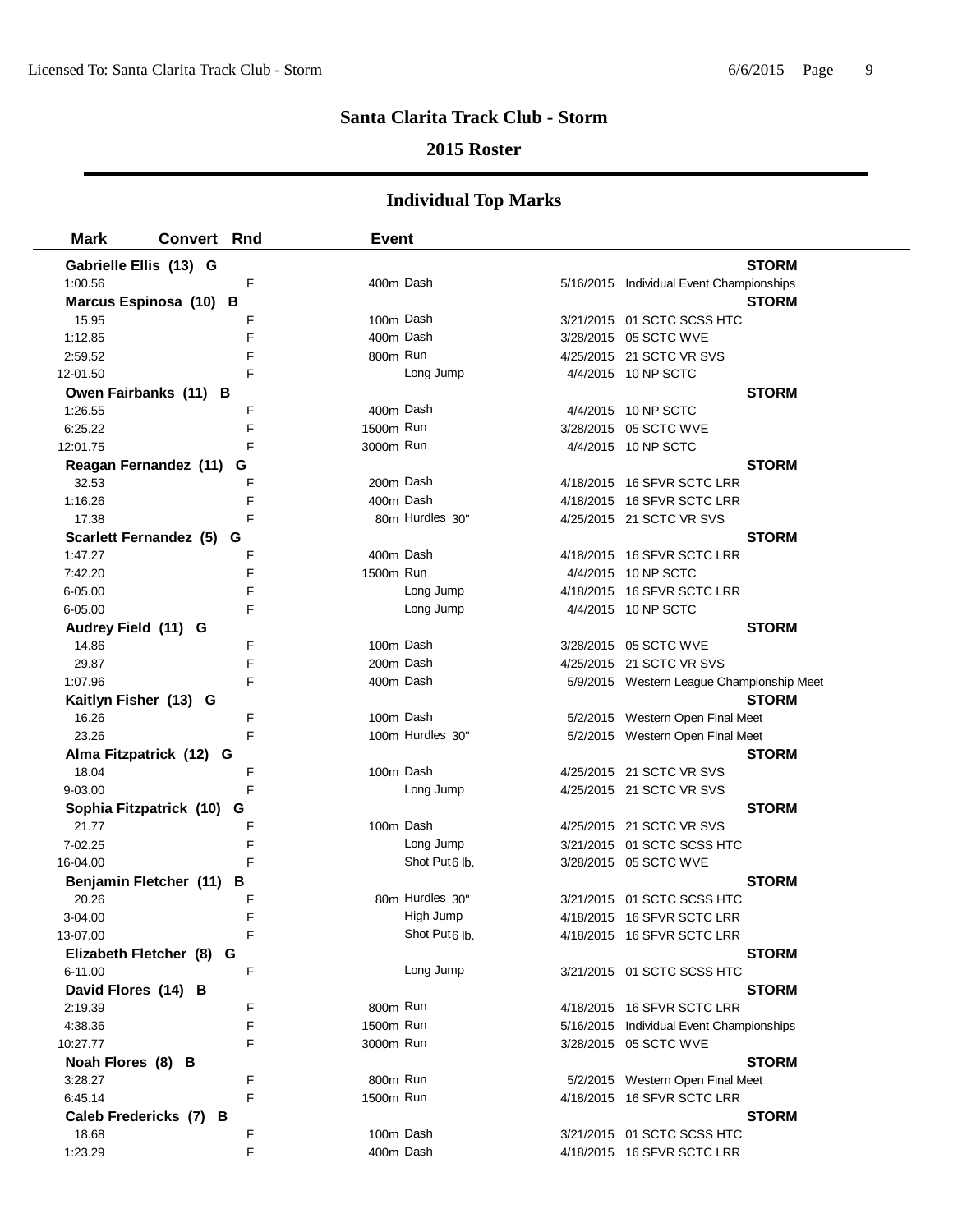### **2015 Roster**

| <b>Mark</b>        | <b>Convert Rnd</b>              |   | <b>Event</b> |                           |                                           |
|--------------------|---------------------------------|---|--------------|---------------------------|-------------------------------------------|
|                    | Caleb Fredericks (7) B          |   |              |                           | <b>STORM</b>                              |
| 6:11.72            |                                 | F | 1500m Run    |                           | 5/9/2015 Western League Championship Meet |
|                    | Ezra Fredericks (6) B           |   |              |                           | <b>STORM</b>                              |
| 26.77              |                                 | F | 100m Dash    |                           | 3/21/2015 01 SCTC SCSS HTC                |
| 2:14.41            |                                 | E | 400m Dash    |                           | 4/18/2015 16 SFVR SCTC LRR                |
| 7:17.47            |                                 | F | 1500m Run    |                           | 5/2/2015 Western Open Final Meet          |
|                    | Hannah Fredericks (12)          | G |              |                           | <b>STORM</b>                              |
| 1:12.17            |                                 | F |              | 400m Dash                 | 3/28/2015 05 SCTC WVE                     |
| 5:35.98            |                                 | F | 1500m Run    |                           | 5/16/2015 Individual Event Championships  |
| 11:48.41           |                                 | F | 3000m Run    |                           | 5/9/2015 Western League Championship Meet |
|                    | Jacob Fredericks (10) B         |   |              |                           | <b>STORM</b>                              |
| 17.06              |                                 | F | 100m Dash    |                           | 3/21/2015 01 SCTC SCSS HTC                |
| 1:20.09            |                                 | F | 400m Dash    |                           | 3/21/2015 01 SCTC SCSS HTC                |
| 5:43.91            |                                 | F | 1500m Run    |                           | 3/21/2015 01 SCTC SCSS HTC                |
|                    | John Fredericks (14) B          |   |              |                           | <b>STORM</b>                              |
| 29.12              |                                 | F | 200m Dash    |                           | 4/18/2015 16 SFVR SCTC LRR                |
| 1:12.33            |                                 | F |              | 400m Dash                 | 3/28/2015 05 SCTC WVE                     |
| 18.17              |                                 | F |              | 100m Hurdles 33"          | 5/9/2015 Western League Championship Meet |
|                    | Kelley Fredrickson (14)         | G |              |                           | <b>STORM</b>                              |
| 13.52              |                                 | F | 100m Dash    |                           | 5/9/2015 Western League Championship Meet |
| 28.29              |                                 | F | 200m Dash    |                           | 4/25/2015 21 SCTC VR SVS                  |
| 15-02.00           |                                 | F |              | Long Jump                 | 5/16/2015 Individual Event Championships  |
| Sienna Frye (12) G |                                 |   |              |                           | <b>STORM</b>                              |
| 1:08.04            |                                 | F | 400m Dash    |                           | 4/25/2015 21 SCTC VR SVS                  |
| 2:35.26            |                                 | F | 800m Run     |                           | 5/9/2015 Western League Championship Meet |
| 5:09.49            |                                 | F | 1500m Run    |                           | 5/9/2015 Western League Championship Meet |
| Glenn Fujii (10) B |                                 |   |              |                           | <b>STORM</b>                              |
| 16.83              |                                 | F | 100m Dash    |                           | 4/25/2015 21 SCTC VR SVS                  |
| 38.33              |                                 | F | 200m Dash    |                           | 3/21/2015 01 SCTC SCSS HTC                |
| 22-02.00           |                                 | F |              | Shot Put <sub>6</sub> lb. | 5/16/2015 Individual Event Championships  |
|                    | Angelina Fusano (12) G          |   |              |                           | <b>STORM</b>                              |
| 32.47              |                                 | F | 200m Dash    |                           | 5/2/2015 Western Open Final Meet          |
| 1:14.83            |                                 | F |              | 400m Dash                 | 4/25/2015 21 SCTC VR SVS                  |
|                    | Blake Gallardo (12) B           |   |              |                           | <b>STORM</b>                              |
| 4:46.07            |                                 | F | 1500m Run    |                           | 4/4/2015 10 NP SCTC                       |
| 10:06.34           |                                 | F | 3000m Run    |                           | 3/28/2015 05 SCTC WVE                     |
|                    | Brady Gallardo (10) B           |   |              |                           | <b>STORM</b>                              |
| 3:09.59            |                                 | F | 800m Run     |                           | 4/18/2015 16 SFVR SCTC LRR                |
| 5:57.22            |                                 | F | 1500m Run    |                           | 4/25/2015 21 SCTC VR SVS                  |
| 11:56.93           |                                 | F | 3000m Run    |                           | 3/28/2015 05 SCTC WVE                     |
| 23-02.00           |                                 | F |              | Shot Put <sub>6</sub> lb. | 4/4/2015 10 NP SCTC                       |
| 23-02.00           |                                 | F |              | Shot Put <sub>6</sub> lb. | 4/18/2015 16 SFVR SCTC LRR                |
|                    | Sophia Gannon (12) G            |   |              |                           | <b>STORM</b>                              |
| 15.04              |                                 | F | 100m Dash    |                           | 5/2/2015 Western Open Final Meet          |
| 31.79              |                                 | F | 200m Dash    |                           | 3/21/2015 01 SCTC SCSS HTC                |
| 1:10.64            |                                 | F | 400m Dash    |                           | 4/25/2015 21 SCTC VR SVS                  |
| 2:48.97            |                                 | F | 800m Run     |                           | 4/18/2015 16 SFVR SCTC LRR                |
| 12-10.25           |                                 | F |              | Long Jump                 | 5/2/2015 Western Open Final Meet          |
|                    | <b>Martin Garcia-Angel (13)</b> | В |              |                           | <b>STORM</b>                              |
| 5:42.63            |                                 | F | 1500m Run    |                           | 4/4/2015 10 NP SCTC                       |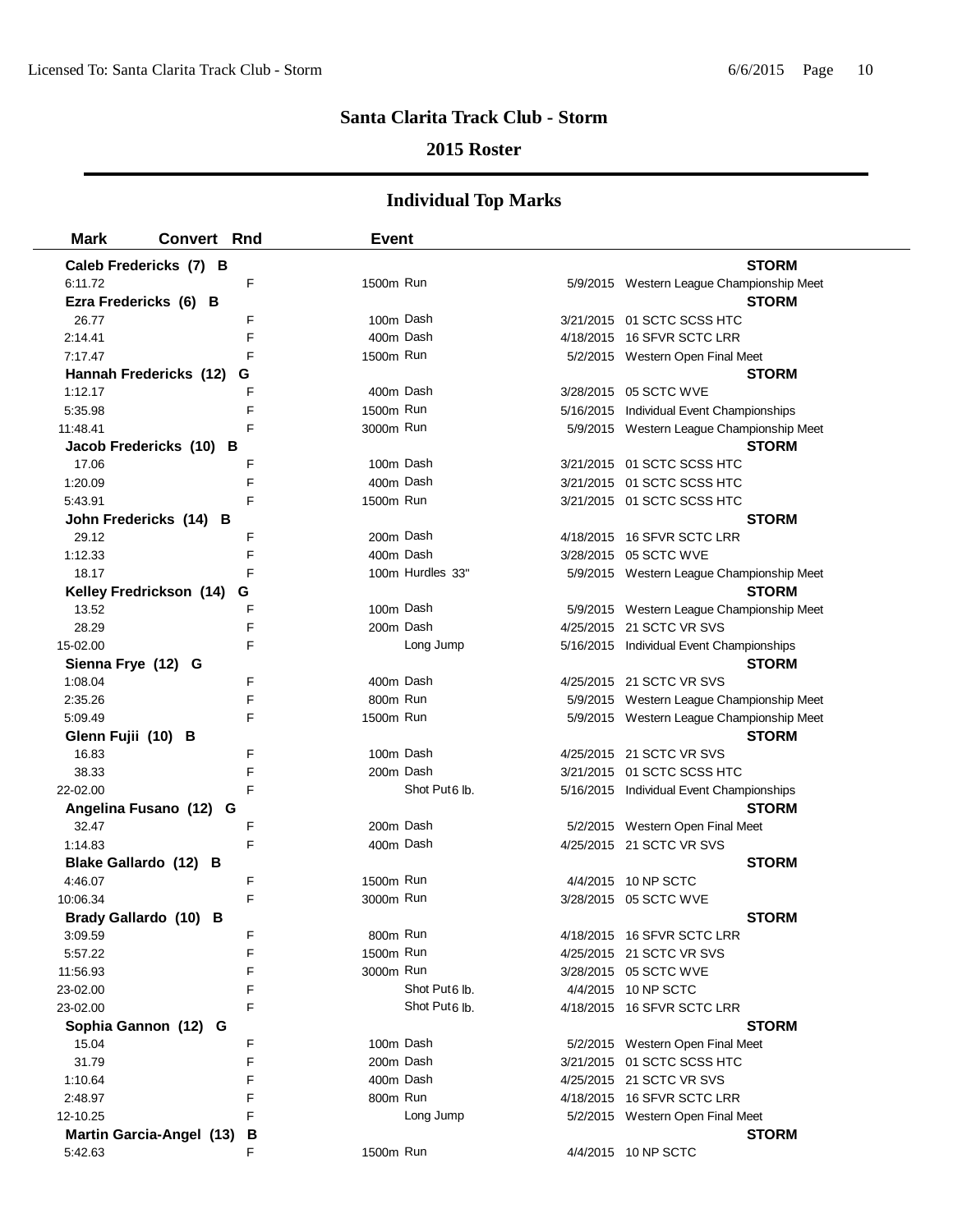### **2015 Roster**

| <b>Mark</b>                   | <b>Convert Rnd</b> |   | <b>Event</b> |                           |                                          |
|-------------------------------|--------------------|---|--------------|---------------------------|------------------------------------------|
| Seth Garden (12) B            |                    |   |              |                           | <b>STORM</b>                             |
| 19-05.50                      |                    | F |              | Shot Put4 ka.             | 3/28/2015 05 SCTC WVE                    |
| Dre George (9) B              |                    |   |              |                           | <b>STORM</b>                             |
| 16.72                         |                    | F | 100m Dash    |                           | 5/2/2015 Western Open Final Meet         |
| 40.95                         |                    | F | 200m Dash    |                           | 3/21/2015 01 SCTC SCSS HTC               |
| 11-02.50                      |                    | F |              | Long Jump                 | 5/2/2015 Western Open Final Meet         |
| Natasha Getzelman (9)         |                    | G |              |                           | <b>STORM</b>                             |
| 17.01                         |                    | F | 100m Dash    |                           | 5/2/2015 Western Open Final Meet         |
| 8-11.00                       |                    | F |              | Long Jump                 | 4/18/2015 16 SFVR SCTC LRR               |
| <b>Cameron Giarrizzo (10)</b> |                    | В |              |                           | <b>STORM</b>                             |
| 17.96                         |                    | P | 100m Dash    |                           | 4/11/2015 15 VU Invitational Meet        |
| 40.81                         |                    | F | 200m Dash    |                           | 3/21/2015 01 SCTC SCSS HTC               |
| 9-01.00                       |                    | F |              | Long Jump                 | 3/28/2015 05 SCTC WVE                    |
| 19-00.50                      |                    | F |              | Shot Put6 lb.             | 3/21/2015 01 SCTC SCSS HTC               |
| Matthew Giarrizzo (10) B      |                    |   |              |                           | <b>STORM</b>                             |
| 18.75                         |                    | F | 100m Dash    |                           | 3/21/2015 01 SCTC SCSS HTC               |
| 41.14                         |                    | F | 200m Dash    |                           | 3/21/2015 01 SCTC SCSS HTC               |
| 7-00.25                       |                    | F |              | Long Jump                 | 4/25/2015 21 SCTC VR SVS                 |
| Allison Giem (8) G            |                    |   |              |                           | <b>STORM</b>                             |
| 17.67                         |                    | F | 100m Dash    |                           | 4/25/2015 21 SCTC VR SVS                 |
| 9-05.00                       |                    | F |              | Long Jump                 | 5/16/2015 Individual Event Championships |
| Jeremiah Gill (15) B          |                    |   |              |                           | <b>STORM</b>                             |
| 5:20.48                       |                    | F | 1500m Run    |                           | 3/28/2015 05 SCTC WVE                    |
| Brennan Givens (8) B          |                    |   |              |                           | <b>STORM</b>                             |
| 1:31.06                       |                    | F | 400m Dash    |                           | 3/21/2015 01 SCTC SCSS HTC               |
| 6:20.89                       |                    | F | 1500m Run    |                           | 5/16/2015 Individual Event Championships |
| 9-01.75                       |                    | F |              | Long Jump                 | 5/16/2015 Individual Event Championships |
| Faith Givens (6) G            |                    |   |              |                           | <b>STORM</b>                             |
| 1:50.75                       |                    | F | 400m Dash    |                           | 4/18/2015 16 SFVR SCTC LRR               |
| 4:06.56                       |                    | F | 800m Run     |                           | 5/2/2015 Western Open Final Meet         |
| 7:30.26                       |                    | F | 1500m Run    |                           | 5/2/2015 Western Open Final Meet         |
| 6-01.50                       |                    | F |              | Long Jump                 | 4/4/2015 10 NP SCTC                      |
| Grant Glaess (10) B           |                    |   |              |                           | <b>STORM</b>                             |
| 3:23.36                       |                    | F | 800m Run     |                           | 4/4/2015 10 NP SCTC                      |
| 6:48.01                       |                    | F | 1500m Run    |                           | 5/2/2015 Western Open Final Meet         |
| 10-07.75                      |                    | E |              | Long Jump                 | 3/21/2015 01 SCTC SCSS HTC               |
| Joshua Godycki (6) B          |                    |   |              |                           | <b>STORM</b>                             |
| 24.04                         |                    | F | 100m Dash    |                           | 4/25/2015 21 SCTC VR SVS                 |
| 1:06.14                       |                    | F | 200m Dash    |                           | 4/25/2015 21 SCTC VR SVS                 |
| 2-04.50                       |                    | F |              | Long Jump                 | 4/18/2015 16 SFVR SCTC LRR               |
| Sasha Godycki (13) G          |                    |   |              |                           | <b>STORM</b>                             |
| 14.34                         |                    | F | 100m Dash    |                           | 4/18/2015 16 SFVR SCTC LRR               |
| 29.20                         |                    | F | 200m Dash    |                           | 4/18/2015 16 SFVR SCTC LRR               |
| 1:09.67                       |                    | F | 400m Dash    |                           | 4/25/2015 21 SCTC VR SVS                 |
| Shaya Godycki (11) G          |                    |   |              |                           | <b>STORM</b>                             |
| 17.40                         |                    | F | 100m Dash    |                           | 5/2/2015 Western Open Final Meet         |
| 13-00.00                      |                    | F |              | Shot Put <sub>6</sub> lb. | 4/4/2015 10 NP SCTC                      |
| Kyle Gonzales (13) B          |                    |   |              |                           | <b>STORM</b>                             |
| 14.92                         |                    | F | 100m Dash    |                           | 4/25/2015 21 SCTC VR SVS                 |
| 20-02.00                      |                    | F |              | Shot Put4 ka.             | 4/4/2015 10 NP SCTC                      |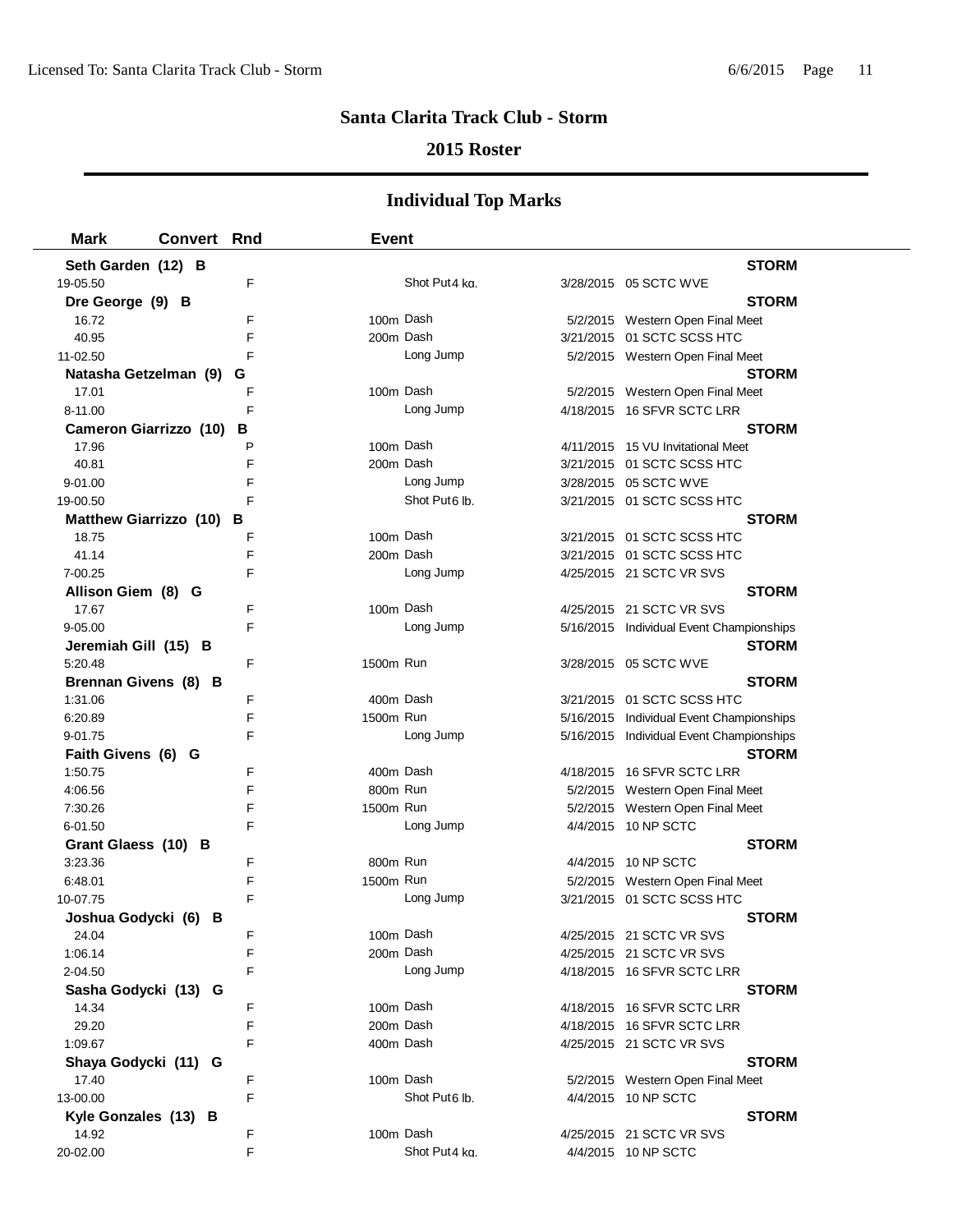### **2015 Roster**

| <b>Mark</b>          | <b>Convert Rnd</b>            | <b>Event</b> |                                           |
|----------------------|-------------------------------|--------------|-------------------------------------------|
|                      | Aluna Goodman (13) G          |              | <b>STORM</b>                              |
| 17.69                | F                             | 100m Dash    | 3/21/2015 01 SCTC SCSS HTC                |
| 7-05.50              | F                             | Long Jump    | 3/21/2015 01 SCTC SCSS HTC                |
|                      | Milaan Gordon (10) G          |              | <b>STORM</b>                              |
| 14.52                | F                             | 100m Dash    | 3/28/2015 05 SCTC WVE                     |
| 28.76                | F                             | 200m Dash    | 5/16/2015 Individual Event Championships  |
| 1:07.02              | F                             | 400m Dash    | 5/9/2015 Western League Championship Meet |
| 10-08.75             | F                             | Long Jump    | 3/21/2015 01 SCTC SCSS HTC                |
|                      | Maxton Gould (12) B           |              | <b>STORM</b>                              |
| 15.20                | F                             | 100m Dash    | 5/2/2015 Western Open Final Meet          |
| 3-06.00              | F                             | High Jump    | 3/28/2015 05 SCTC WVE                     |
| 3-06.00              | F                             | High Jump    | 4/25/2015 21 SCTC VR SVS                  |
| 10-06.00             | F                             | Long Jump    | 3/28/2015 05 SCTC WVE                     |
|                      | Alexandra Grande (12)<br>G    |              | <b>STORM</b>                              |
| 14.17                | F                             | 100m Dash    | 5/2/2015 Western Open Final Meet          |
| 29.50                | F                             | 200m Dash    | 5/2/2015 Western Open Final Meet          |
|                      | Alaya Graves-Hogains (5)<br>G |              | <b>STORM</b>                              |
| 18.50                | F                             | 100m Dash    | 4/25/2015 21 SCTC VR SVS                  |
| 38.75                | F                             | 200m Dash    | 4/25/2015 21 SCTC VR SVS                  |
| 1:35.50              | F                             | 400m Dash    | 5/2/2015 Western Open Final Meet          |
| Arielle Greene (6) G |                               |              | <b>STORM</b>                              |
| 20.56                | F                             | 100m Dash    | 5/2/2015 Western Open Final Meet          |
| 46.73                | F                             | 200m Dash    | 4/25/2015 21 SCTC VR SVS                  |
| 1:52.23              | F                             | 400m Dash    | 4/11/2015 15 VU Invitational Meet         |
| 4:20.79              | F                             | 800m Run     | 4/18/2015 16 SFVR SCTC LRR                |
| 8:22.29              | F                             | 1500m Run    | 4/4/2015 10 NP SCTC                       |
| 2-04.00              | F                             | Long Jump    | 3/21/2015 01 SCTC SCSS HTC                |
|                      | Derek Grossman (8) B          |              | <b>STORM</b>                              |
| 33.10                | F                             | 200m Dash    | 3/28/2015 05 SCTC WVE                     |
| 3:08.84              | F                             | 800m Run     | 3/21/2015 01 SCTC SCSS HTC                |
| 6:00.19              | F                             | 1500m Run    | 4/18/2015 16 SFVR SCTC LRR                |
|                      | G<br>Kamryn Grossman (10)     |              | <b>STORM</b>                              |
| 2:42.87              | F                             | 800m Run     | 5/16/2015 Individual Event Championships  |
| 5:29.29              | F                             | 1500m Run    | 4/18/2015 16 SFVR SCTC LRR                |
| Dallas Guidry (11) B |                               |              | <b>STORM</b>                              |
| 13.41                | P                             | 100m Dash    | 4/11/2015 15 VU Invitational Meet         |
| 28.44                | F                             | 200m Dash    | 4/18/2015 16 SFVR SCTC LRR                |
| 12-10.00             |                               | Long Jump    | 3/21/2015 01 SCTC SCSS HTC                |
| Pilar Guidry (6) G   |                               |              | <b>STORM</b>                              |
| 19.21                | F                             | 100m Dash    | 4/25/2015 21 SCTC VR SVS                  |
| 8:49.01              | F                             | 1500m Run    | 4/4/2015 10 NP SCTC                       |
| 5-10.00              | F                             | Long Jump    | 3/21/2015 01 SCTC SCSS HTC                |
|                      | Kayla Hargrove (7) G          |              | <b>STORM</b>                              |
| 19.90                | F                             | 100m Dash    | 4/25/2015 21 SCTC VR SVS                  |
| 44.59                | F<br>F                        | 200m Dash    | 5/2/2015 Western Open Final Meet          |
| 7-03.00              |                               | Long Jump    | 4/25/2015 21 SCTC VR SVS                  |
|                      | Micah Hargrove (6) B<br>F     | 100m Dash    | <b>STORM</b>                              |
| 19.37                | F                             | 200m Dash    | 4/25/2015 21 SCTC VR SVS                  |
| 42.75                | F                             | 400m Dash    | 5/2/2015 Western Open Final Meet          |
| 2:02.40              |                               |              | 3/21/2015 01 SCTC SCSS HTC                |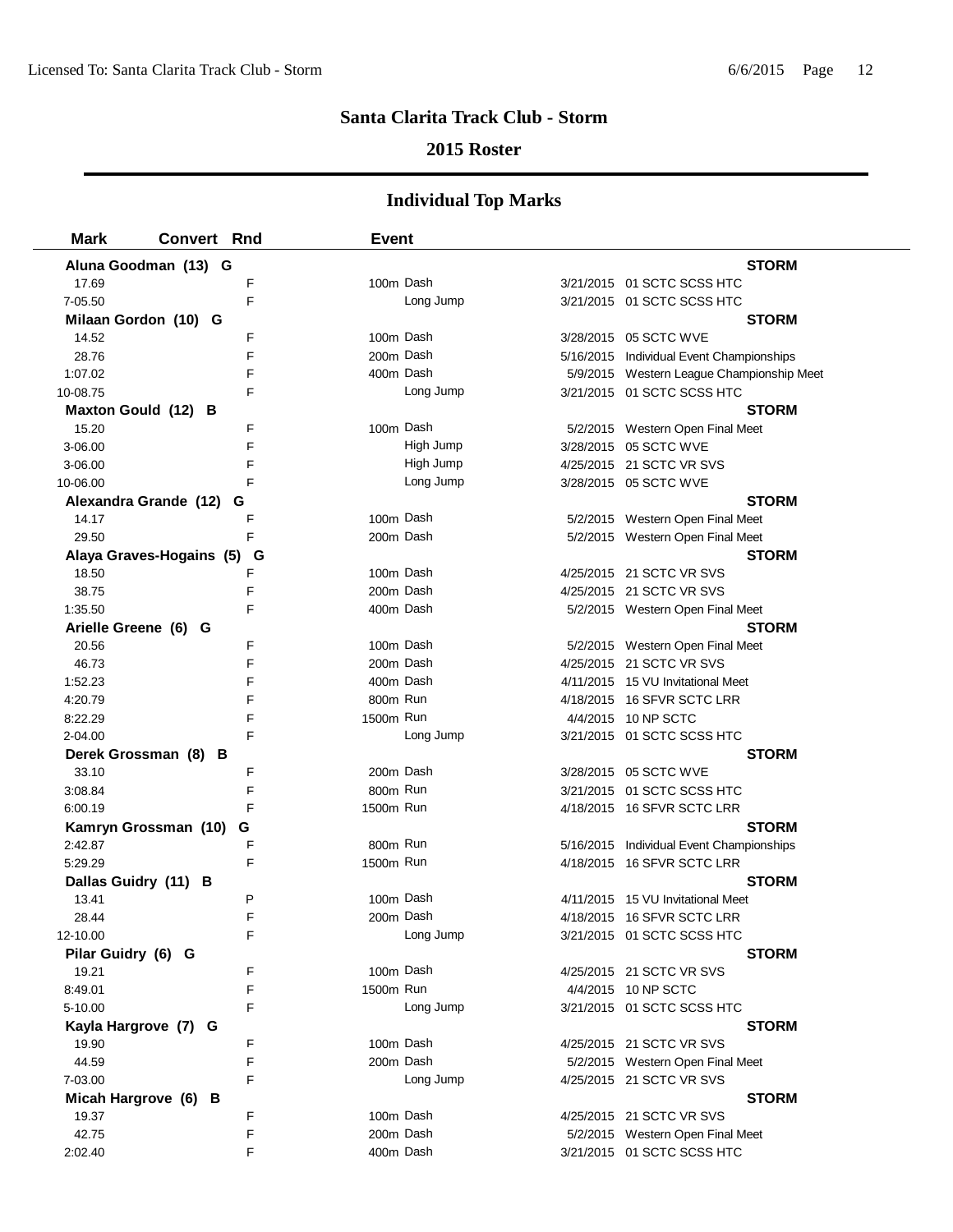### **2015 Roster**

| <b>Mark</b>           | <b>Convert Rnd</b>                   | <b>Event</b> |                           |                                           |
|-----------------------|--------------------------------------|--------------|---------------------------|-------------------------------------------|
| Micah Hargrove (6) B  |                                      |              |                           | <b>STORM</b>                              |
| 6-04.00               | F                                    |              | Long Jump                 | 3/28/2015 05 SCTC WVE                     |
|                       | Hailey Harrison (12) G               |              |                           | <b>STORM</b>                              |
| 14.98                 | F                                    | 100m Dash    |                           | 4/18/2015 16 SFVR SCTC LRR                |
| 1:14.95               | F                                    |              | 400m Dash                 | 4/18/2015 16 SFVR SCTC LRR                |
| 12-08.00              | F                                    |              | Long Jump                 | 5/2/2015 Western Open Final Meet          |
|                       | Makenna Harrison (9) G               |              |                           | <b>STORM</b>                              |
| 21.30                 | F                                    |              | 100m Dash                 | 4/4/2015 10 NP SCTC                       |
| 47.39                 | F                                    |              | 200m Dash                 | 3/21/2015 01 SCTC SCSS HTC                |
| 1:47.46               | F                                    |              | 400m Dash                 | 4/18/2015 16 SFVR SCTC LRR                |
| 9-09.50               | F                                    |              | Shot Put <sub>6</sub> lb. | 4/18/2015 16 SFVR SCTC LRR                |
| Owen Harrison (6) B   |                                      |              |                           | <b>STORM</b>                              |
| 23.50                 | F                                    |              | 100m Dash                 | 3/21/2015 01 SCTC SCSS HTC                |
| 1:48.08               | F                                    | 400m Dash    |                           | 4/18/2015 16 SFVR SCTC LRR                |
| 6-09.00               | F                                    |              | Long Jump                 | 3/21/2015 01 SCTC SCSS HTC                |
|                       | Reagan Harrison (9) G                |              |                           | <b>STORM</b>                              |
| 20.32                 | F                                    | 100m Dash    |                           | 4/4/2015 10 NP SCTC                       |
| 48.40                 | F                                    | 200m Dash    |                           | 3/21/2015 01 SCTC SCSS HTC                |
| 1:50.82               | F                                    | 400m Dash    |                           | 4/25/2015 21 SCTC VR SVS                  |
| 9-11.00               | F                                    |              | Shot Put <sub>6</sub> lb. | 4/18/2015 16 SFVR SCTC LRR                |
|                       | Samuel Haugen (10) B                 |              |                           | <b>STORM</b>                              |
| 17.08                 | F                                    | 100m Dash    |                           | 5/2/2015 Western Open Final Meet          |
| 1:34.95               | F                                    |              | 400m Dash                 | 3/21/2015 01 SCTC SCSS HTC                |
| 7-11.50               | F                                    |              | Long Jump                 | 4/18/2015 16 SFVR SCTC LRR                |
| 13-11.00              | F                                    |              | Shot Put <sub>6</sub> lb. | 4/4/2015 10 NP SCTC                       |
|                       | <b>Christopher Hawkins (14)</b><br>В |              |                           | <b>STORM</b>                              |
| 12.90                 | F                                    | 100m Dash    |                           | 4/25/2015 21 SCTC VR SVS                  |
| 27.09                 | F                                    | 200m Dash    |                           | 4/25/2015 21 SCTC VR SVS                  |
| 16-11.00              | F                                    |              | Long Jump                 | 5/9/2015 Western League Championship Meet |
|                       | Michael Hawkins (10) B               |              |                           | <b>STORM</b>                              |
| 16.59                 | F                                    | 100m Dash    |                           | 4/18/2015 16 SFVR SCTC LRR                |
| 9-07.00               | F                                    |              | Long Jump                 | 4/18/2015 16 SFVR SCTC LRR                |
| 19-01.50              | F                                    |              | Shot Put6 lb.             | 4/4/2015 10 NP SCTC                       |
| Cynthia Herrera (8) G |                                      |              |                           | <b>STORM</b>                              |
| 20.25                 | F                                    | 100m Dash    |                           | 3/21/2015 01 SCTC SCSS HTC                |
| 12-05.00              | F                                    |              | Shot Put <sub>6</sub> lb. | 4/11/2015 15 VU Invitational Meet         |
| Diego Herrera (9) B   |                                      |              |                           | <b>STORM</b>                              |
| 19.34                 | F                                    |              | 100m Dash                 | 3/21/2015 01 SCTC SCSS HTC                |
| 14-06.00              | F                                    |              | Shot Put <sub>6</sub> lb. | 4/25/2015 21 SCTC VR SVS                  |
| Robert Hill (5) B     |                                      |              |                           | <b>STORM</b>                              |
| 2:14.61               | F                                    | 400m Dash    |                           | 3/21/2015 01 SCTC SCSS HTC                |
| 8:40.02               | F                                    | 1500m Run    |                           | 4/25/2015 21 SCTC VR SVS                  |
| 3-06.00               | F                                    |              | Long Jump                 | 3/21/2015 01 SCTC SCSS HTC                |
| Elias Holloway (8) B  |                                      |              |                           | <b>STORM</b>                              |
| 16.64                 | P                                    | 100m Dash    |                           | 4/11/2015 15 VU Invitational Meet         |
| 39.57                 | F                                    | 200m Dash    |                           | 3/21/2015 01 SCTC SCSS HTC                |
| 1:28.99               | F                                    | 400m Dash    |                           | 5/2/2015 Western Open Final Meet          |
|                       | Trinity Honeycutt (11) G             |              |                           | <b>STORM</b>                              |
| 16.65                 | F                                    | 100m Dash    |                           | 5/2/2015 Western Open Final Meet          |
| 36.63                 | F                                    | 200m Dash    |                           | 4/18/2015 16 SFVR SCTC LRR                |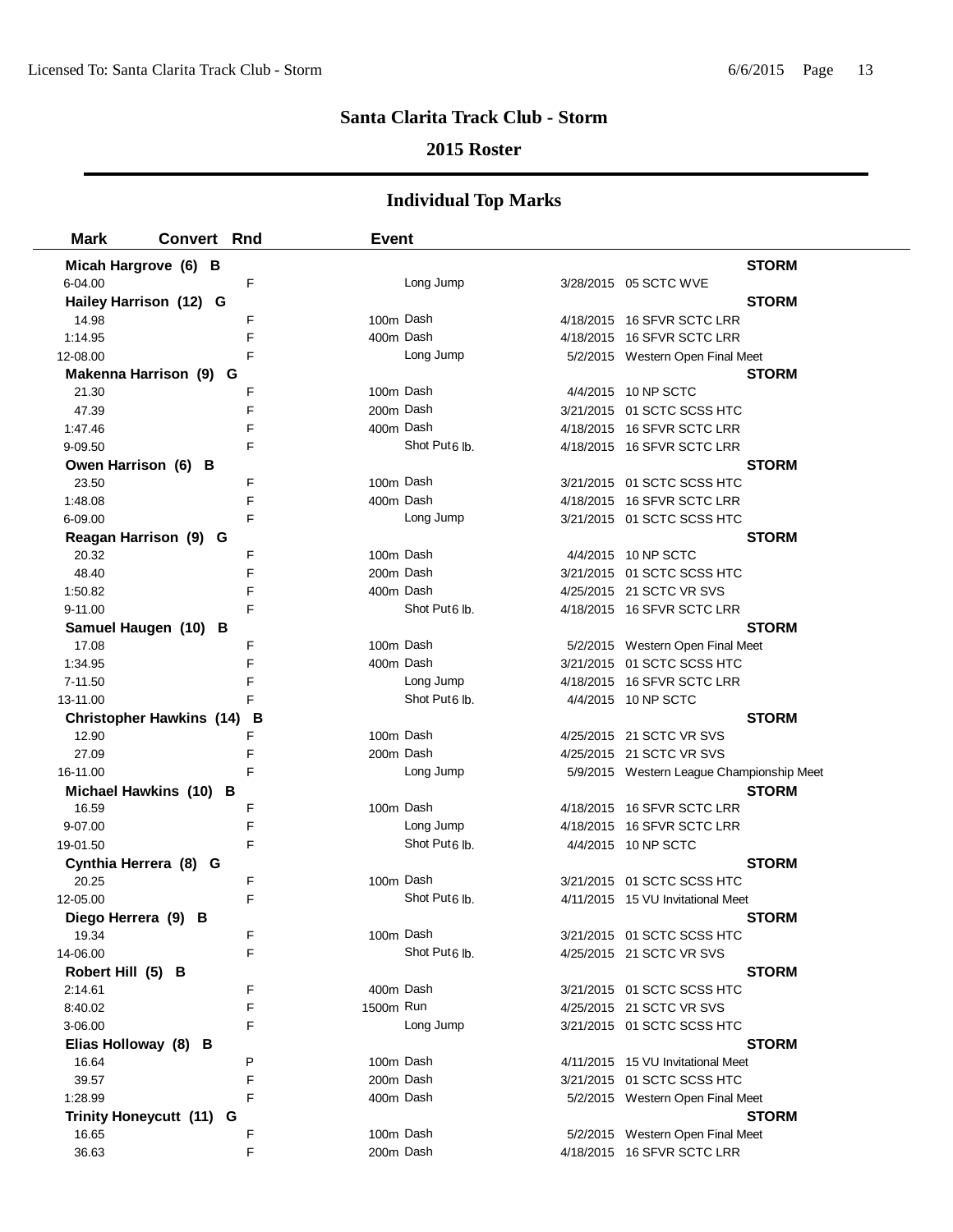### **2015 Roster**

| <b>Mark</b><br><b>Convert Rnd</b> |        | <b>Event</b>           |                           |                                                          |
|-----------------------------------|--------|------------------------|---------------------------|----------------------------------------------------------|
| Dylan Hudson (9) B                |        |                        |                           | <b>STORM</b>                                             |
| 1:42.98                           | F      | 400m Dash              |                           | 4/25/2015 21 SCTC VR SVS                                 |
| 3:36.84                           | E      | 800m Run               |                           | 4/25/2015 21 SCTC VR SVS                                 |
| 6:45.86                           | F      | 1500m Run              |                           | 4/4/2015 10 NP SCTC                                      |
| $2 - 10.00$                       | F      |                        | High Jump                 | 3/21/2015 01 SCTC SCSS HTC                               |
| <b>Meagan Humphries (8)</b>       | G      |                        |                           | <b>STORM</b>                                             |
| 15.82                             | F      | 100m Dash              |                           | 3/21/2015  01 SCTC SCSS HTC                              |
| 33.69                             | F      | 200m Dash              |                           | 3/28/2015 05 SCTC WVE                                    |
| 1:22.07                           | F      | 400m Dash              |                           | 3/28/2015 05 SCTC WVE                                    |
| 3-06.00                           | F      |                        | High Jump                 | 4/4/2015 10 NP SCTC                                      |
| 3-06.00                           | F      |                        | High Jump                 | 5/9/2015 Western League Championship Meet                |
| 3-06.00                           | F      |                        | High Jump                 | 4/25/2015 21 SCTC VR SVS                                 |
| 11-03.50                          | F      |                        | Long Jump                 | 3/21/2015 01 SCTC SCSS HTC                               |
| Jacob Hunter (12) B               |        |                        |                           | <b>STORM</b>                                             |
| 15.05                             | F      | 100m Dash              |                           | 4/25/2015 21 SCTC VR SVS                                 |
| 4-04.00                           | F      |                        | High Jump                 | 5/9/2015 Western League Championship Meet                |
| 13-03.00                          | F      |                        | Long Jump                 | 5/16/2015 Individual Event Championships                 |
| Alexa Hupalo (11) G               |        |                        |                           | <b>STORM</b>                                             |
| 15.38                             | F      | 100m Dash              |                           | 4/25/2015 21 SCTC VR SVS                                 |
| 32.76                             | E      | 200m Dash              |                           | 5/2/2015 Western Open Final Meet                         |
| Avery Iles (10) G                 |        |                        |                           | <b>STORM</b>                                             |
| 18.55                             | F      | 100m Dash              |                           | 3/21/2015 01 SCTC SCSS HTC                               |
| 7-11.00                           | F      |                        | Long Jump                 | 5/2/2015 Western Open Final Meet                         |
| Nabeel Jacobs (8) B               |        |                        |                           | <b>STORM</b>                                             |
| 20.34                             | F      | 100m Dash              |                           | 4/25/2015 21 SCTC VR SVS                                 |
| 6-06.00                           | F      |                        | Long Jump                 | 4/25/2015 21 SCTC VR SVS                                 |
| Brody James (6) B                 |        |                        |                           | <b>STORM</b>                                             |
| 18.37                             | F      | 100m Dash              |                           | 5/2/2015 Western Open Final Meet                         |
| 6-07.50                           | F      |                        | Long Jump                 | 4/25/2015 21 SCTC VR SVS                                 |
| Montana James (13) G              |        |                        |                           | <b>STORM</b>                                             |
| 13.09                             | F      | 100m Dash              |                           | 5/9/2015 Western League Championship Meet                |
| 27.82                             | F      | 200m Dash              |                           | 5/9/2015 Western League Championship Meet                |
| 15-11.00                          | F      |                        | Long Jump                 | 5/16/2015 Individual Event Championships                 |
| Alex Jenney (11) B                |        |                        |                           | <b>STORM</b>                                             |
| 16.31                             | F      | 100m Dash              |                           | 4/18/2015 16 SFVR SCTC LRR                               |
| 34.89                             | F      | 200m Dash              |                           | 4/11/2015 15 VU Invitational Meet                        |
| 1:20.14                           | F      | 400m Dash              |                           | 4/18/2015 16 SFVR SCTC LRR                               |
| 30-06.50                          |        |                        | Shot Put6 lb.             | 5/9/2015 Western League Championship Meet                |
| Nick Jenney (14) B                |        |                        |                           | <b>STORM</b>                                             |
| 25.82                             | F<br>F | 200m Dash              |                           | 4/25/2015 21 SCTC VR SVS                                 |
| 56.71                             |        | 400m Dash              |                           | 5/9/2015 Western League Championship Meet                |
| Ashley Johnson (8) G              |        |                        |                           | <b>STORM</b>                                             |
| 22.18                             | F      | 100m Dash<br>400m Dash |                           | 3/28/2015 05 SCTC WVE                                    |
| 1:59.90                           | F<br>F |                        | Long Jump                 | 4/18/2015 16 SFVR SCTC LRR<br>3/21/2015 01 SCTC SCSS HTC |
| 5-11.75<br>11-01.50               | F      |                        | Shot Put <sub>6</sub> lb. | 4/18/2015 16 SFVR SCTC LRR                               |
|                                   |        |                        |                           |                                                          |
| Andrew Jordan (9) B               | F      | 100m Dash              |                           | <b>STORM</b><br>4/4/2015 10 NP SCTC                      |
| 18.61<br>19-00.00                 | F      |                        | Shot Put <sub>6</sub> lb. |                                                          |
|                                   |        |                        |                           | 5/2/2015 Western Open Final Meet                         |
| Vincent Jordan (11) B             |        |                        |                           | <b>STORM</b>                                             |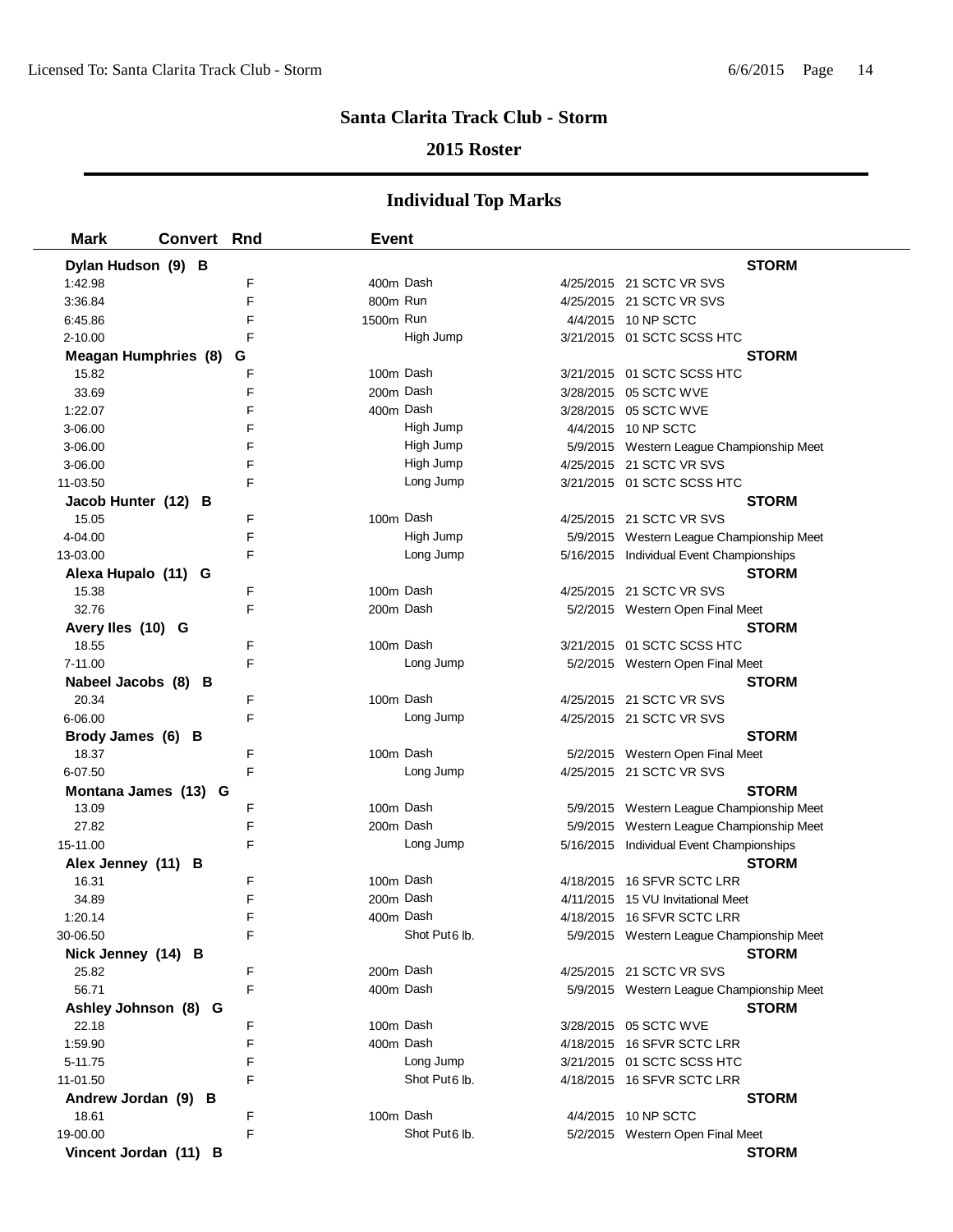### **2015 Roster**

| <b>Mark</b><br><b>Convert Rnd</b> |   | <b>Event</b> |                           |                                           |
|-----------------------------------|---|--------------|---------------------------|-------------------------------------------|
| Vincent Jordan (11) B             |   |              |                           | <b>STORM</b>                              |
| 18.62                             | P | 100m Dash    |                           | 4/11/2015 15 VU Invitational Meet         |
| 28-11.00                          | E |              | Shot Put <sub>6</sub> lb. | 5/9/2015 Western League Championship Meet |
| Natalia Juarez (10) G             |   |              |                           | <b>STORM</b>                              |
| 15.12                             | F | 100m Dash    |                           | 5/2/2015 Western Open Final Meet          |
| 32.22                             | F | 200m Dash    |                           | 4/18/2015 16 SFVR SCTC LRR                |
| 1:17.90                           | F | 400m Dash    |                           | 4/4/2015 10 NP SCTC                       |
| 3:03.58                           | F | 800m Run     |                           | 4/4/2015 10 NP SCTC                       |
| 5:58.54                           | F | 1500m Run    |                           | 5/2/2015 Western Open Final Meet          |
| $9 - 05.00$                       | F |              | Long Jump                 | 3/21/2015 01 SCTC SCSS HTC                |
| Nora Kateb (8) G                  |   |              |                           | <b>STORM</b>                              |
| 22.63                             | F | 100m Dash    |                           | 3/21/2015 01 SCTC SCSS HTC                |
| 3-09.25                           | F |              | Long Jump                 | 3/21/2015 01 SCTC SCSS HTC                |
| Anderson Khalil (9) B             |   |              |                           | <b>STORM</b>                              |
| 17.21                             | F | 100m Dash    |                           | 5/2/2015 Western Open Final Meet          |
| 1:39.05                           | F | 400m Dash    |                           | 3/21/2015 01 SCTC SCSS HTC                |
| 3-04.00                           | F |              | High Jump                 | 3/28/2015 05 SCTC WVE                     |
| 9-06.00                           | F |              | Long Jump                 | 5/2/2015 Western Open Final Meet          |
| 12-04.00                          | F |              | Shot Put6 lb.             | 3/28/2015 05 SCTC WVE                     |
| Kensington Khalil (6) G           |   |              |                           | <b>STORM</b>                              |
| 23.20                             | F | 100m Dash    |                           | 4/18/2015 16 SFVR SCTC LRR                |
| 6-04.25                           | F |              | Long Jump                 | 3/28/2015 05 SCTC WVE                     |
| Grace Knudson (9) G               |   |              |                           | <b>STORM</b>                              |
| 5:59.82                           | F | 1500m Run    |                           | 4/25/2015 21 SCTC VR SVS                  |
| Kevin Kuhlman (14) B              |   |              |                           | <b>STORM</b>                              |
| 2:43.79                           | F | 800m Run     |                           | 3/21/2015 01 SCTC SCSS HTC                |
| 5:18.75                           | F | 1500m Run    |                           | 5/2/2015 Western Open Final Meet          |
| Viraj Lakhotia (10) B             |   |              |                           | <b>STORM</b>                              |
| 15.56                             | P | 100m Dash    |                           | 4/11/2015 15 VU Invitational Meet         |
| 1:17.33                           | F | 400m Dash    |                           | 3/28/2015 05 SCTC WVE                     |
| 3:05.27                           | F | 800m Run     |                           | 4/11/2015 15 VU Invitational Meet         |
| Gunnar Learned (11) B             |   |              |                           | <b>STORM</b>                              |
| 6:06.56                           | F | 1500m Run    |                           | 3/28/2015 05 SCTC WVE                     |
| <b>Charlee Leatherberry (11)</b>  | G |              |                           | <b>STORM</b>                              |
| 4:17.72                           | F | 800m Run     |                           | 5/2/2015 Western Open Final Meet          |
| 7:32.23                           | F | 1500m Run    |                           | 4/11/2015 15 VU Invitational Meet         |
| 16:03.63                          | F | 3000m Run    |                           | 3/21/2015  01 SCTC SCSS HTC               |
| Jamie Lee (11) G                  |   |              |                           | <b>STORM</b>                              |
| 6:49.41                           | F | 1500m Run    |                           | 4/11/2015 15 VU Invitational Meet         |
| 14:31.10                          | F | 3000m Run    |                           | 4/18/2015 16 SFVR SCTC LRR                |
| Jordan Lee (9) B                  |   |              |                           | <b>STORM</b>                              |
| 17.34                             | F | 100m Dash    |                           | 4/25/2015 21 SCTC VR SVS                  |
| 36.35                             | F | 200m Dash    |                           | 4/25/2015 21 SCTC VR SVS                  |
| Gavin Leising (13) B              |   |              |                           | <b>STORM</b>                              |
| 21.16                             | F |              | 100m Hurdles 33"          | 3/28/2015 05 SCTC WVE                     |
| 4-06.00                           | F |              | High Jump                 | 5/16/2015 Individual Event Championships  |
| 4-06.00                           | F |              | High Jump                 | 4/25/2015 21 SCTC VR SVS                  |
| 4-06.00                           | F |              | High Jump                 | 3/21/2015 01 SCTC SCSS HTC                |
| 28-06.50                          | F |              | Shot Put4 kg.             | 5/16/2015 Individual Event Championships  |
| Natalie Lin (11) G                |   |              |                           | <b>STORM</b>                              |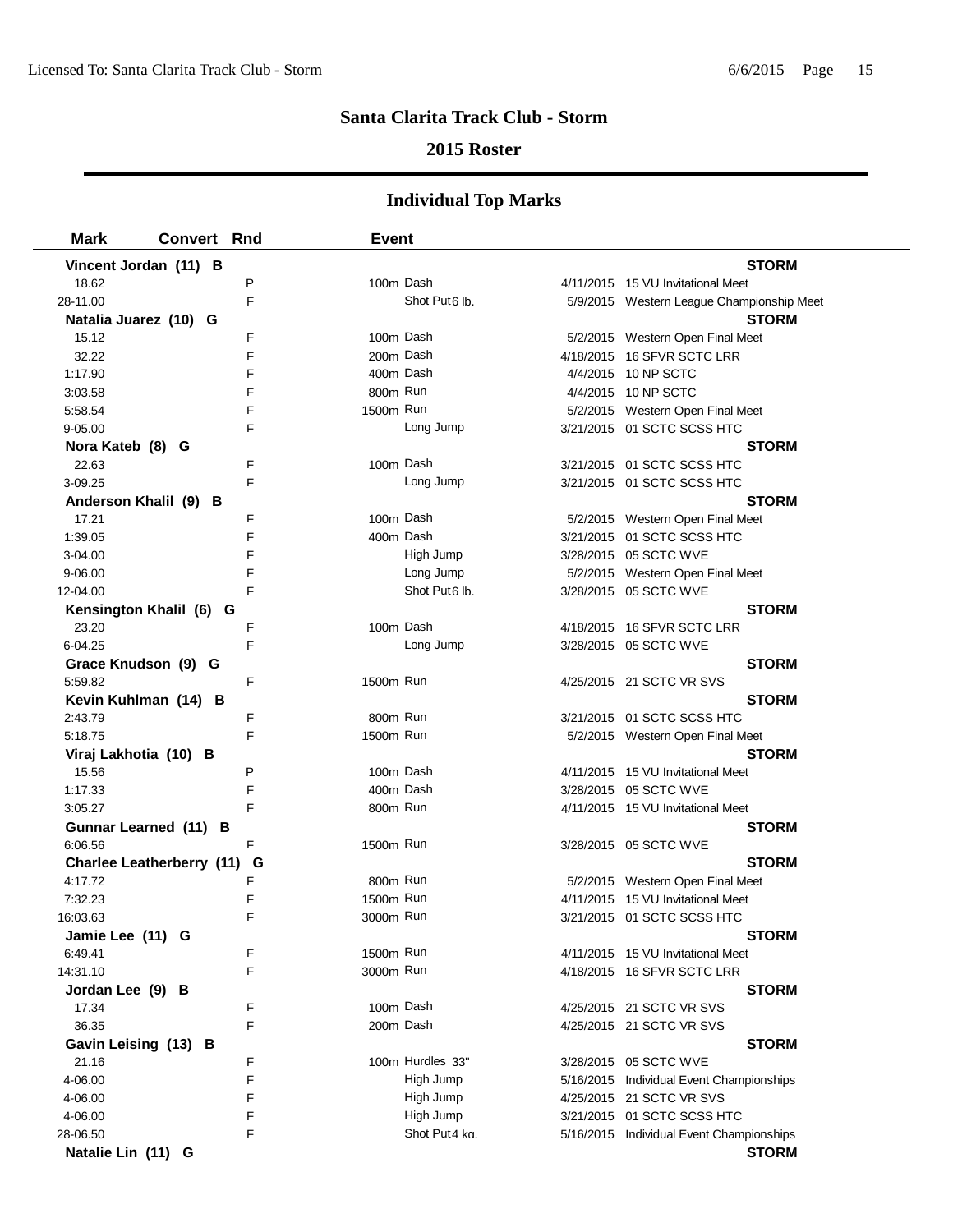### **2015 Roster**

| <b>Mark</b>        | <b>Convert Rnd</b>          | <b>Event</b> |                 |                                           |
|--------------------|-----------------------------|--------------|-----------------|-------------------------------------------|
| Natalie Lin (11) G |                             |              |                 | <b>STORM</b>                              |
| 15.45              | F                           |              | 100m Dash       | 3/21/2015 01 SCTC SCSS HTC                |
| 32.22              | E                           |              | 200m Dash       | 4/25/2015 21 SCTC VR SVS                  |
| 1:19.49            | F                           |              | 400m Dash       | 4/18/2015 16 SFVR SCTC LRR                |
| 14.66              | F                           |              | 80m Hurdles 30" | 5/9/2015 Western League Championship Meet |
|                    | Abbey Littlejohns (12)<br>G |              |                 | <b>STORM</b>                              |
| 14.67              | F                           |              | 100m Dash       | 3/21/2015 01 SCTC SCSS HTC                |
| 29.79              | F                           |              | 200m Dash       | 4/18/2015 16 SFVR SCTC LRR                |
| 14.72              | F                           |              | 80m Hurdles 30" | 5/9/2015 Western League Championship Meet |
| 12-08.00           | F                           |              | Long Jump       | 3/21/2015 01 SCTC SCSS HTC                |
|                    | Jolie Littlejohns (10) G    |              |                 | <b>STORM</b>                              |
| 17.27              | P                           |              | 100m Dash       | 4/11/2015 15 VU Invitational Meet         |
| 38.38              | F                           |              | 200m Dash       | 3/21/2015 01 SCTC SCSS HTC                |
| 9-04.75            | F                           |              | Long Jump       | 5/2/2015 Western Open Final Meet          |
|                    | Cristian Lopez (14) B       |              |                 | <b>STORM</b>                              |
| 2:20.50            | F                           | 800m Run     |                 | 3/21/2015 01 SCTC SCSS HTC                |
| 4:43.21            | F                           | 1500m Run    |                 | 4/4/2015 10 NP SCTC                       |
| Akemi Lucas (15) G |                             |              |                 | <b>STORM</b>                              |
| 14.66              | F                           |              | 100m Dash       | 5/9/2015 Western League Championship Meet |
|                    | Aubrielle Lucia (12) G      |              |                 | <b>STORM</b>                              |
| 17.33              | F                           |              | 100m Dash       | 3/21/2015 01 SCTC SCSS HTC                |
| 7-10.00            | F                           |              | Long Jump       | 4/4/2015 10 NP SCTC                       |
|                    | Christopher Luna (7) B      |              |                 | <b>STORM</b>                              |
| 23.36              | F                           |              | 100m Dash       | 4/4/2015 10 NP SCTC                       |
| 2:04.10            | F                           |              | 400m Dash       | 4/18/2015 16 SFVR SCTC LRR                |
| 4-10.00            | F                           |              | Long Jump       | 3/21/2015 01 SCTC SCSS HTC                |
|                    | Gabriel Madison (11) B      |              |                 | <b>STORM</b>                              |
| 1:25.22            | F                           |              | 400m Dash       | 4/18/2015 16 SFVR SCTC LRR                |
| 3:02.39            | F                           | 800m Run     |                 | 3/28/2015 05 SCTC WVE                     |
| 5:33.13            | F                           | 1500m Run    |                 | 3/28/2015 05 SCTC WVE                     |
| 11:56.75           | F                           | 3000m Run    |                 | 4/25/2015 21 SCTC VR SVS                  |
|                    | Kalista Madison (9) G       |              |                 | <b>STORM</b>                              |
| 1:28.70            | F                           |              | 400m Dash       | 4/25/2015 21 SCTC VR SVS                  |
| 3:18.40            | F                           | 800m Run     |                 | 4/25/2015 21 SCTC VR SVS                  |
| 6:19.98            | F                           | 1500m Run    |                 | 4/25/2015 21 SCTC VR SVS                  |
|                    | Jack Maekawa (10) B         |              |                 | <b>STORM</b>                              |
| 17.25              | F                           |              | 100m Dash       | 3/28/2015 05 SCTC WVE                     |
| 23-08.00           |                             |              | Shot Put6 lb.   | 5/2/2015 Western Open Final Meet          |
|                    | Nicholas Maekawa (13)<br>В  |              |                 | <b>STORM</b>                              |
| 14.40              | F                           |              | 100m Dash       | 4/25/2015 21 SCTC VR SVS                  |
| 11-08.00           | F                           |              | Long Jump       | 3/28/2015 05 SCTC WVE                     |
|                    | Martin Mahaluf (12) B       |              |                 | <b>STORM</b>                              |
| 14.49              | F                           |              | 100m Dash       | 5/2/2015 Western Open Final Meet          |
| 29.80              | F                           |              | 200m Dash       | 5/2/2015 Western Open Final Meet          |
| 1:10.63            | F                           |              | 400m Dash       | 4/18/2015 16 SFVR SCTC LRR                |
| Jaran Mann (10) B  |                             |              |                 | <b>STORM</b>                              |
| 17.78              | F                           |              | 100m Dash       | 4/4/2015 10 NP SCTC                       |
| 39.06              | F                           |              | 200m Dash       | 4/25/2015 21 SCTC VR SVS                  |
| 1:29.70            | F                           |              | 400m Dash       | 5/2/2015 Western Open Final Meet          |
| 9-00.75            | F                           |              | Long Jump       | 4/25/2015 21 SCTC VR SVS                  |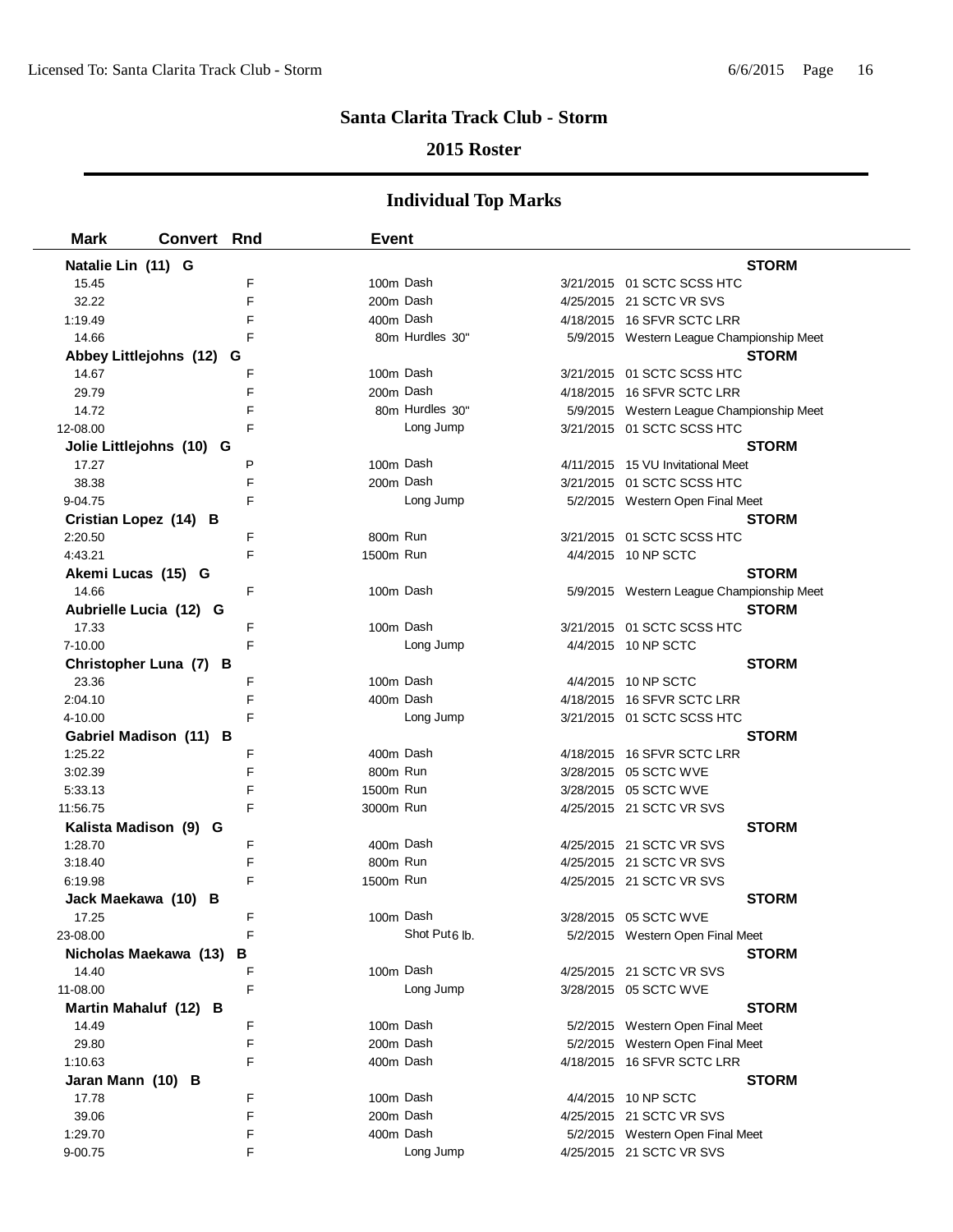### **2015 Roster**

| <b>Mark</b>                   | <b>Convert Rnd</b> | <b>Event</b> |                  |                                           |
|-------------------------------|--------------------|--------------|------------------|-------------------------------------------|
| Brennan Manskar (6) B         |                    |              |                  | <b>STORM</b>                              |
| 19.80                         | F                  |              | 100m Dash        | 4/25/2015 21 SCTC VR SVS                  |
| 44.26                         | F                  |              | 200m Dash        | 4/18/2015 16 SFVR SCTC LRR                |
| 6-05.00                       | F                  |              | Long Jump        | 3/28/2015 05 SCTC WVE                     |
| Brooke Manskar (9) G          |                    |              |                  | <b>STORM</b>                              |
| 16.40                         | F                  |              | 100m Dash        | 4/18/2015 16 SFVR SCTC LRR                |
| 36.12                         | F                  |              | 200m Dash        | 4/18/2015 16 SFVR SCTC LRR                |
| 9-03.25                       | F                  |              | Long Jump        | 4/4/2015 10 NP SCTC                       |
| Taylor Manskar (11) G         |                    |              |                  | <b>STORM</b>                              |
| 15.92                         | F                  |              | 100m Dash        | 4/4/2015 10 NP SCTC                       |
| 34.84                         | F                  |              | 200m Dash        | 5/2/2015 Western Open Final Meet          |
| 12-00.75                      | F                  |              | Long Jump        | 3/28/2015 05 SCTC WVE                     |
| Nathaniel Marin (8) B         |                    |              |                  | <b>STORM</b>                              |
| 17.02                         | F                  |              | 100m Dash        | 5/2/2015 Western Open Final Meet          |
| 1:21.40                       | F                  |              | 400m Dash        | 3/21/2015 01 SCTC SCSS HTC                |
| 3:24.61                       | F                  | 800m Run     |                  | 3/21/2015 01 SCTC SCSS HTC                |
| <b>Antonio Marroquin (14)</b> | в                  |              |                  | <b>STORM</b>                              |
| 56.71                         | F                  |              | 400m Dash        | 5/16/2015 Individual Event Championships  |
| 2:21.51                       | F                  | 800m Run     |                  | 3/28/2015 05 SCTC WVE                     |
| Carmen Martin (13) G          |                    |              |                  | <b>STORM</b>                              |
| 13.81                         | F                  |              | 100m Dash        | 5/9/2015 Western League Championship Meet |
| Julian Martin (7) B           |                    |              |                  | <b>STORM</b>                              |
| 18.58                         | F                  |              | 100m Dash        | 5/2/2015 Western Open Final Meet          |
| 7-05.00                       | F                  |              | Long Jump        | 5/2/2015 Western Open Final Meet          |
| Ashley Maycott (13) G         |                    |              |                  | <b>STORM</b>                              |
| 14.39                         | F                  |              | 100m Dash        | 5/2/2015 Western Open Final Meet          |
| 29.62                         | F                  |              | 200m Dash        | 4/25/2015 21 SCTC VR SVS                  |
| Alec McDonald (13) B          |                    |              |                  | <b>STORM</b>                              |
| 13.49                         | F                  |              | 100m Dash        | 4/18/2015 16 SFVR SCTC LRR                |
| 27.00                         | F                  |              | 200m Dash        | 4/18/2015 16 SFVR SCTC LRR                |
| 17.13                         | F                  |              | 100m Hurdles 33" | 5/16/2015 Individual Event Championships  |
| 17.13                         | F                  |              | 100m Hurdles 33" | 5/9/2015 Western League Championship Meet |
| 4-04.00                       | F                  |              | High Jump        | 5/16/2015 Individual Event Championships  |
| 4-04.00                       | F                  |              | High Jump        | 5/9/2015 Western League Championship Meet |
| 4-04.00                       | F                  |              | High Jump        | 4/25/2015 21 SCTC VR SVS                  |
| Megan McDonald (13)           | G                  |              |                  | <b>STORM</b>                              |
| 16.79                         | F                  |              | 100m Dash        | 3/28/2015 05 SCTC WVE                     |
| 1:34.39                       | F                  |              | 400m Dash        | 3/21/2015 01 SCTC SCSS HTC                |
| 13-00.50                      | F                  |              | Long Jump        | 3/21/2015 01 SCTC SCSS HTC                |
| Ryan McDonald (11) B          |                    |              |                  | <b>STORM</b>                              |
| 16.75                         | F                  |              | 100m Dash        | 4/18/2015 16 SFVR SCTC LRR                |
| 10-04.00                      | F                  |              | Long Jump        | 5/2/2015 Western Open Final Meet          |
| 25-02.50                      | F                  |              | Shot Put6 lb.    | 4/25/2015 21 SCTC VR SVS                  |
| Sean McDonald (8) B           |                    |              |                  | <b>STORM</b>                              |
| 17.45                         | F                  |              | 100m Dash        | 3/28/2015 05 SCTC WVE                     |
| 8-07.75                       | F                  |              | Long Jump        | 5/2/2015 Western Open Final Meet          |
| Dylan McIntosh (9) B          |                    |              |                  | <b>STORM</b>                              |
| 15.40                         | F                  |              | 100m Dash        | 3/28/2015 05 SCTC WVE                     |
| 32.62                         | F                  |              | 200m Dash        | 4/18/2015 16 SFVR SCTC LRR                |
| 1:20.26                       | F                  |              | 400m Dash        | 4/4/2015 10 NP SCTC                       |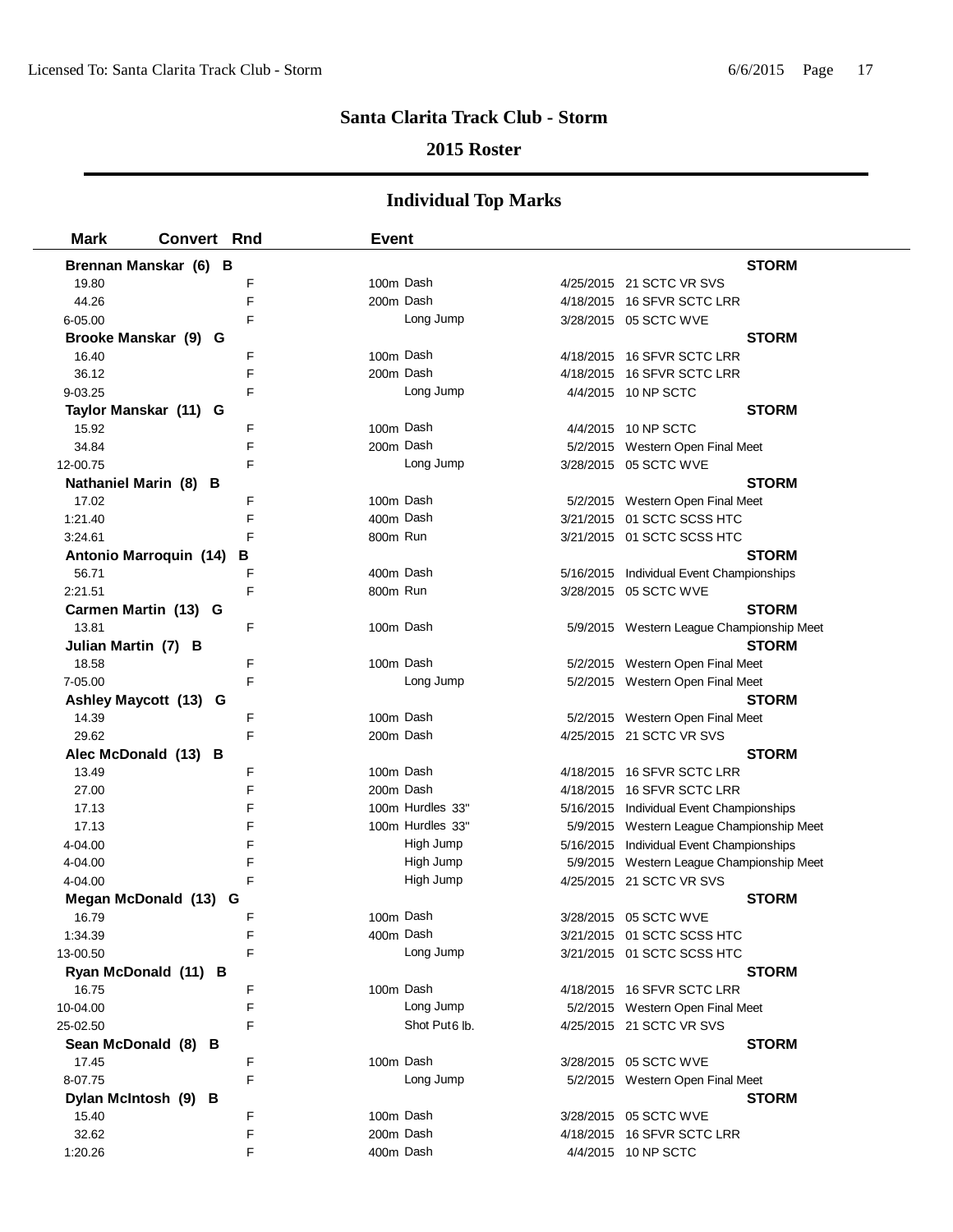### **2015 Roster**

| <b>Mark</b>             | <b>Convert Rnd</b> | <b>Event</b> |                           |                                                                |
|-------------------------|--------------------|--------------|---------------------------|----------------------------------------------------------------|
| Dylan McIntosh (9) B    |                    |              |                           | <b>STORM</b>                                                   |
| 3:06.50                 | F                  | 800m Run     |                           | 3/28/2015 05 SCTC WVE                                          |
| 11-05.25                | E                  |              | Long Jump                 | 4/18/2015 16 SFVR SCTC LRR                                     |
| Kylee McIntosh (11) G   |                    |              |                           | <b>STORM</b>                                                   |
| 14.59                   | F                  | 100m Dash    |                           | 4/18/2015    16 SFVR SCTC LRR                                  |
| 31.17                   | F                  | 200m Dash    |                           | 4/18/2015 16 SFVR SCTC LRR                                     |
| 11-00.50                | F                  |              | Long Jump                 | 3/28/2015 05 SCTC WVE                                          |
| Marissa McKinley (11) G |                    |              |                           | <b>STORM</b>                                                   |
| 15.85                   | F                  | 100m Dash    |                           | 4/25/2015 21 SCTC VR SVS                                       |
| 33.71                   | F                  | 200m Dash    |                           | 3/21/2015 01 SCTC SCSS HTC                                     |
| 8-00.00                 | F                  |              | Long Jump                 | 4/18/2015 16 SFVR SCTC LRR                                     |
| Isabella Meza (9) G     |                    |              |                           | <b>STORM</b>                                                   |
| 19.02                   | F                  | 100m Dash    |                           | 4/4/2015 10 NP SCTC                                            |
| 1:27.20                 | F                  | 400m Dash    |                           | 4/4/2015 10 NP SCTC                                            |
| 11-06.75                | F                  |              | Shot Put <sub>6</sub> lb. | 3/21/2015 01 SCTC SCSS HTC                                     |
| Austin Miller (10) B    |                    |              |                           | <b>STORM</b>                                                   |
| 14.96                   | F                  | 100m Dash    |                           | 3/21/2015  01 SCTC SCSS HTC                                    |
| 12-08.50                | F                  |              | Long Jump                 | 5/2/2015 Western Open Final Meet                               |
| Robbie Miller (13) B    |                    |              |                           | <b>STORM</b>                                                   |
| 2:58.02                 | F                  | 800m Run     |                           | 4/4/2015 10 NP SCTC                                            |
| 5:38.50                 | F                  | 1500m Run    |                           | 4/25/2015 21 SCTC VR SVS                                       |
| 12:54.80                | F                  | 3000m Run    |                           | 3/21/2015  01 SCTC SCSS HTC                                    |
| Cayden Milne (6) B      |                    |              |                           | <b>STORM</b>                                                   |
| 21.43                   | F                  | 100m Dash    |                           | 3/21/2015 01 SCTC SCSS HTC                                     |
| 5-00.50                 | F                  |              | Long Jump                 | 3/21/2015 01 SCTC SCSS HTC                                     |
| Grace Ming (11) G       |                    |              |                           | <b>STORM</b>                                                   |
| 14.51                   | F                  | 100m Dash    |                           | 4/18/2015 16 SFVR SCTC LRR                                     |
| 29.69                   | F                  | 200m Dash    |                           | 4/25/2015 21 SCTC VR SVS                                       |
| 1:08.92                 | F                  | 400m Dash    |                           | 4/4/2015 10 NP SCTC                                            |
| 16.76                   | F                  |              | 80m Hurdles 30"           | 3/21/2015 01 SCTC SCSS HTC                                     |
| Joey Mondragon (13) B   |                    |              |                           | <b>STORM</b>                                                   |
| 13.08                   | F                  | 100m Dash    |                           | 3/28/2015  05 SCTC WVE                                         |
| 26.09                   | F                  | 200m Dash    |                           | 4/18/2015 16 SFVR SCTC LRR                                     |
| 1:00.91                 | F                  | 400m Dash    |                           | 4/25/2015 21 SCTC VR SVS                                       |
| Caterina Monjoy (9) G   |                    |              |                           | <b>STORM</b>                                                   |
| 1:34.20                 | F                  | 400m Dash    |                           | 4/18/2015    16 SFVR SCTC LRR                                  |
| 6-08.25                 | F                  |              | Long Jump                 | 4/4/2015 10 NP SCTC                                            |
| Eric Monjoy (11) B      |                    |              |                           | <b>STORM</b>                                                   |
| 15.28                   | F                  | 100m Dash    |                           | 5/2/2015 Western Open Final Meet                               |
| 1:23.19                 | F                  | 400m Dash    |                           | 4/25/2015 21 SCTC VR SVS                                       |
| 11-06.50                | F                  |              | Long Jump                 | 3/28/2015 05 SCTC WVE                                          |
| Thomas Moore (13) B     |                    |              |                           | <b>STORM</b>                                                   |
| 4-04.00                 | F                  |              | High Jump                 | 3/21/2015 01 SCTC SCSS HTC                                     |
| Grace Morgan (8) G      | F                  | 100m Dash    |                           | <b>STORM</b>                                                   |
| 18.78<br>18.78          | F                  | 100m Dash    |                           | 4/25/2015 21 SCTC VR SVS<br>4/18/2015 16 SFVR SCTC LRR         |
|                         | F                  | 100m Dash    |                           |                                                                |
| 18.78<br>1:28.74        | F                  | 400m Dash    |                           | 5/2/2015 Western Open Final Meet<br>4/18/2015 16 SFVR SCTC LRR |
| 6-09.50                 | F                  |              | Long Jump                 |                                                                |
|                         |                    |              |                           | 3/28/2015 05 SCTC WVE<br><b>STORM</b>                          |
| Preston Morgan (10) B   |                    |              |                           |                                                                |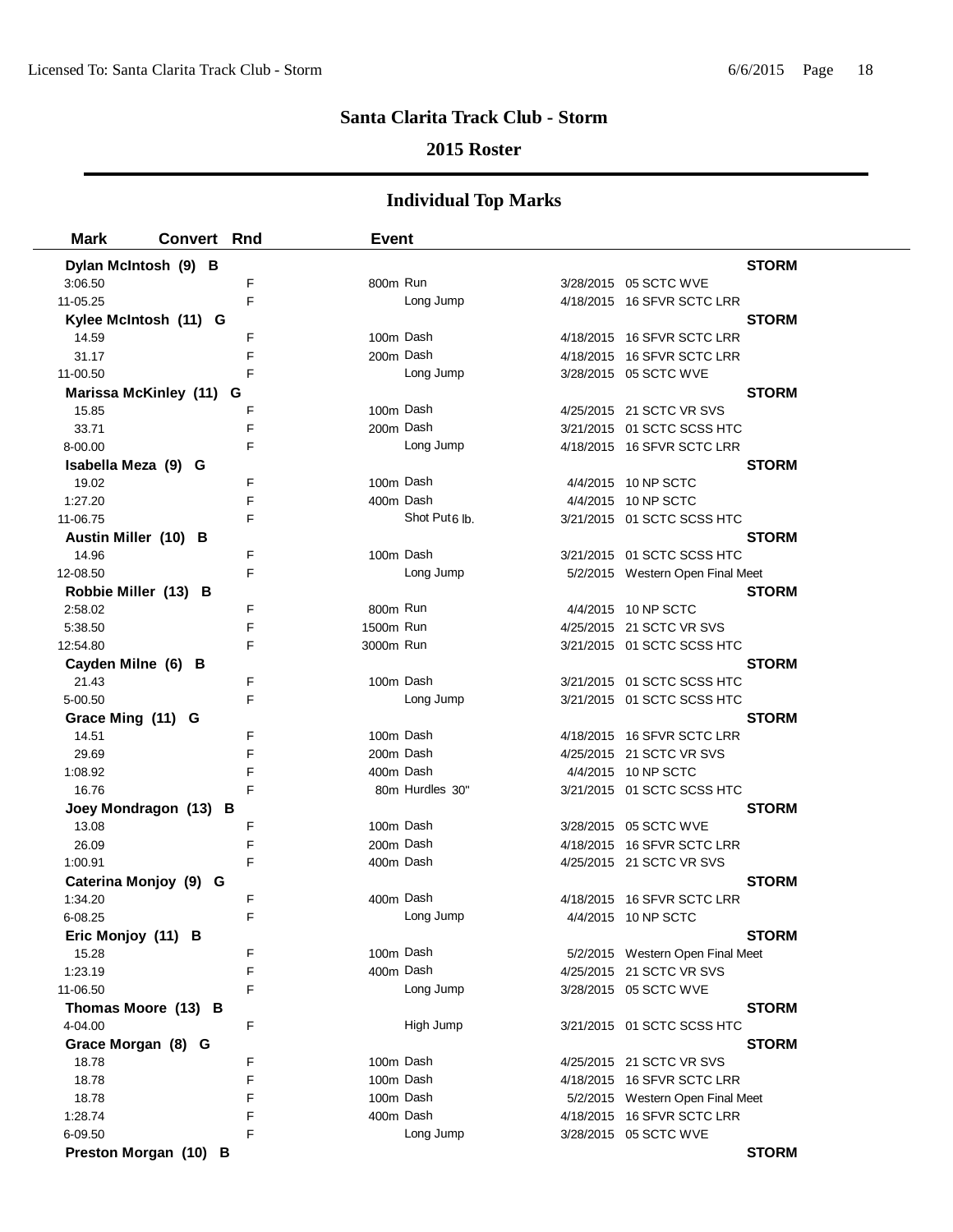### **2015 Roster**

| <b>Mark</b>           | <b>Convert Rnd</b> | <b>Event</b> |               |                                          |  |
|-----------------------|--------------------|--------------|---------------|------------------------------------------|--|
| Preston Morgan (10) B |                    |              |               | <b>STORM</b>                             |  |
| 17.21                 | P                  | 100m Dash    |               | 4/11/2015 15 VU Invitational Meet        |  |
| 1:26.02               | F                  | 400m Dash    |               | 5/2/2015 Western Open Final Meet         |  |
| 3-04.00               | F                  |              | High Jump     | 4/25/2015 21 SCTC VR SVS                 |  |
| 3-04.00               | F                  |              | High Jump     | 5/2/2015 Western Open Final Meet         |  |
| Joy Nakazawa (11) G   |                    |              |               | <b>STORM</b>                             |  |
| 3:14.45               | F                  | 800m Run     |               | 3/28/2015  05 SCTC WVE                   |  |
| Lindsey Nakazawa (9)  | G                  |              |               | <b>STORM</b>                             |  |
| 3:46.23               | F                  | 800m Run     |               | 3/28/2015 05 SCTC WVE                    |  |
| 7:35.11               | F                  | 1500m Run    |               | 3/28/2015 05 SCTC WVE                    |  |
| Miya Nakazawa (13) G  |                    |              |               | <b>STORM</b>                             |  |
| 14.40                 | F                  | 100m Dash    |               | 3/28/2015 05 SCTC WVE                    |  |
| 1:12.87               | F                  | 400m Dash    |               | 3/28/2015 05 SCTC WVE                    |  |
| 3:00.93               | F                  | 800m Run     |               | 3/28/2015 05 SCTC WVE                    |  |
| Joseph Ng (10) B      |                    |              |               | <b>STORM</b>                             |  |
| 16.69                 | F                  |              | 100m Dash     | 5/2/2015 Western Open Final Meet         |  |
| 7-08.00               | F                  |              | Long Jump     | 3/21/2015  01 SCTC SCSS HTC              |  |
| 15-03.50              | F                  |              | Shot Put6 lb. | 5/2/2015 Western Open Final Meet         |  |
| Rebecca Ng (6) G      |                    |              |               | <b>STORM</b>                             |  |
| 21.16                 | F                  | 100m Dash    |               | 4/18/2015 16 SFVR SCTC LRR               |  |
| 1:44.66               | F                  | 400m Dash    |               | 5/2/2015 Western Open Final Meet         |  |
| 3:52.75               | F                  | 800m Run     |               | 5/2/2015 Western Open Final Meet         |  |
| Timothy Ng (13) B     |                    |              |               | <b>STORM</b>                             |  |
| 2:54.29               | F                  | 800m Run     |               | 5/2/2015 Western Open Final Meet         |  |
| 5:29.26               | F                  | 1500m Run    |               | 4/4/2015 10 NP SCTC                      |  |
| 11:17.91              | F                  | 3000m Run    |               | 3/28/2015 05 SCTC WVE                    |  |
| Alex Nilson (11) B    |                    |              |               | <b>STORM</b>                             |  |
| 31.13                 | F                  | 200m Dash    |               | 4/18/2015 16 SFVR SCTC LRR               |  |
| 1:07.78               | F                  | 400m Dash    |               | 5/2/2015 Western Open Final Meet         |  |
| 2:46.21               | F                  | 800m Run     |               | 5/2/2015 Western Open Final Meet         |  |
| 4-00.00               | F                  |              | High Jump     | 5/2/2015 Western Open Final Meet         |  |
| Bradley Nilson (8) B  |                    |              |               | <b>STORM</b>                             |  |
| 17.99                 | F                  | 100m Dash    |               | 3/21/2015 01 SCTC SCSS HTC               |  |
| 38.44                 | F                  | 200m Dash    |               | 3/21/2015 01 SCTC SCSS HTC               |  |
| 1:27.23               | F                  | 400m Dash    |               | 4/18/2015 16 SFVR SCTC LRR               |  |
| 3:18.19               | F                  | 800m Run     |               | 4/18/2015 16 SFVR SCTC LRR               |  |
| 6:37.55               | F                  | 1500m Run    |               | 5/2/2015 Western Open Final Meet         |  |
| $2 - 10.00$           | F                  |              | High Jump     | 3/21/2015 01 SCTC SCSS HTC               |  |
| Daniel Nilson (6) B   |                    |              |               | <b>STORM</b>                             |  |
| 21.18                 | F                  | 100m Dash    |               | 3/28/2015 05 SCTC WVE                    |  |
| 43.20                 | F                  | 200m Dash    |               | 5/2/2015 Western Open Final Meet         |  |
| 1:40.44               | F                  | 400m Dash    |               | 5/2/2015 Western Open Final Meet         |  |
| 7-00.50               | F                  |              | Long Jump     | 3/28/2015 05 SCTC WVE                    |  |
| Tyler Nilson (13) B   |                    |              |               | <b>STORM</b>                             |  |
| 2:39.67               | F                  | 800m Run     |               | 4/18/2015 16 SFVR SCTC LRR               |  |
| 5:13.50               | F                  | 1500m Run    |               | 4/18/2015 16 SFVR SCTC LRR               |  |
| 10:51.20              | F                  | 3000m Run    |               | 5/16/2015 Individual Event Championships |  |
| 21-11.00              | F                  |              | Shot Put4 ka. | 4/25/2015 21 SCTC VR SVS                 |  |
| Briana Nodine (10) G  |                    |              |               | <b>STORM</b>                             |  |
| 17.25                 | P                  | 100m Dash    |               | 4/11/2015 15 VU Invitational Meet        |  |
|                       |                    |              |               |                                          |  |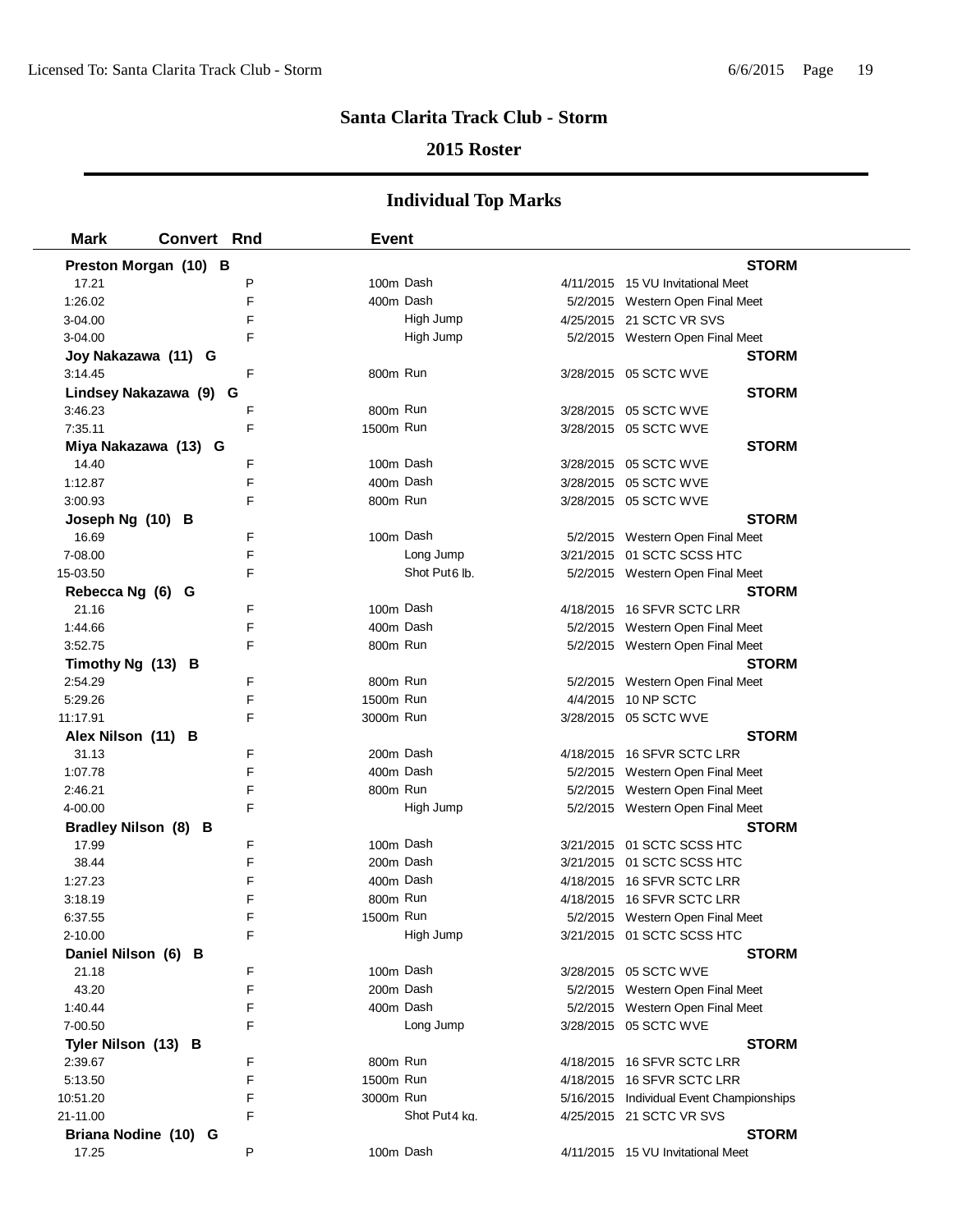### **2015 Roster**

| <b>Mark</b>             | <b>Convert Rnd</b> |   | <b>Event</b> |                           |                                           |
|-------------------------|--------------------|---|--------------|---------------------------|-------------------------------------------|
| Briana Nodine (10) G    |                    |   |              |                           | <b>STORM</b>                              |
| 9-05.00                 |                    | F |              | Long Jump                 | 4/11/2015 15 VU Invitational Meet         |
| 9-05.00                 |                    | F |              | Long Jump                 | 4/25/2015 21 SCTC VR SVS                  |
| Caleb Ogbu (8) B        |                    |   |              |                           | <b>STORM</b>                              |
| 14.94                   |                    | F | 100m Dash    |                           | 5/16/2015 Individual Event Championships  |
| 31.03                   |                    | F | 200m Dash    |                           | 5/16/2015 Individual Event Championships  |
| 1:15.56                 |                    | F | 400m Dash    |                           | 5/16/2015 Individual Event Championships  |
| Dante Ogbu (11) B       |                    |   |              |                           | <b>STORM</b>                              |
| 13.88                   |                    | F | 100m Dash    |                           | 4/25/2015 21 SCTC VR SVS                  |
| 27.94                   |                    | F | 200m Dash    |                           | 5/9/2015 Western League Championship Meet |
| 1:11.78                 |                    | F | 400m Dash    |                           | 3/28/2015 05 SCTC WVE                     |
| 10-04.25                |                    | F |              | Long Jump                 | 4/25/2015 21 SCTC VR SVS                  |
| Valerie Ogbu (5) G      |                    |   |              |                           | <b>STORM</b>                              |
| 18.97                   |                    | F | 100m Dash    |                           | 4/18/2015 16 SFVR SCTC LRR                |
| 42.83                   |                    | F | 200m Dash    |                           | 4/25/2015 21 SCTC VR SVS                  |
| 2:01.08                 |                    | F | 400m Dash    |                           | 5/2/2015 Western Open Final Meet          |
| Vanessa Ogbu (12) G     |                    |   |              |                           | <b>STORM</b>                              |
| 14.20                   |                    | P | 100m Dash    |                           | 4/11/2015 15 VU Invitational Meet         |
| 27-10.50                |                    | F |              | Shot Put6 lb.             | 5/9/2015 Western League Championship Meet |
| Raquel Olmos (5) G      |                    |   |              |                           | <b>STORM</b>                              |
| 22.76                   |                    | F | 100m Dash    |                           | 4/18/2015 16 SFVR SCTC LRR                |
| 1:58.95                 |                    | F | 400m Dash    |                           | 3/28/2015 05 SCTC WVE                     |
| 3-07.25                 |                    | F |              | Long Jump                 | 4/25/2015 21 SCTC VR SVS                  |
| Jason O'Sullivan (13) B |                    |   |              |                           | <b>STORM</b>                              |
| 14.55                   |                    | P | 100m Dash    |                           | 4/11/2015 15 VU Invitational Meet         |
| 29.05                   |                    | F | 200m Dash    |                           | 4/25/2015 21 SCTC VR SVS                  |
| 1:04.97                 |                    | F | 400m Dash    |                           | 4/18/2015 16 SFVR SCTC LRR                |
| 2:27.08                 |                    | F | 800m Run     |                           | 4/11/2015 15 VU Invitational Meet         |
| 5:20.51                 |                    | F | 1500m Run    |                           | 3/28/2015 05 SCTC WVE                     |
| 11:10.08                |                    | F | 3000m Run    |                           | 4/25/2015 21 SCTC VR SVS                  |
| 19.35                   |                    | F |              | 100m Hurdles 33"          | 5/9/2015 Western League Championship Meet |
| 30-00.50                |                    | F |              | Shot Put4 ka.             | 5/9/2015 Western League Championship Meet |
| Jenna O'Sullivan (6) G  |                    |   |              |                           | <b>STORM</b>                              |
| 20.94                   |                    | F | 100m Dash    |                           | 4/18/2015 16 SFVR SCTC LRR                |
| 4:17.91                 |                    | F | 800m Run     |                           | 3/21/2015 01 SCTC SCSS HTC                |
| 7:12.97                 |                    | F | 1500m Run    |                           | 5/2/2015 Western Open Final Meet          |
| 7-11.00                 |                    | F |              | Long Jump                 | 4/4/2015 10 NP SCTC                       |
| Kyle O'Sullivan (10) B  |                    |   |              |                           | <b>STORM</b>                              |
| 17.62                   |                    | P | 100m Dash    |                           | 4/11/2015 15 VU Invitational Meet         |
| 1:25.82                 |                    | F | 400m Dash    |                           | 4/4/2015 10 NP SCTC                       |
| 3:30.16                 |                    | F | 800m Run     |                           | 3/21/2015 01 SCTC SCSS HTC                |
| 6:39.29                 |                    | F | 1500m Run    |                           | 5/2/2015 Western Open Final Meet          |
| 3-06.00                 |                    | F |              | High Jump                 | 5/2/2015 Western Open Final Meet          |
| Micah Owens (10) B      |                    |   |              |                           | <b>STORM</b>                              |
| 18.69                   |                    | F | 100m Dash    |                           | 4/25/2015 21 SCTC VR SVS                  |
| 13-05.00                |                    | F |              | Shot Put <sub>6</sub> lb. | 5/2/2015 Western Open Final Meet          |
| Jared Parada (7) B      |                    |   |              |                           | <b>STORM</b>                              |
| 17.21                   |                    | F | 100m Dash    |                           | 5/2/2015 Western Open Final Meet          |
| 36.48                   |                    | F | 200m Dash    |                           | 5/2/2015 Western Open Final Meet          |
| 1:24.94                 |                    | F | 400m Dash    |                           | 3/28/2015 05 SCTC WVE                     |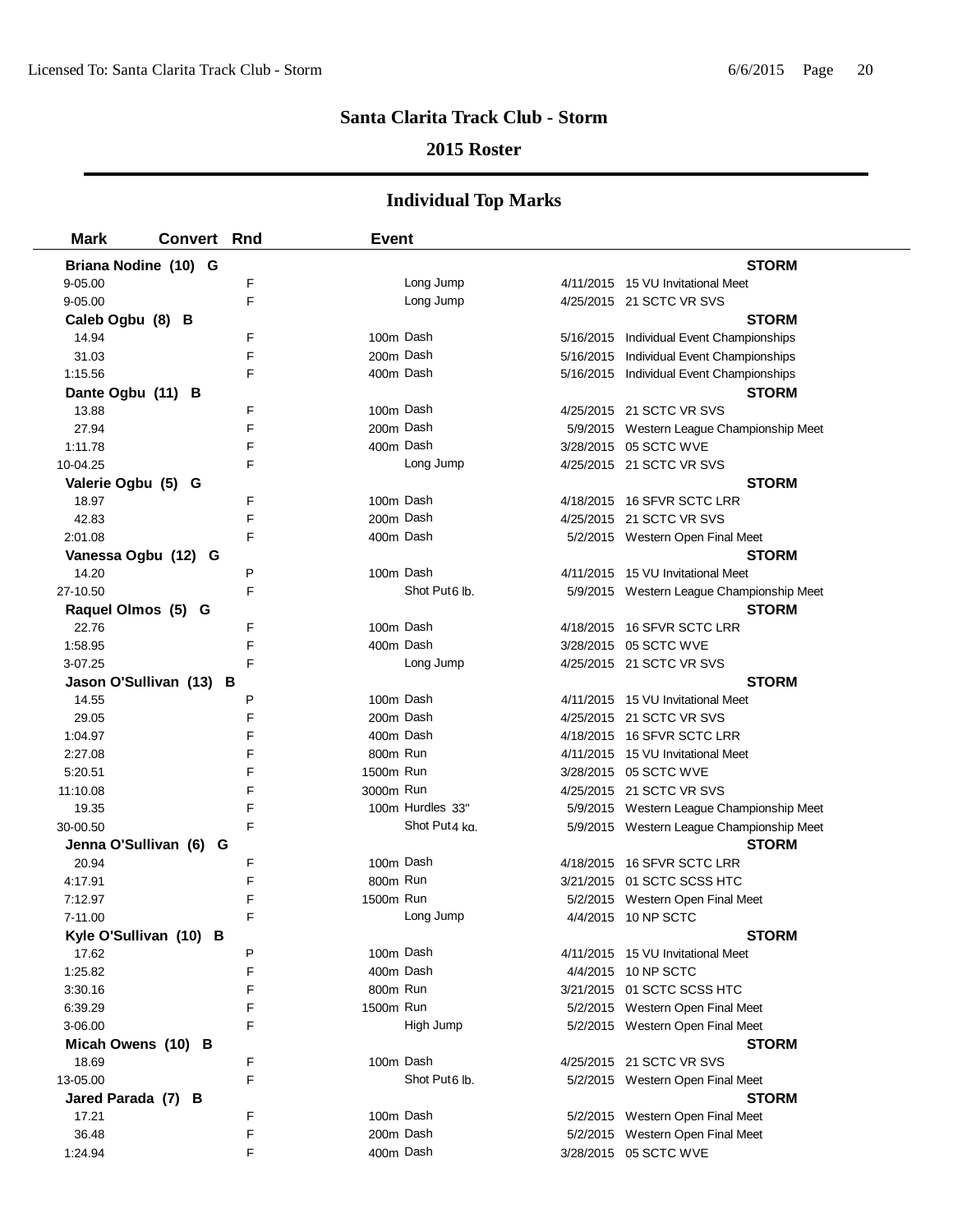### **2015 Roster**

| <b>Mark</b>              | <b>Convert Rnd</b>              | <b>Event</b>              |                                           |
|--------------------------|---------------------------------|---------------------------|-------------------------------------------|
| Ruby Pascarelli (5) G    |                                 |                           | <b>STORM</b>                              |
| 25.51                    | F                               | 100m Dash                 | 4/4/2015 10 NP SCTC                       |
| 2:15.68                  | F                               | 400m Dash                 | 4/25/2015 21 SCTC VR SVS                  |
| 5-01.00                  | F                               | Long Jump                 | 4/4/2015 10 NP SCTC                       |
| Stella Pascarelli (10) G |                                 |                           | <b>STORM</b>                              |
| 19.10                    | F                               | 100m Dash                 | 5/2/2015 Western Open Final Meet          |
| 1:47.07                  | F                               | 400m Dash                 | 4/18/2015 16 SFVR SCTC LRR                |
| 14-01.00                 | F                               | Shot Put <sub>6</sub> lb. | 5/2/2015 Western Open Final Meet          |
| Violet Pascarelli (7) G  |                                 |                           | <b>STORM</b>                              |
| 21.10                    | F                               | 100m Dash                 | 4/4/2015 10 NP SCTC                       |
| 1:49.39                  | F                               | 400m Dash                 | 4/4/2015 10 NP SCTC                       |
| 5-00.00                  | F                               | Long Jump                 | 4/4/2015 10 NP SCTC                       |
| Asia Perkins (13) G      |                                 |                           | <b>STORM</b>                              |
| 15.02                    | F                               | 100m Dash                 | 4/25/2015 21 SCTC VR SVS                  |
| 20.65                    | F                               | 100m Hurdles 30"          | 5/9/2015 Western League Championship Meet |
| Milan Perkins (9) G      |                                 |                           | <b>STORM</b>                              |
| 17.91                    | P                               | 100m Dash                 | 4/11/2015 15 VU Invitational Meet         |
| 43.04                    | F                               | 200m Dash                 | 3/28/2015 05 SCTC WVE                     |
| 9-03.25                  | F                               | Long Jump                 | 4/4/2015 10 NP SCTC                       |
| 13-08.00                 | F                               | Shot Put <sub>6</sub> lb. | 4/18/2015 16 SFVR SCTC LRR                |
| Mason Peters (12) B      |                                 |                           | <b>STORM</b>                              |
| 15.46                    | F                               | 100m Dash                 | 4/25/2015 21 SCTC VR SVS                  |
| 14:29.82                 | F                               | 3000m Run                 | 3/21/2015 01 SCTC SCSS HTC                |
| Kendra Phillips (12) G   |                                 |                           | <b>STORM</b>                              |
| 14.80                    | F                               | 100m Dash                 | 3/28/2015 05 SCTC WVE                     |
|                          | Johnnie Ray Poucher (13)<br>- В |                           | <b>STORM</b>                              |
| 14.06                    | F                               | 100m Dash                 | 4/25/2015 21 SCTC VR SVS                  |
| Amari Powell (11) B      |                                 |                           | <b>STORM</b>                              |
| 13.64                    | F                               | 100m Dash                 | 4/25/2015 21 SCTC VR SVS                  |
| 27.83                    | F                               | 200m Dash                 | 4/25/2015 21 SCTC VR SVS                  |
| 12-04.50                 | F                               | Long Jump                 | 4/25/2015 21 SCTC VR SVS                  |
| Jameel Powell (10) B     |                                 |                           | <b>STORM</b>                              |
| 15.55                    | F                               | 100m Dash                 | 5/2/2015 Western Open Final Meet          |
| 34.76                    | F                               | 200m Dash                 | 5/2/2015 Western Open Final Meet          |
| 9-08.00                  | F                               | Long Jump                 | 5/2/2015 Western Open Final Meet          |
| Kasey Prieto (12) G      |                                 |                           | <b>STORM</b>                              |
| 19.42                    | F                               | 80m Hurdles 30"           | 5/2/2015 Western Open Final Meet          |
| Kayla Prieto (13) G      |                                 |                           | <b>STORM</b>                              |
| 6:11.35                  | F                               | 1500m Run                 | 5/2/2015 Western Open Final Meet          |
| Natasha Prociuk (12) G   |                                 |                           | <b>STORM</b>                              |
| 17.49                    | F                               | 100m Dash                 | 3/28/2015 05 SCTC WVE                     |
| 7-11.50                  | F                               | Long Jump                 | 3/28/2015 05 SCTC WVE                     |
| Gideon Provens (6) B     |                                 |                           | <b>STORM</b>                              |
| 18.78                    | F                               | 100m Dash                 | 4/18/2015 16 SFVR SCTC LRR                |
| 44.08                    | F                               | 200m Dash                 | 4/11/2015 15 VU Invitational Meet         |
| 1:46.01                  | F                               | 400m Dash                 | 5/2/2015 Western Open Final Meet          |
| 4:00.07                  | F                               | 800m Run                  | 4/18/2015 16 SFVR SCTC LRR                |
| 8:02.39                  | F                               | 1500m Run                 | 4/25/2015 21 SCTC VR SVS                  |
| 6-09.00                  | F                               | Long Jump                 | 3/21/2015 01 SCTC SCSS HTC                |
| Xavier Provens (13) B    |                                 |                           | <b>STORM</b>                              |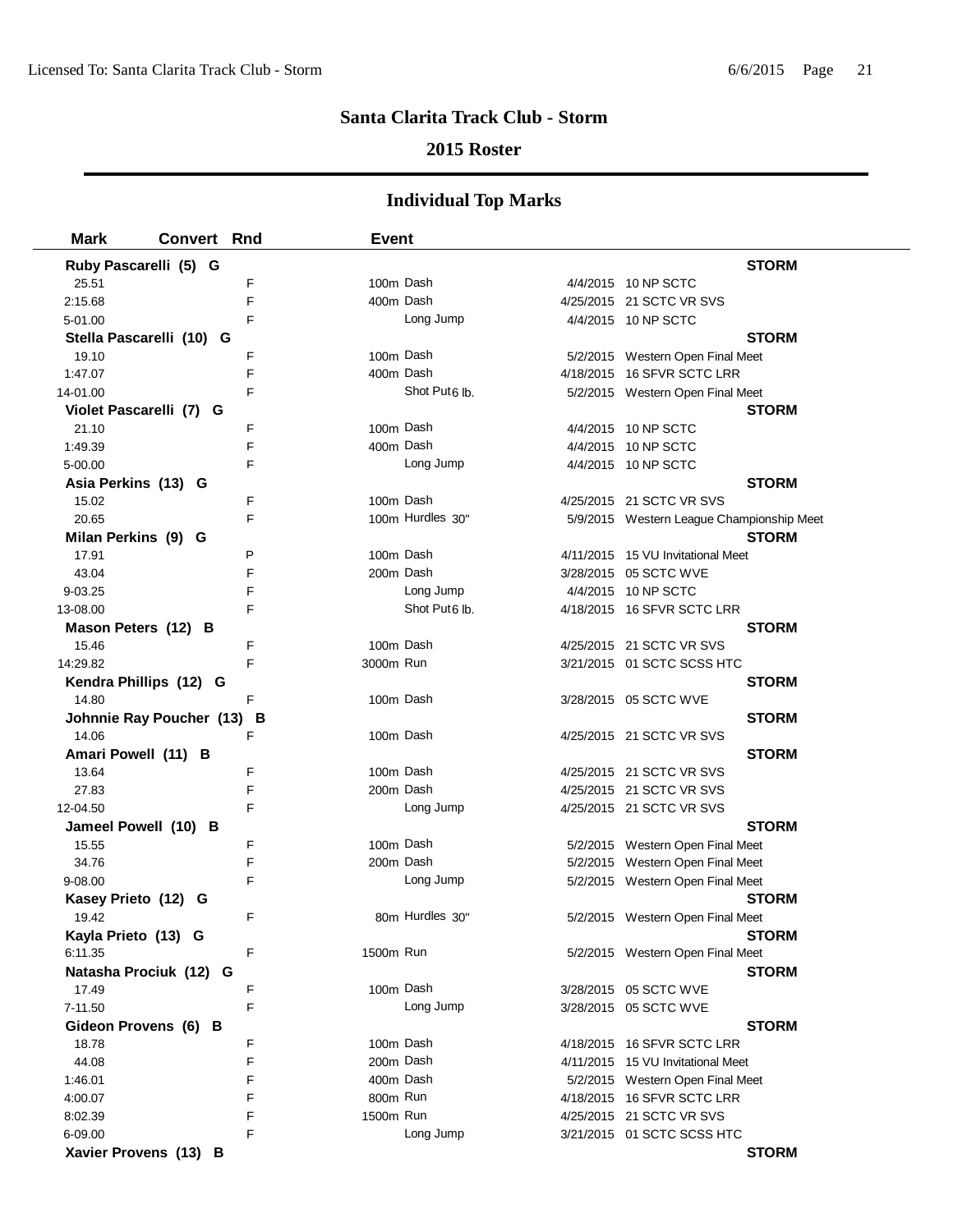### **2015 Roster**

| <b>Mark</b>                       | <b>Convert Rnd</b>         |        | <b>Event</b> |                           |                                          |
|-----------------------------------|----------------------------|--------|--------------|---------------------------|------------------------------------------|
| Xavier Provens (13) B             |                            |        |              |                           | <b>STORM</b>                             |
| 13.77                             |                            | F      |              | 100m Dash                 | 3/21/2015 01 SCTC SCSS HTC               |
| 28.96                             |                            | F      |              | 200m Dash                 | 4/4/2015 10 NP SCTC                      |
| 14-01.00                          |                            | F      |              | Long Jump                 | 5/2/2015 Western Open Final Meet         |
| Maya Qiqieh (12) G                |                            |        |              |                           | <b>STORM</b>                             |
| 17.11                             |                            | F      |              | 100m Dash                 | 4/25/2015 21 SCTC VR SVS                 |
| 36.40                             |                            | F      |              | 200m Dash                 | 4/25/2015 21 SCTC VR SVS                 |
| 10-01.75                          |                            | F      |              | Long Jump                 | 3/28/2015 05 SCTC WVE                    |
|                                   | Priscilla Ramirez (14) G   |        |              |                           | <b>STORM</b>                             |
| 15.51                             |                            | F      |              | 100m Dash                 | 4/25/2015 21 SCTC VR SVS                 |
|                                   | Ashley Rasplicka (11) G    |        |              |                           | <b>STORM</b>                             |
| 16.29                             |                            | F      |              | 100m Dash                 | 4/4/2015 10 NP SCTC                      |
| 35.56                             |                            | F      |              | 200m Dash                 | 5/2/2015 Western Open Final Meet         |
| 10-04.00                          |                            | F      |              | Long Jump                 | 4/11/2015 15 VU Invitational Meet        |
| Holly Rasplicka (6) G             |                            |        |              |                           | <b>STORM</b>                             |
| 22.14                             |                            | F      |              | 100m Dash                 | 4/25/2015 21 SCTC VR SVS                 |
| 1:51.15                           |                            | F      |              | 400m Dash                 | 3/21/2015 01 SCTC SCSS HTC               |
| 5-04.50                           |                            | F      |              | Long Jump                 | 4/4/2015 10 NP SCTC                      |
| Kylie Rasplicka (14) G            |                            |        |              |                           | <b>STORM</b>                             |
| 2:55.36                           |                            | F      | 800m Run     |                           | 4/4/2015 10 NP SCTC                      |
| 5:40.24                           |                            | F      | 1500m Run    |                           | 4/4/2015 10 NP SCTC                      |
| 12:19.23                          |                            | F      | 3000m Run    |                           | 4/18/2015 16 SFVR SCTC LRR               |
| Stephen Rhodes (13) B             |                            |        |              |                           | <b>STORM</b>                             |
| 3:06.18                           |                            | F      | 800m Run     |                           | 3/21/2015 01 SCTC SCSS HTC               |
| 5:49.47                           |                            | F      | 1500m Run    |                           | 4/18/2015 16 SFVR SCTC LRR               |
| Eva Rimbenieks (12) G             |                            |        |              |                           | <b>STORM</b>                             |
| 15.17                             |                            | P      |              | 100m Dash                 | 4/11/2015 15 VU Invitational Meet        |
| 21.00                             |                            | F      |              | 100m Hurdles 30"          | 4/25/2015 21 SCTC VR SVS                 |
| Alyssa Rodin (13) G               |                            |        |              |                           | <b>STORM</b>                             |
| 1:29.33                           |                            | F      |              | 400m Dash                 | 3/28/2015 05 SCTC WVE                    |
| 6:37.37                           |                            | F      | 1500m Run    |                           | 3/28/2015 05 SCTC WVE                    |
| 18-00.50                          |                            | F      |              | Shot Put <sub>6</sub> lb. | 4/18/2015 16 SFVR SCTC LRR               |
| Hailey Rodin (11) G               |                            |        |              |                           | <b>STORM</b>                             |
| 1:21.73                           |                            | F      |              | 400m Dash                 | 3/28/2015 05 SCTC WVE                    |
| 6:21.24                           |                            | F      | 1500m Run    |                           | 4/18/2015 16 SFVR SCTC LRR               |
| 9-06.50                           |                            | F      |              | Long Jump                 | 4/4/2015 10 NP SCTC                      |
| Liam Rodin (11) B                 |                            |        |              |                           | <b>STORM</b>                             |
| 1:35.36                           |                            | F      |              | 400m Dash                 | 3/21/2015 01 SCTC SCSS HTC               |
| 5:57.70                           |                            | F      | 1500m Run    |                           | 4/25/2015 21 SCTC VR SVS                 |
| 12:14.75                          |                            | F      | 3000m Run    |                           | 4/25/2015 21 SCTC VR SVS                 |
| $9 - 03.00$                       |                            | F<br>F |              | Long Jump                 | 3/21/2015 01 SCTC SCSS HTC               |
| 17-11.00                          |                            |        |              | Shot Put <sub>6</sub> lb. | 5/2/2015 Western Open Final Meet         |
|                                   | Johnny Rodney-Campbell (6) | F      | в            | Long Jump                 | <b>STORM</b>                             |
| 7-00.00                           |                            |        |              |                           | 3/28/2015 05 SCTC WVE                    |
| Jacob Rodriguez (9) B<br>1:29.47  |                            | F      |              | 400m Dash                 | <b>STORM</b><br>4/25/2015 21 SCTC VR SVS |
| 3:09.82                           |                            | F      | 800m Run     |                           | 5/2/2015 Western Open Final Meet         |
| 6:18.89                           |                            | F      | 1500m Run    |                           | 5/2/2015 Western Open Final Meet         |
|                                   |                            |        |              |                           | <b>STORM</b>                             |
| Zachary Rodriguez (15) B<br>13.33 |                            | F      |              | 100m Dash                 | 4/25/2015 21 SCTC VR SVS                 |
|                                   |                            |        |              |                           |                                          |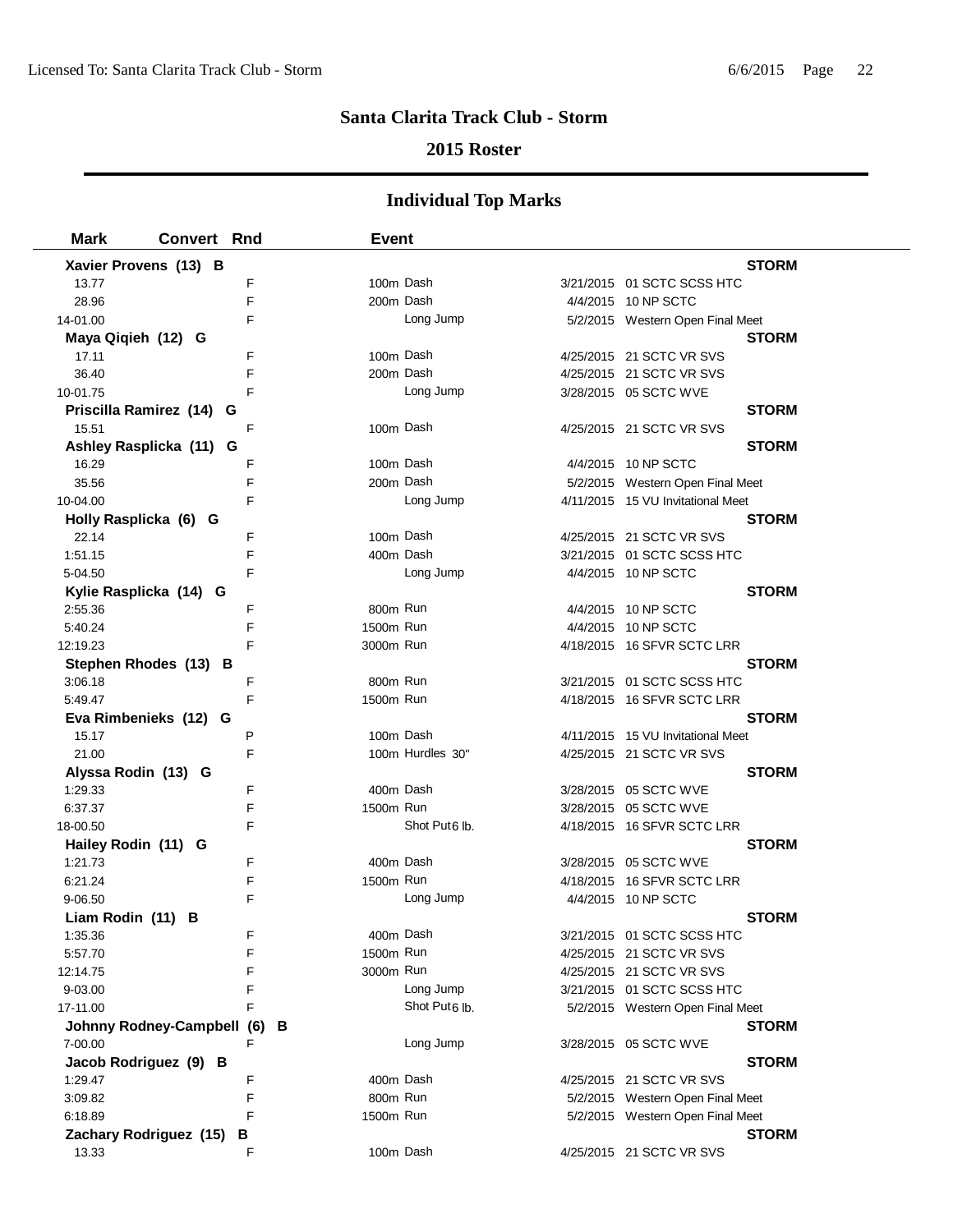### **2015 Roster**

| <b>Mark</b>        | <b>Convert Rnd</b>       | Event     |                  |                                          |  |
|--------------------|--------------------------|-----------|------------------|------------------------------------------|--|
|                    | Zachary Rodriguez (15) B |           |                  | <b>STORM</b>                             |  |
| 28.27              | F                        | 200m Dash |                  | 4/25/2015 21 SCTC VR SVS                 |  |
| 1:01.79            | F                        | 400m Dash |                  | 3/21/2015 01 SCTC SCSS HTC               |  |
| 18.69              | F                        |           | 100m Hurdles 36" | 3/21/2015 01 SCTC SCSS HTC               |  |
| 28-09.50           | F                        |           | Shot Put 10 lb.  | 3/21/2015 01 SCTC SCSS HTC               |  |
|                    | Emma Roggentien (8) G    |           |                  | <b>STORM</b>                             |  |
| 18.84              | F                        | 100m Dash |                  | 5/2/2015 Western Open Final Meet         |  |
| 1:30.57            | F                        | 400m Dash |                  | 3/28/2015 05 SCTC WVE                    |  |
| Caleb Romine (6) B |                          |           |                  | <b>STORM</b>                             |  |
| 23.47              | F                        | 100m Dash |                  | 3/28/2015 05 SCTC WVE                    |  |
| 2:01.19            | F                        | 400m Dash |                  | 4/25/2015 21 SCTC VR SVS                 |  |
|                    | Hunter Romine (13) B     |           |                  | <b>STORM</b>                             |  |
| 2:21.52            | F                        | 800m Run  |                  | 4/25/2015 21 SCTC VR SVS                 |  |
| 4:40.66            | F                        | 1500m Run |                  | 4/18/2015 16 SFVR SCTC LRR               |  |
| 9:45.49            | F                        | 3000m Run |                  | 5/16/2015 Individual Event Championships |  |
|                    | Brooklyn Ross (13) G     |           |                  | <b>STORM</b>                             |  |
| 16.18              | F                        | 100m Dash |                  | 5/2/2015 Western Open Final Meet         |  |
| Journey Ross (8) G |                          |           |                  | <b>STORM</b>                             |  |
| 18.46              | F                        | 100m Dash |                  | 3/21/2015 01 SCTC SCSS HTC               |  |
| 1:50.18            | F                        | 400m Dash |                  | 5/2/2015 Western Open Final Meet         |  |
| 7-09.50            | F                        |           | Long Jump        | 3/21/2015 01 SCTC SCSS HTC               |  |
| 11-10.00           | F                        |           | Shot Put6 lb.    | 4/4/2015 10 NP SCTC                      |  |
| Justus Ross (7) B  |                          |           |                  | <b>STORM</b>                             |  |
| 18.27              | F                        | 100m Dash |                  | 5/2/2015 Western Open Final Meet         |  |
| 8-01.00            | F                        |           | Long Jump        | 3/21/2015 01 SCTC SCSS HTC               |  |
| Zion Ross (9) B    |                          |           |                  | <b>STORM</b>                             |  |
| 15.40              | F                        | 100m Dash |                  | 4/25/2015 21 SCTC VR SVS                 |  |
| 1:31.07            | F                        | 400m Dash |                  | 5/2/2015 Western Open Final Meet         |  |
| 11-04.00           | F                        |           | Long Jump        | 5/2/2015 Western Open Final Meet         |  |
| 16-00.00           | F                        |           | Shot Put6 lb.    | 4/4/2015 10 NP SCTC                      |  |
| Carter Roth (12) B |                          |           |                  | <b>STORM</b>                             |  |
| 1:30.34            | F                        | 400m Dash |                  | 3/21/2015 01 SCTC SCSS HTC               |  |
| 3:08.43            | F                        | 800m Run  |                  | 4/25/2015 21 SCTC VR SVS                 |  |
| 6:17.51            | F                        | 1500m Run |                  | 4/25/2015 21 SCTC VR SVS                 |  |
| 13:35.91           | F                        | 3000m Run |                  | 5/2/2015 Western Open Final Meet         |  |
| Jack Roth (6) B    |                          |           |                  | <b>STORM</b>                             |  |
| 23.88              | F                        | 100m Dash |                  | 3/28/2015 05 SCTC WVE                    |  |
| 1:55.28            | F                        | 400m Dash |                  | 4/18/2015 16 SFVR SCTC LRR               |  |
| 2-09.00            | F                        |           | Long Jump        | 3/28/2015 05 SCTC WVE                    |  |
| Katy Roth (10) G   |                          |           |                  | <b>STORM</b>                             |  |
| 19.08              | F                        | 100m Dash |                  | 3/28/2015 05 SCTC WVE                    |  |
| 19.08              | F                        | 100m Dash |                  | 4/18/2015 16 SFVR SCTC LRR               |  |
| 1:40.64            | F                        | 400m Dash |                  | 4/18/2015 16 SFVR SCTC LRR               |  |
| 8-06.50            | F                        |           | Long Jump        | 3/28/2015 05 SCTC WVE                    |  |
|                    | Joseph Rountree (14) B   | 1500m Run |                  | <b>STORM</b>                             |  |
| 6:43.01            | F                        |           |                  | 4/18/2015 16 SFVR SCTC LRR               |  |
| Daniel Ruiz (8) B  |                          | 100m Dash |                  | <b>STORM</b>                             |  |
| 21.95              | F                        |           |                  | 3/28/2015 05 SCTC WVE                    |  |
| 7-00.00            | F                        |           | Long Jump        | 3/28/2015 05 SCTC WVE                    |  |
| Alayna Rush (11) G |                          |           |                  | <b>STORM</b>                             |  |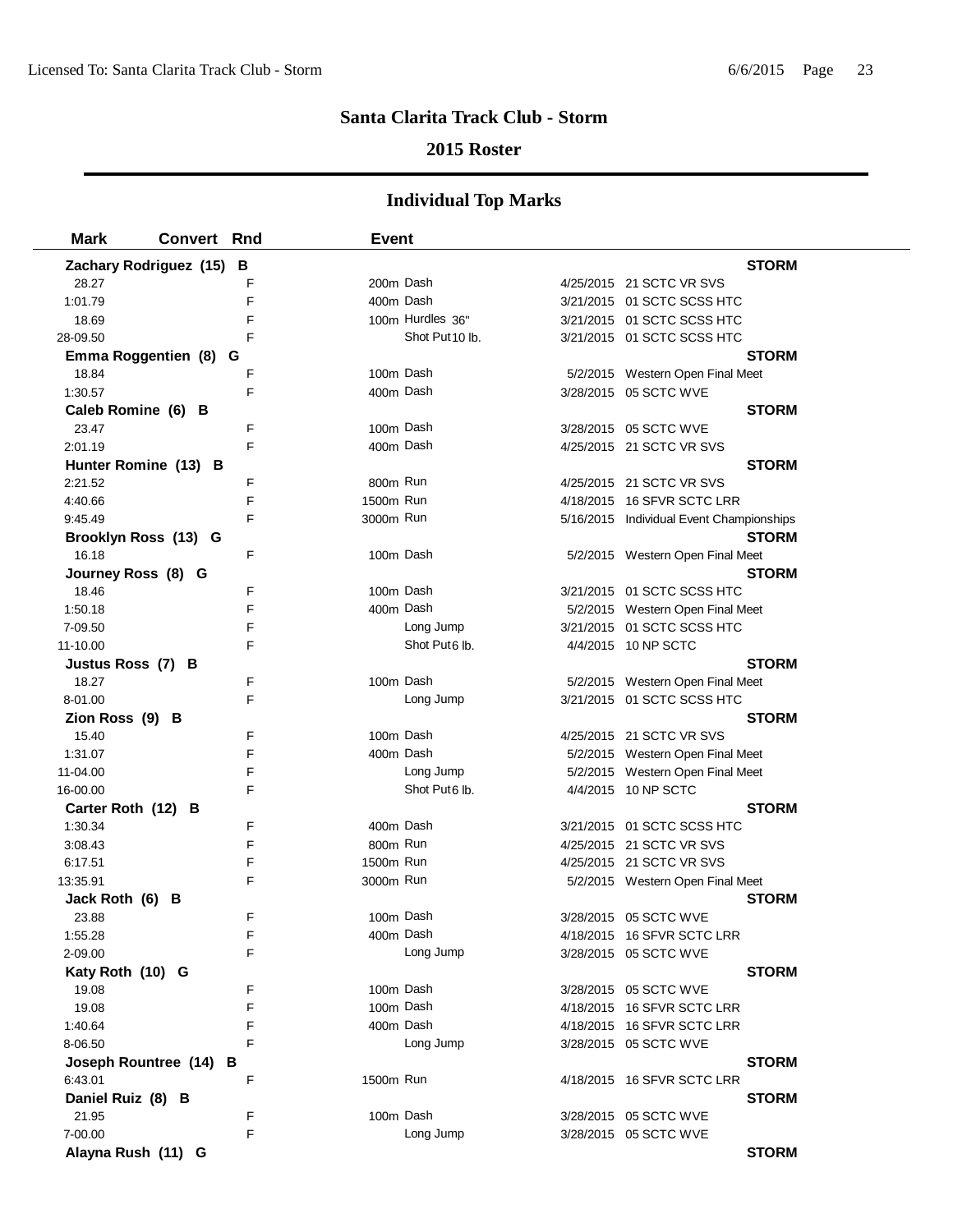### **2015 Roster**

| <b>Mark</b>         | <b>Convert Rnd</b>      | <b>Event</b>              |                                           |
|---------------------|-------------------------|---------------------------|-------------------------------------------|
| Alayna Rush (11) G  |                         |                           | <b>STORM</b>                              |
| 13.95               | F                       | 100m Dash                 | 4/18/2015 16 SFVR SCTC LRR                |
| 13.95               | P                       | 100m Dash                 | 5/9/2015 Western League Championship Meet |
| 29.07               | F                       | 200m Dash                 | 4/18/2015 16 SFVR SCTC LRR                |
| 15.91               | F                       | 80m Hurdles 30"           | 5/9/2015 Western League Championship Meet |
| Daniel Rush (13) B  |                         |                           | <b>STORM</b>                              |
| 5:51.31             | F                       | 1500m Run                 | 4/4/2015 10 NP SCTC                       |
| 11:39.43            | F                       | 3000m Run                 | 4/4/2015 10 NP SCTC                       |
|                     | Brook Sanders (11) G    |                           | <b>STORM</b>                              |
| 16.59               | F                       | 100m Dash                 | 3/21/2015 01 SCTC SCSS HTC                |
| 19.54               | F                       | 80m Hurdles 30"           | 3/21/2015 01 SCTC SCSS HTC                |
| 17-06.00            | F                       | Shot Put6 lb.             | 3/21/2015 01 SCTC SCSS HTC                |
|                     | Andrew Sandoval (11) B  |                           | <b>STORM</b>                              |
| 14.95               | F                       | 100m Dash                 | 3/28/2015 05 SCTC WVE                     |
| 1:15.81             | F                       | 400m Dash                 | 5/2/2015 Western Open Final Meet          |
| 5:51.72             | F                       | 1500m Run                 | 3/28/2015 05 SCTC WVE                     |
|                     | Ashley Sandoval (9) G   |                           | <b>STORM</b>                              |
| 18.52               | F                       | 100m Dash                 | 3/28/2015 05 SCTC WVE                     |
| 1:33.23             | F                       | 400m Dash                 | 5/2/2015 Western Open Final Meet          |
| 6:55.34             | F                       | 1500m Run                 | 5/2/2015 Western Open Final Meet          |
| Breann Sawa (11) G  |                         |                           | <b>STORM</b>                              |
| 17.43               | F                       | 100m Dash                 | 3/21/2015 01 SCTC SCSS HTC                |
| 8-11.50             | F                       | Long Jump                 | 3/21/2015 01 SCTC SCSS HTC                |
| 20-06.00            | F                       | Shot Put <sub>6</sub> lb. | 4/25/2015 21 SCTC VR SVS                  |
|                     | Kelsey Schauble (11) G  |                           | <b>STORM</b>                              |
| 14.09               | P                       | 100m Dash                 | 5/9/2015 Western League Championship Meet |
| 14.09               | F                       | 100m Dash                 | 4/25/2015 21 SCTC VR SVS                  |
| 36-11.00            | F                       | Shot Put6 lb.             | 5/16/2015 Individual Event Championships  |
|                     | Kendall Schauble (11) G |                           | <b>STORM</b>                              |
| 14.57               | F                       | 100m Dash                 | 4/18/2015 16 SFVR SCTC LRR                |
| 14.84               | F                       | 80m Hurdles 30"           | 5/16/2015 Individual Event Championships  |
| 4-09.00             | F                       | High Jump                 | 4/25/2015 21 SCTC VR SVS                  |
|                     | Shelbi Schauble (13) G  |                           | <b>STORM</b>                              |
| 1:04.20             | F                       | 400m Dash                 | 3/28/2015 05 SCTC WVE                     |
| 2:32.72             | F                       | 800m Run                  | 4/18/2015 16 SFVR SCTC LRR                |
| 5:43.11             | F                       | 1500m Run                 | 4/11/2015 15 VU Invitational Meet         |
| Grace Seper (13) G  |                         |                           | <b>STORM</b>                              |
| 6:11.82             | F                       | 1500m Run                 | 3/21/2015 01 SCTC SCSS HTC                |
| Kobe Serrano (14) B |                         |                           | <b>STORM</b>                              |
| 2:19.20             | F                       | 800m Run                  | 3/21/2015 01 SCTC SCSS HTC                |
| 4:38.31             | F                       | 1500m Run                 | 4/4/2015 10 NP SCTC                       |
| 9:59.19             | F                       | 3000m Run                 | 3/28/2015 05 SCTC WVE                     |
|                     | Nicholas Serrano (11) B |                           | <b>STORM</b>                              |
| 1:09.14             | F                       | 400m Dash                 | 4/4/2015 10 NP SCTC                       |
| 2:32.40             | F                       | 800m Run                  | 4/18/2015 16 SFVR SCTC LRR                |
| 5:00.01             | F                       | 1500m Run                 | 5/9/2015 Western League Championship Meet |
| 11:02.44            | F                       | 3000m Run                 | 3/28/2015 05 SCTC WVE                     |
| Andrew Sharp (13) B |                         |                           | <b>STORM</b>                              |
| 14.23               | F                       | 100m Dash                 | 3/28/2015 05 SCTC WVE                     |
| 1:10.09             | F                       | 400m Dash                 | 3/28/2015 05 SCTC WVE                     |
|                     |                         |                           |                                           |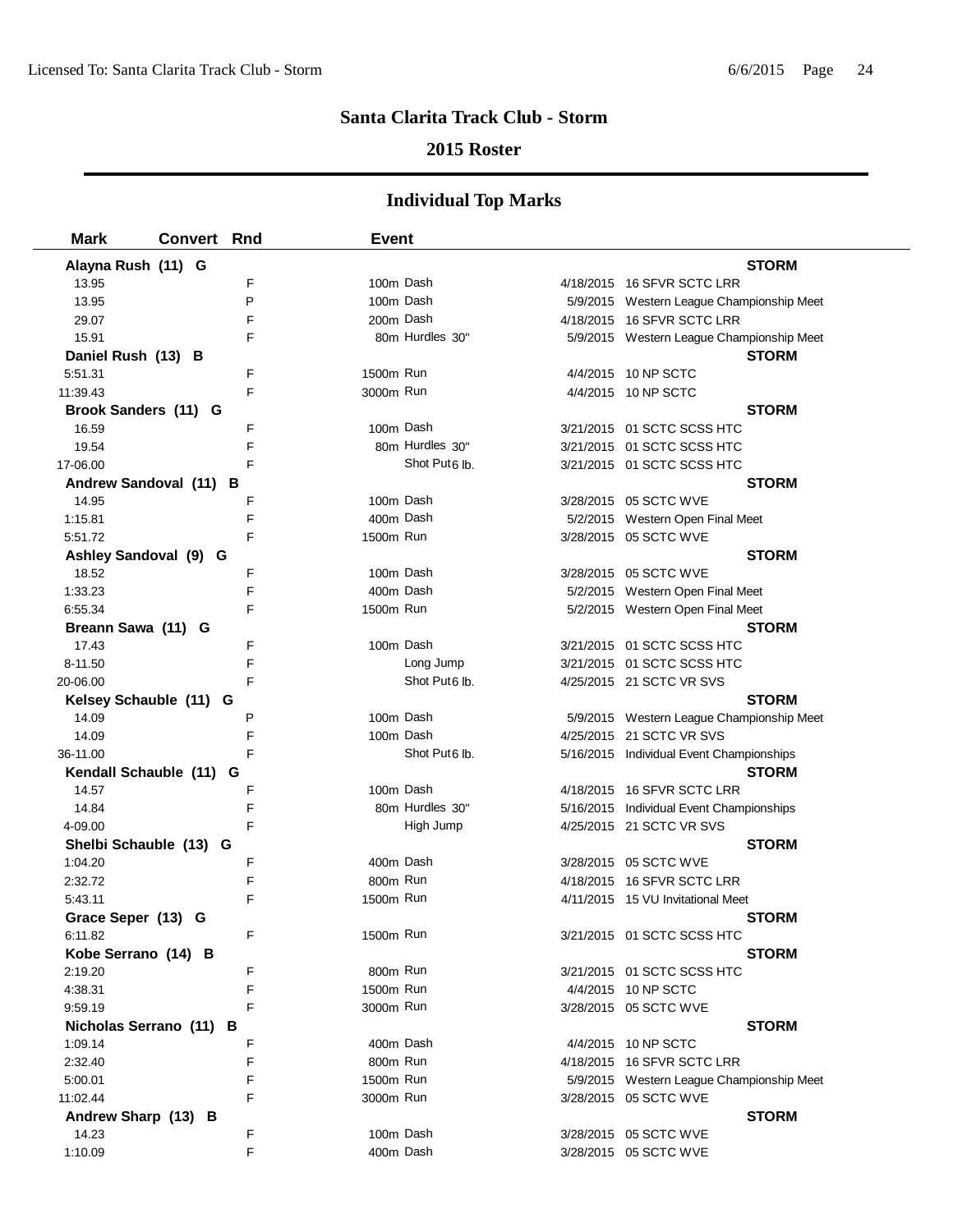### **2015 Roster**

| <b>Mark</b>             | <b>Convert Rnd</b> |             | <b>Event</b> |                           |                                           |
|-------------------------|--------------------|-------------|--------------|---------------------------|-------------------------------------------|
| Andrew Sharp (13) B     |                    |             |              |                           | <b>STORM</b>                              |
| 25-06.00                |                    | $\mathsf F$ |              | Shot Put4 kg.             | 4/4/2015 10 NP SCTC                       |
| Lily Shepard (7) G      |                    |             |              |                           | <b>STORM</b>                              |
| 22.69                   |                    | F           | 100m Dash    |                           | 4/25/2015 21 SCTC VR SVS                  |
| 52.90                   |                    | F           | 200m Dash    |                           | 3/28/2015 05 SCTC WVE                     |
| 1:44.48                 |                    | F           | 400m Dash    |                           | 5/2/2015 Western Open Final Meet          |
| 5-04.00                 |                    | F           |              | Long Jump                 | 4/4/2015 10 NP SCTC                       |
| Molly Shepard (5) G     |                    |             |              |                           | <b>STORM</b>                              |
| 27.21                   |                    | F           | 100m Dash    |                           | 4/18/2015 16 SFVR SCTC LRR                |
| 57.83                   |                    | F           | 200m Dash    |                           | 4/18/2015 16 SFVR SCTC LRR                |
| 3-06.00                 |                    | F           |              | Long Jump                 | 4/4/2015 10 NP SCTC                       |
| Delaney Sherwood (12)   |                    | G           |              |                           | <b>STORM</b>                              |
| 13.54                   |                    | F           | 100m Dash    |                           | 5/9/2015 Western League Championship Meet |
| 13.54                   |                    | F           | 100m Dash    |                           | 4/25/2015 21 SCTC VR SVS                  |
| 28.07                   |                    | F           | 200m Dash    |                           | 5/9/2015 Western League Championship Meet |
| 20.38                   |                    | F           |              | 100m Hurdles 30"          | 5/9/2015 Western League Championship Meet |
| Kyle Shick (13) B       |                    |             |              |                           | <b>STORM</b>                              |
| 22.59                   |                    | F           |              | 100m Hurdles 33"          | 4/18/2015 16 SFVR SCTC LRR                |
| 3-10.00                 |                    | F           |              | High Jump                 | 3/21/2015 01 SCTC SCSS HTC                |
| 3-10.00                 |                    | F           |              | High Jump                 | 4/25/2015 21 SCTC VR SVS                  |
| Amara Shields (8) G     |                    |             |              |                           | <b>STORM</b>                              |
| 1:24.51                 |                    | F           | 400m Dash    |                           | 4/18/2015 16 SFVR SCTC LRR                |
| 3:03.47                 |                    | F           | 800m Run     |                           | 5/9/2015 Western League Championship Meet |
| 6:07.63                 |                    | F           | 1500m Run    |                           | 3/28/2015 05 SCTC WVE                     |
| Wyatt Shields (8) B     |                    |             |              |                           | <b>STORM</b>                              |
| 18.10                   |                    | F           | 100m Dash    |                           | 5/2/2015 Western Open Final Meet          |
| 37.81                   |                    | E           | 200m Dash    |                           | 5/2/2015 Western Open Final Meet          |
| 1:25.45                 |                    | F           | 400m Dash    |                           | 5/2/2015 Western Open Final Meet          |
| 8-05.25                 |                    | F           |              | Long Jump                 | 3/28/2015 05 SCTC WVE                     |
| 8-05.25                 |                    | F           |              | Long Jump                 | 4/18/2015 16 SFVR SCTC LRR                |
| Francesca Siebaldi (7)  |                    | G           |              |                           | <b>STORM</b>                              |
| 19.42                   |                    | F           | 100m Dash    |                           | 4/25/2015 21 SCTC VR SVS                  |
| 41.07                   |                    | F           | 200m Dash    |                           | 4/18/2015 16 SFVR SCTC LRR                |
| 1:36.15                 |                    | F           | 400m Dash    |                           | 4/18/2015 16 SFVR SCTC LRR                |
| Lucia Siebaldi (9) G    |                    |             |              |                           | <b>STORM</b>                              |
| 18.35                   |                    | F           | 100m Dash    |                           | 3/28/2015 05 SCTC WVE                     |
| 41.88                   |                    | F           | 200m Dash    |                           | 3/21/2015  01 SCTC SCSS HTC               |
| 1:32.57                 |                    | F           | 400m Dash    |                           | 3/21/2015 01 SCTC SCSS HTC                |
| Natalia Simpson (10) G  |                    |             |              |                           | <b>STORM</b>                              |
| 15.35                   |                    | F           | 100m Dash    |                           | 4/25/2015 21 SCTC VR SVS                  |
| 8-04.25                 |                    | F           |              | Long Jump                 | 4/25/2015 21 SCTC VR SVS                  |
| 16-02.75                |                    | E           |              | Shot Put6 lb.             | 5/9/2015 Western League Championship Meet |
| Michael Smilanich (7) B |                    |             |              |                           | <b>STORM</b>                              |
| 27.86                   |                    | F           | 100m Dash    |                           | 3/21/2015 01 SCTC SCSS HTC                |
| 3-04.00                 |                    | F           |              | Long Jump                 | 3/21/2015 01 SCTC SCSS HTC                |
| Mallory Smith (9) G     |                    |             |              |                           | <b>STORM</b>                              |
| 6:40.33                 |                    | F           | 1500m Run    |                           | 5/2/2015 Western Open Final Meet          |
| 10-03.00                |                    | F           |              | Shot Put <sub>6</sub> lb. | 3/28/2015 05 SCTC WVE                     |
| Lucas Solis (7) B       |                    |             |              |                           | <b>STORM</b>                              |
| 5-04.00                 |                    | F           |              | Long Jump                 | 3/21/2015 01 SCTC SCSS HTC                |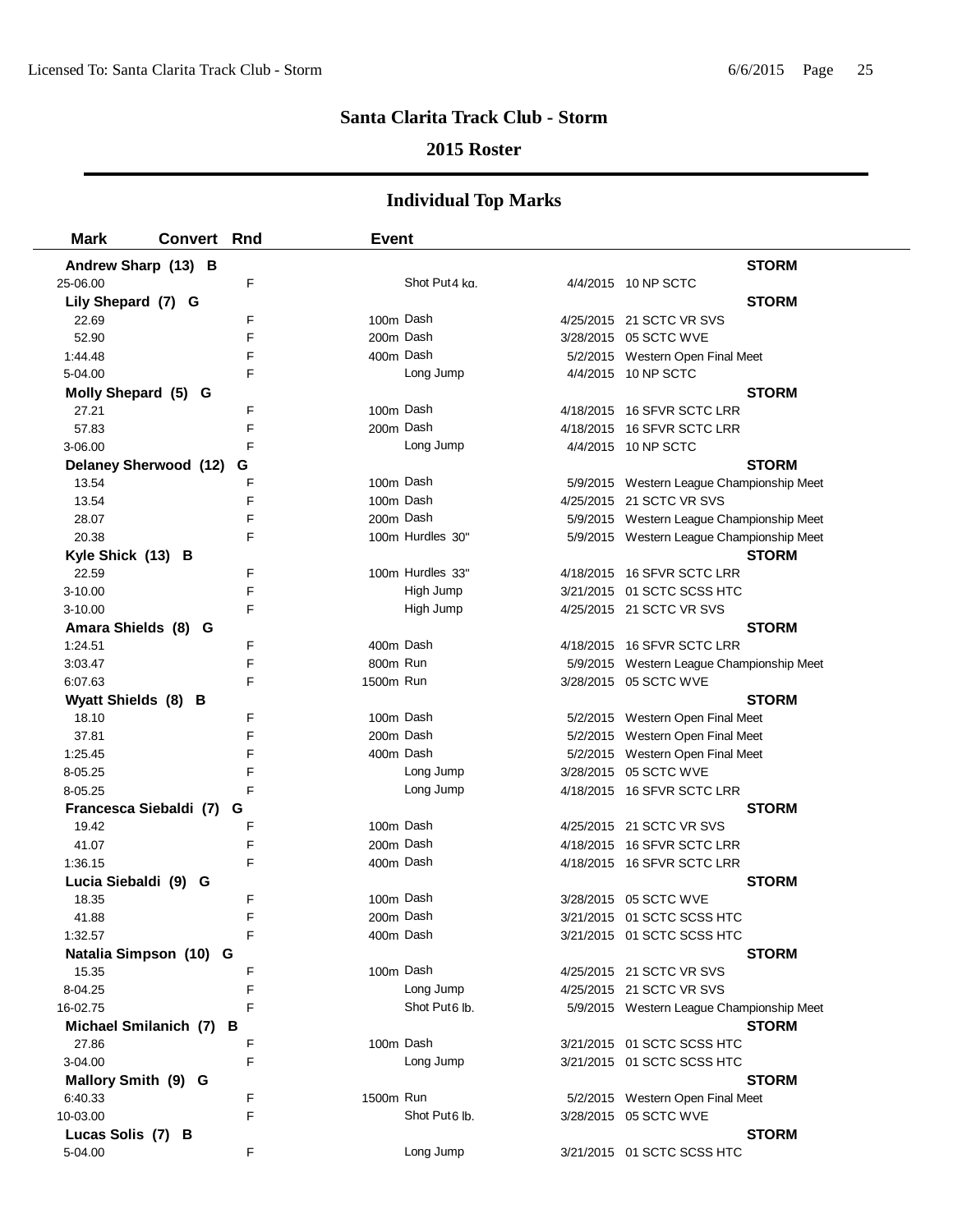### **2015 Roster**

| <b>Mark</b>            | <b>Convert Rnd</b>           |   | <b>Event</b> |                 |                                           |
|------------------------|------------------------------|---|--------------|-----------------|-------------------------------------------|
| Rodrigo Solis (9) B    |                              |   |              |                 | <b>STORM</b>                              |
| 22.90                  |                              | F | 100m Dash    |                 | 3/21/2015 01 SCTC SCSS HTC                |
|                        | <b>Emmanuel Solomon (12)</b> | В |              |                 | STORM                                     |
| 1:16.33                |                              | F | 400m Dash    |                 | 5/2/2015 Western Open Final Meet          |
| 3:18.28                |                              | F | 800m Run     |                 | 4/25/2015 21 SCTC VR SVS                  |
| 6:09.72                |                              | F | 1500m Run    |                 | 5/2/2015 Western Open Final Meet          |
| Sidney Stella (6) G    |                              |   |              |                 | <b>STORM</b>                              |
| 20.39                  |                              | F | 100m Dash    |                 | 3/28/2015 05 SCTC WVE                     |
| 1:40.73                |                              | F | 400m Dash    |                 | 3/28/2015 05 SCTC WVE                     |
| 7:07.26                |                              | F | 1500m Run    |                 | 4/25/2015 21 SCTC VR SVS                  |
| 7-05.00                |                              | F |              | Long Jump       | 3/21/2015 01 SCTC SCSS HTC                |
| Vincent Stella (9) B   |                              |   |              |                 | <b>STORM</b>                              |
| 27.36                  |                              | F | 100m Dash    |                 | 3/21/2015 01 SCTC SCSS HTC                |
| 1:56.09                |                              | F | 400m Dash    |                 | 4/4/2015 10 NP SCTC                       |
| Aleesa Stepan (12) G   |                              |   |              |                 | <b>STORM</b>                              |
| 6:04.04                |                              | F | 1500m Run    |                 | 3/28/2015 05 SCTC WVE                     |
| 12:45.56               |                              | F | 3000m Run    |                 | 4/18/2015 16 SFVR SCTC LRR                |
| Ella Stepan (10) G     |                              |   |              |                 | <b>STORM</b>                              |
| 6:49.03                |                              | F | 1500m Run    |                 | 3/21/2015 01 SCTC SCSS HTC                |
| 17-01.00               |                              | F |              | Shot Put6 lb.   | 5/16/2015 Individual Event Championships  |
|                        | Solomon Strader (13) B       |   |              |                 | <b>STORM</b>                              |
| 11.76                  |                              | P | 100m Dash    |                 | 5/9/2015 Western League Championship Meet |
| 11.76                  |                              | F | 100m Dash    |                 | 4/25/2015 21 SCTC VR SVS                  |
| 24.18                  |                              | F | 200m Dash    |                 | 4/25/2015 21 SCTC VR SVS                  |
| Ella Strang (7) G      |                              |   |              |                 | <b>STORM</b>                              |
| 22.48                  |                              | F | 100m Dash    |                 | 4/25/2015 21 SCTC VR SVS                  |
| 52.75                  |                              | F | 200m Dash    |                 | 3/21/2015 01 SCTC SCSS HTC                |
| 1:57.07                |                              | F | 400m Dash    |                 | 3/21/2015 01 SCTC SCSS HTC                |
| Ethan Strang (13) B    |                              |   |              |                 | <b>STORM</b>                              |
| 2:44.93                |                              | F | 800m Run     |                 | 3/21/2015 01 SCTC SCSS HTC                |
| 5:36.29                |                              | F | 1500m Run    |                 | 3/21/2015 01 SCTC SCSS HTC                |
| 3-10.00                |                              | F |              | High Jump       | 3/21/2015 01 SCTC SCSS HTC                |
| Angelina Teymouri (9)  | G                            |   |              |                 | <b>STORM</b>                              |
| 14.66                  |                              | F | 100m Dash    |                 | 5/16/2015 Individual Event Championships  |
| 29.83                  |                              | F | 200m Dash    |                 | 5/9/2015 Western League Championship Meet |
| 1:09.22                |                              | F | 400m Dash    |                 | 5/16/2015 Individual Event Championships  |
| Mason Theobald (8) B   |                              |   |              |                 | <b>STORM</b>                              |
| 24.49                  |                              |   | 100m Dash    |                 | 4/18/2015 16 SFVR SCTC LRR                |
| 1:55.22                |                              | F | 400m Dash    |                 | 3/21/2015 01 SCTC SCSS HTC                |
| 5-00.00                |                              | F |              | Long Jump       | 4/18/2015 16 SFVR SCTC LRR                |
| Kendall Thompson (12)  |                              | G |              |                 | <b>STORM</b>                              |
| 15.52                  |                              | F | 100m Dash    |                 | 3/21/2015 01 SCTC SCSS HTC                |
| 18.15                  |                              | F |              | 80m Hurdles 30" | 3/21/2015 01 SCTC SCSS HTC                |
| Kyla Thorps (9) G      |                              |   |              |                 | <b>STORM</b>                              |
| 17.60                  |                              | F | 100m Dash    |                 | 3/28/2015 05 SCTC WVE                     |
| 37.85                  |                              | F | 200m Dash    |                 | 4/18/2015 16 SFVR SCTC LRR                |
| 1:27.88                |                              | F | 400m Dash    |                 | 3/21/2015 01 SCTC SCSS HTC                |
| Dasia Tolentino (12) G |                              |   |              |                 | <b>STORM</b>                              |
| 19.05                  |                              | F | 100m Dash    |                 | 4/18/2015 16 SFVR SCTC LRR                |
| 43.82                  |                              | F | 200m Dash    |                 | 3/28/2015 05 SCTC WVE                     |
|                        |                              |   |              |                 |                                           |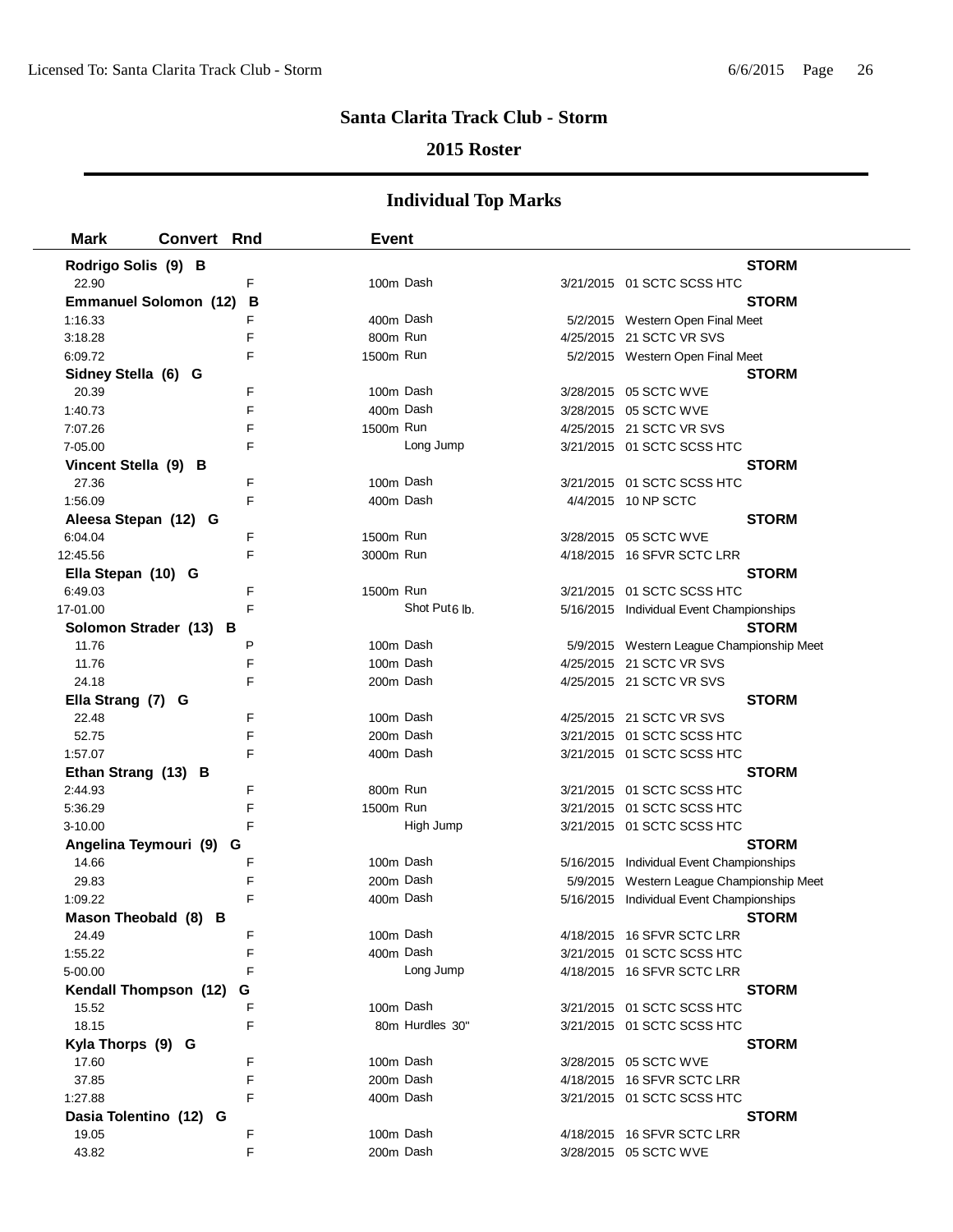### **2015 Roster**

| <b>STORM</b><br>Dasia Tolentino (12) G<br>F<br>Shot Put6 lb.<br>18-03.50<br>4/18/2015 16 SFVR SCTC LRR<br>Jordyn Toon (9) G<br><b>STORM</b><br>800m Run<br>3:03.31<br>F<br>3/21/2015 01 SCTC SCSS HTC<br>1500m Run<br>E<br>5:44.09<br>5/16/2015 Individual Event Championships<br>Shot Put <sub>6</sub> lb.<br>F<br>4/18/2015 16 SFVR SCTC LRR<br>13-08.00<br><b>STORM</b><br>Ethan Torres (13) B<br>100m Dash<br>F<br>16.32<br>4/25/2015 21 SCTC VR SVS<br>F<br>Long Jump<br>11-01.25<br>4/25/2015 21 SCTC VR SVS<br><b>STORM</b><br>Maetzy Torres (10) G<br>100m Dash<br>F<br>18.87<br>5/2/2015 Western Open Final Meet<br>3-02.00<br>F<br>High Jump<br>5/2/2015 Western Open Final Meet<br>High Jump<br>3-02.00<br>F<br>4/25/2015 21 SCTC VR SVS<br><b>STORM</b><br>Isaiah Turner (14) B<br>100m Dash<br>12.37<br>F<br>4/25/2015 21 SCTC VR SVS<br>200m Dash<br>24.98<br>F<br>5/9/2015 Western League Championship Meet<br><b>STORM</b><br>Micah Turner (10) G<br>100m Dash<br>16.54<br>F<br>5/2/2015 Western Open Final Meet<br>F<br>1:20.79<br>400m Dash<br>5/2/2015 Western Open Final Meet<br><b>STORM</b><br>Samara Turner (10) G<br>400m Dash<br>1:57.99<br>F<br>4/25/2015 21 SCTC VR SVS<br>800m Run<br>4:19.40<br>F<br>5/2/2015 Western Open Final Meet<br>Long Jump<br>6-06.00<br>F<br>4/4/2015 10 NP SCTC<br><b>STORM</b><br>Zach Turner (12) B<br>100m Dash<br>P<br>13.55<br>5/9/2015 Western League Championship Meet<br>F<br>200m Dash<br>29.06<br>4/4/2015 10 NP SCTC<br>F<br>400m Dash<br>59.75<br>5/9/2015 Western League Championship Meet<br><b>STORM</b><br>Evan Valdez (11) B<br>1500m Run<br>6:47.65<br>F<br>4/25/2015 21 SCTC VR SVS<br>F<br>3000m Run<br>13:53.40<br>5/2/2015 Western Open Final Meet<br>Long Jump<br>F<br>4/4/2015 10 NP SCTC<br>10-10.75<br><b>STORM</b><br>Nickolas Valenzuela (8)<br>в<br>100m Dash<br>14.77<br>F<br>4/25/2015 21 SCTC VR SVS<br>200m Dash<br>F<br>31.80<br>3/21/2015 01 SCTC SCSS HTC<br>400m Dash<br>1:17.28<br>F<br>3/28/2015 05 SCTC WVE<br>Long Jump<br>12-02.00<br>F<br>3/28/2015 05 SCTC WVE<br>F<br>Long Jump<br>12-02.00<br>4/4/2015 10 NP SCTC<br>Leah Valles (12) G<br><b>STORM</b><br>800m Run<br>2:58.23<br>F<br>4/18/2015 16 SFVR SCTC LRR<br>F<br>1500m Run<br>5:52.67<br>4/18/2015 16 SFVR SCTC LRR<br>F<br>3000m Run<br>12:50.58<br>5/9/2015 Western League Championship Meet<br>Chloe Van Gessel (8) G<br><b>STORM</b><br>F<br>100m Dash<br>19.22<br>4/18/2015 16 SFVR SCTC LRR<br>19.22<br>F<br>100m Dash<br>4/25/2015 21 SCTC VR SVS<br>200m Dash<br>43.80<br>F<br>4/11/2015 15 VU Invitational Meet<br>F<br>400m Dash<br>1:36.16<br>4/18/2015 16 SFVR SCTC LRR<br><b>STORM</b><br>Torianna Vatcher (12) G<br>P<br>100m Dash<br>5/9/2015 Western League Championship Meet<br>13.32<br>100m Dash<br>13.32<br>F<br>4/18/2015 16 SFVR SCTC LRR | <b>Mark</b> | <b>Convert Rnd</b> |   | <b>Event</b> |  |  |
|-------------------------------------------------------------------------------------------------------------------------------------------------------------------------------------------------------------------------------------------------------------------------------------------------------------------------------------------------------------------------------------------------------------------------------------------------------------------------------------------------------------------------------------------------------------------------------------------------------------------------------------------------------------------------------------------------------------------------------------------------------------------------------------------------------------------------------------------------------------------------------------------------------------------------------------------------------------------------------------------------------------------------------------------------------------------------------------------------------------------------------------------------------------------------------------------------------------------------------------------------------------------------------------------------------------------------------------------------------------------------------------------------------------------------------------------------------------------------------------------------------------------------------------------------------------------------------------------------------------------------------------------------------------------------------------------------------------------------------------------------------------------------------------------------------------------------------------------------------------------------------------------------------------------------------------------------------------------------------------------------------------------------------------------------------------------------------------------------------------------------------------------------------------------------------------------------------------------------------------------------------------------------------------------------------------------------------------------------------------------------------------------------------------------------------------------------------------------------------------------------------------------------------------------------------------------------------------------------------------------------------------------------------------------------------------------------------------------------------------------------------------------------------------------------------------------------------|-------------|--------------------|---|--------------|--|--|
|                                                                                                                                                                                                                                                                                                                                                                                                                                                                                                                                                                                                                                                                                                                                                                                                                                                                                                                                                                                                                                                                                                                                                                                                                                                                                                                                                                                                                                                                                                                                                                                                                                                                                                                                                                                                                                                                                                                                                                                                                                                                                                                                                                                                                                                                                                                                                                                                                                                                                                                                                                                                                                                                                                                                                                                                                               |             |                    |   |              |  |  |
|                                                                                                                                                                                                                                                                                                                                                                                                                                                                                                                                                                                                                                                                                                                                                                                                                                                                                                                                                                                                                                                                                                                                                                                                                                                                                                                                                                                                                                                                                                                                                                                                                                                                                                                                                                                                                                                                                                                                                                                                                                                                                                                                                                                                                                                                                                                                                                                                                                                                                                                                                                                                                                                                                                                                                                                                                               |             |                    |   |              |  |  |
|                                                                                                                                                                                                                                                                                                                                                                                                                                                                                                                                                                                                                                                                                                                                                                                                                                                                                                                                                                                                                                                                                                                                                                                                                                                                                                                                                                                                                                                                                                                                                                                                                                                                                                                                                                                                                                                                                                                                                                                                                                                                                                                                                                                                                                                                                                                                                                                                                                                                                                                                                                                                                                                                                                                                                                                                                               |             |                    |   |              |  |  |
|                                                                                                                                                                                                                                                                                                                                                                                                                                                                                                                                                                                                                                                                                                                                                                                                                                                                                                                                                                                                                                                                                                                                                                                                                                                                                                                                                                                                                                                                                                                                                                                                                                                                                                                                                                                                                                                                                                                                                                                                                                                                                                                                                                                                                                                                                                                                                                                                                                                                                                                                                                                                                                                                                                                                                                                                                               |             |                    |   |              |  |  |
|                                                                                                                                                                                                                                                                                                                                                                                                                                                                                                                                                                                                                                                                                                                                                                                                                                                                                                                                                                                                                                                                                                                                                                                                                                                                                                                                                                                                                                                                                                                                                                                                                                                                                                                                                                                                                                                                                                                                                                                                                                                                                                                                                                                                                                                                                                                                                                                                                                                                                                                                                                                                                                                                                                                                                                                                                               |             |                    |   |              |  |  |
|                                                                                                                                                                                                                                                                                                                                                                                                                                                                                                                                                                                                                                                                                                                                                                                                                                                                                                                                                                                                                                                                                                                                                                                                                                                                                                                                                                                                                                                                                                                                                                                                                                                                                                                                                                                                                                                                                                                                                                                                                                                                                                                                                                                                                                                                                                                                                                                                                                                                                                                                                                                                                                                                                                                                                                                                                               |             |                    |   |              |  |  |
|                                                                                                                                                                                                                                                                                                                                                                                                                                                                                                                                                                                                                                                                                                                                                                                                                                                                                                                                                                                                                                                                                                                                                                                                                                                                                                                                                                                                                                                                                                                                                                                                                                                                                                                                                                                                                                                                                                                                                                                                                                                                                                                                                                                                                                                                                                                                                                                                                                                                                                                                                                                                                                                                                                                                                                                                                               |             |                    |   |              |  |  |
|                                                                                                                                                                                                                                                                                                                                                                                                                                                                                                                                                                                                                                                                                                                                                                                                                                                                                                                                                                                                                                                                                                                                                                                                                                                                                                                                                                                                                                                                                                                                                                                                                                                                                                                                                                                                                                                                                                                                                                                                                                                                                                                                                                                                                                                                                                                                                                                                                                                                                                                                                                                                                                                                                                                                                                                                                               |             |                    |   |              |  |  |
|                                                                                                                                                                                                                                                                                                                                                                                                                                                                                                                                                                                                                                                                                                                                                                                                                                                                                                                                                                                                                                                                                                                                                                                                                                                                                                                                                                                                                                                                                                                                                                                                                                                                                                                                                                                                                                                                                                                                                                                                                                                                                                                                                                                                                                                                                                                                                                                                                                                                                                                                                                                                                                                                                                                                                                                                                               |             |                    |   |              |  |  |
|                                                                                                                                                                                                                                                                                                                                                                                                                                                                                                                                                                                                                                                                                                                                                                                                                                                                                                                                                                                                                                                                                                                                                                                                                                                                                                                                                                                                                                                                                                                                                                                                                                                                                                                                                                                                                                                                                                                                                                                                                                                                                                                                                                                                                                                                                                                                                                                                                                                                                                                                                                                                                                                                                                                                                                                                                               |             |                    |   |              |  |  |
|                                                                                                                                                                                                                                                                                                                                                                                                                                                                                                                                                                                                                                                                                                                                                                                                                                                                                                                                                                                                                                                                                                                                                                                                                                                                                                                                                                                                                                                                                                                                                                                                                                                                                                                                                                                                                                                                                                                                                                                                                                                                                                                                                                                                                                                                                                                                                                                                                                                                                                                                                                                                                                                                                                                                                                                                                               |             |                    |   |              |  |  |
|                                                                                                                                                                                                                                                                                                                                                                                                                                                                                                                                                                                                                                                                                                                                                                                                                                                                                                                                                                                                                                                                                                                                                                                                                                                                                                                                                                                                                                                                                                                                                                                                                                                                                                                                                                                                                                                                                                                                                                                                                                                                                                                                                                                                                                                                                                                                                                                                                                                                                                                                                                                                                                                                                                                                                                                                                               |             |                    |   |              |  |  |
|                                                                                                                                                                                                                                                                                                                                                                                                                                                                                                                                                                                                                                                                                                                                                                                                                                                                                                                                                                                                                                                                                                                                                                                                                                                                                                                                                                                                                                                                                                                                                                                                                                                                                                                                                                                                                                                                                                                                                                                                                                                                                                                                                                                                                                                                                                                                                                                                                                                                                                                                                                                                                                                                                                                                                                                                                               |             |                    |   |              |  |  |
|                                                                                                                                                                                                                                                                                                                                                                                                                                                                                                                                                                                                                                                                                                                                                                                                                                                                                                                                                                                                                                                                                                                                                                                                                                                                                                                                                                                                                                                                                                                                                                                                                                                                                                                                                                                                                                                                                                                                                                                                                                                                                                                                                                                                                                                                                                                                                                                                                                                                                                                                                                                                                                                                                                                                                                                                                               |             |                    |   |              |  |  |
|                                                                                                                                                                                                                                                                                                                                                                                                                                                                                                                                                                                                                                                                                                                                                                                                                                                                                                                                                                                                                                                                                                                                                                                                                                                                                                                                                                                                                                                                                                                                                                                                                                                                                                                                                                                                                                                                                                                                                                                                                                                                                                                                                                                                                                                                                                                                                                                                                                                                                                                                                                                                                                                                                                                                                                                                                               |             |                    |   |              |  |  |
|                                                                                                                                                                                                                                                                                                                                                                                                                                                                                                                                                                                                                                                                                                                                                                                                                                                                                                                                                                                                                                                                                                                                                                                                                                                                                                                                                                                                                                                                                                                                                                                                                                                                                                                                                                                                                                                                                                                                                                                                                                                                                                                                                                                                                                                                                                                                                                                                                                                                                                                                                                                                                                                                                                                                                                                                                               |             |                    |   |              |  |  |
|                                                                                                                                                                                                                                                                                                                                                                                                                                                                                                                                                                                                                                                                                                                                                                                                                                                                                                                                                                                                                                                                                                                                                                                                                                                                                                                                                                                                                                                                                                                                                                                                                                                                                                                                                                                                                                                                                                                                                                                                                                                                                                                                                                                                                                                                                                                                                                                                                                                                                                                                                                                                                                                                                                                                                                                                                               |             |                    |   |              |  |  |
|                                                                                                                                                                                                                                                                                                                                                                                                                                                                                                                                                                                                                                                                                                                                                                                                                                                                                                                                                                                                                                                                                                                                                                                                                                                                                                                                                                                                                                                                                                                                                                                                                                                                                                                                                                                                                                                                                                                                                                                                                                                                                                                                                                                                                                                                                                                                                                                                                                                                                                                                                                                                                                                                                                                                                                                                                               |             |                    |   |              |  |  |
|                                                                                                                                                                                                                                                                                                                                                                                                                                                                                                                                                                                                                                                                                                                                                                                                                                                                                                                                                                                                                                                                                                                                                                                                                                                                                                                                                                                                                                                                                                                                                                                                                                                                                                                                                                                                                                                                                                                                                                                                                                                                                                                                                                                                                                                                                                                                                                                                                                                                                                                                                                                                                                                                                                                                                                                                                               |             |                    |   |              |  |  |
|                                                                                                                                                                                                                                                                                                                                                                                                                                                                                                                                                                                                                                                                                                                                                                                                                                                                                                                                                                                                                                                                                                                                                                                                                                                                                                                                                                                                                                                                                                                                                                                                                                                                                                                                                                                                                                                                                                                                                                                                                                                                                                                                                                                                                                                                                                                                                                                                                                                                                                                                                                                                                                                                                                                                                                                                                               |             |                    |   |              |  |  |
|                                                                                                                                                                                                                                                                                                                                                                                                                                                                                                                                                                                                                                                                                                                                                                                                                                                                                                                                                                                                                                                                                                                                                                                                                                                                                                                                                                                                                                                                                                                                                                                                                                                                                                                                                                                                                                                                                                                                                                                                                                                                                                                                                                                                                                                                                                                                                                                                                                                                                                                                                                                                                                                                                                                                                                                                                               |             |                    |   |              |  |  |
|                                                                                                                                                                                                                                                                                                                                                                                                                                                                                                                                                                                                                                                                                                                                                                                                                                                                                                                                                                                                                                                                                                                                                                                                                                                                                                                                                                                                                                                                                                                                                                                                                                                                                                                                                                                                                                                                                                                                                                                                                                                                                                                                                                                                                                                                                                                                                                                                                                                                                                                                                                                                                                                                                                                                                                                                                               |             |                    |   |              |  |  |
|                                                                                                                                                                                                                                                                                                                                                                                                                                                                                                                                                                                                                                                                                                                                                                                                                                                                                                                                                                                                                                                                                                                                                                                                                                                                                                                                                                                                                                                                                                                                                                                                                                                                                                                                                                                                                                                                                                                                                                                                                                                                                                                                                                                                                                                                                                                                                                                                                                                                                                                                                                                                                                                                                                                                                                                                                               |             |                    |   |              |  |  |
|                                                                                                                                                                                                                                                                                                                                                                                                                                                                                                                                                                                                                                                                                                                                                                                                                                                                                                                                                                                                                                                                                                                                                                                                                                                                                                                                                                                                                                                                                                                                                                                                                                                                                                                                                                                                                                                                                                                                                                                                                                                                                                                                                                                                                                                                                                                                                                                                                                                                                                                                                                                                                                                                                                                                                                                                                               |             |                    |   |              |  |  |
|                                                                                                                                                                                                                                                                                                                                                                                                                                                                                                                                                                                                                                                                                                                                                                                                                                                                                                                                                                                                                                                                                                                                                                                                                                                                                                                                                                                                                                                                                                                                                                                                                                                                                                                                                                                                                                                                                                                                                                                                                                                                                                                                                                                                                                                                                                                                                                                                                                                                                                                                                                                                                                                                                                                                                                                                                               |             |                    |   |              |  |  |
|                                                                                                                                                                                                                                                                                                                                                                                                                                                                                                                                                                                                                                                                                                                                                                                                                                                                                                                                                                                                                                                                                                                                                                                                                                                                                                                                                                                                                                                                                                                                                                                                                                                                                                                                                                                                                                                                                                                                                                                                                                                                                                                                                                                                                                                                                                                                                                                                                                                                                                                                                                                                                                                                                                                                                                                                                               |             |                    |   |              |  |  |
|                                                                                                                                                                                                                                                                                                                                                                                                                                                                                                                                                                                                                                                                                                                                                                                                                                                                                                                                                                                                                                                                                                                                                                                                                                                                                                                                                                                                                                                                                                                                                                                                                                                                                                                                                                                                                                                                                                                                                                                                                                                                                                                                                                                                                                                                                                                                                                                                                                                                                                                                                                                                                                                                                                                                                                                                                               |             |                    |   |              |  |  |
|                                                                                                                                                                                                                                                                                                                                                                                                                                                                                                                                                                                                                                                                                                                                                                                                                                                                                                                                                                                                                                                                                                                                                                                                                                                                                                                                                                                                                                                                                                                                                                                                                                                                                                                                                                                                                                                                                                                                                                                                                                                                                                                                                                                                                                                                                                                                                                                                                                                                                                                                                                                                                                                                                                                                                                                                                               |             |                    |   |              |  |  |
|                                                                                                                                                                                                                                                                                                                                                                                                                                                                                                                                                                                                                                                                                                                                                                                                                                                                                                                                                                                                                                                                                                                                                                                                                                                                                                                                                                                                                                                                                                                                                                                                                                                                                                                                                                                                                                                                                                                                                                                                                                                                                                                                                                                                                                                                                                                                                                                                                                                                                                                                                                                                                                                                                                                                                                                                                               |             |                    |   |              |  |  |
|                                                                                                                                                                                                                                                                                                                                                                                                                                                                                                                                                                                                                                                                                                                                                                                                                                                                                                                                                                                                                                                                                                                                                                                                                                                                                                                                                                                                                                                                                                                                                                                                                                                                                                                                                                                                                                                                                                                                                                                                                                                                                                                                                                                                                                                                                                                                                                                                                                                                                                                                                                                                                                                                                                                                                                                                                               |             |                    |   |              |  |  |
|                                                                                                                                                                                                                                                                                                                                                                                                                                                                                                                                                                                                                                                                                                                                                                                                                                                                                                                                                                                                                                                                                                                                                                                                                                                                                                                                                                                                                                                                                                                                                                                                                                                                                                                                                                                                                                                                                                                                                                                                                                                                                                                                                                                                                                                                                                                                                                                                                                                                                                                                                                                                                                                                                                                                                                                                                               |             |                    |   |              |  |  |
|                                                                                                                                                                                                                                                                                                                                                                                                                                                                                                                                                                                                                                                                                                                                                                                                                                                                                                                                                                                                                                                                                                                                                                                                                                                                                                                                                                                                                                                                                                                                                                                                                                                                                                                                                                                                                                                                                                                                                                                                                                                                                                                                                                                                                                                                                                                                                                                                                                                                                                                                                                                                                                                                                                                                                                                                                               |             |                    |   |              |  |  |
|                                                                                                                                                                                                                                                                                                                                                                                                                                                                                                                                                                                                                                                                                                                                                                                                                                                                                                                                                                                                                                                                                                                                                                                                                                                                                                                                                                                                                                                                                                                                                                                                                                                                                                                                                                                                                                                                                                                                                                                                                                                                                                                                                                                                                                                                                                                                                                                                                                                                                                                                                                                                                                                                                                                                                                                                                               |             |                    |   |              |  |  |
|                                                                                                                                                                                                                                                                                                                                                                                                                                                                                                                                                                                                                                                                                                                                                                                                                                                                                                                                                                                                                                                                                                                                                                                                                                                                                                                                                                                                                                                                                                                                                                                                                                                                                                                                                                                                                                                                                                                                                                                                                                                                                                                                                                                                                                                                                                                                                                                                                                                                                                                                                                                                                                                                                                                                                                                                                               |             |                    |   |              |  |  |
|                                                                                                                                                                                                                                                                                                                                                                                                                                                                                                                                                                                                                                                                                                                                                                                                                                                                                                                                                                                                                                                                                                                                                                                                                                                                                                                                                                                                                                                                                                                                                                                                                                                                                                                                                                                                                                                                                                                                                                                                                                                                                                                                                                                                                                                                                                                                                                                                                                                                                                                                                                                                                                                                                                                                                                                                                               |             |                    |   |              |  |  |
|                                                                                                                                                                                                                                                                                                                                                                                                                                                                                                                                                                                                                                                                                                                                                                                                                                                                                                                                                                                                                                                                                                                                                                                                                                                                                                                                                                                                                                                                                                                                                                                                                                                                                                                                                                                                                                                                                                                                                                                                                                                                                                                                                                                                                                                                                                                                                                                                                                                                                                                                                                                                                                                                                                                                                                                                                               |             |                    |   |              |  |  |
|                                                                                                                                                                                                                                                                                                                                                                                                                                                                                                                                                                                                                                                                                                                                                                                                                                                                                                                                                                                                                                                                                                                                                                                                                                                                                                                                                                                                                                                                                                                                                                                                                                                                                                                                                                                                                                                                                                                                                                                                                                                                                                                                                                                                                                                                                                                                                                                                                                                                                                                                                                                                                                                                                                                                                                                                                               |             |                    |   |              |  |  |
|                                                                                                                                                                                                                                                                                                                                                                                                                                                                                                                                                                                                                                                                                                                                                                                                                                                                                                                                                                                                                                                                                                                                                                                                                                                                                                                                                                                                                                                                                                                                                                                                                                                                                                                                                                                                                                                                                                                                                                                                                                                                                                                                                                                                                                                                                                                                                                                                                                                                                                                                                                                                                                                                                                                                                                                                                               |             |                    |   |              |  |  |
|                                                                                                                                                                                                                                                                                                                                                                                                                                                                                                                                                                                                                                                                                                                                                                                                                                                                                                                                                                                                                                                                                                                                                                                                                                                                                                                                                                                                                                                                                                                                                                                                                                                                                                                                                                                                                                                                                                                                                                                                                                                                                                                                                                                                                                                                                                                                                                                                                                                                                                                                                                                                                                                                                                                                                                                                                               |             |                    |   |              |  |  |
|                                                                                                                                                                                                                                                                                                                                                                                                                                                                                                                                                                                                                                                                                                                                                                                                                                                                                                                                                                                                                                                                                                                                                                                                                                                                                                                                                                                                                                                                                                                                                                                                                                                                                                                                                                                                                                                                                                                                                                                                                                                                                                                                                                                                                                                                                                                                                                                                                                                                                                                                                                                                                                                                                                                                                                                                                               |             |                    |   |              |  |  |
|                                                                                                                                                                                                                                                                                                                                                                                                                                                                                                                                                                                                                                                                                                                                                                                                                                                                                                                                                                                                                                                                                                                                                                                                                                                                                                                                                                                                                                                                                                                                                                                                                                                                                                                                                                                                                                                                                                                                                                                                                                                                                                                                                                                                                                                                                                                                                                                                                                                                                                                                                                                                                                                                                                                                                                                                                               |             |                    |   |              |  |  |
|                                                                                                                                                                                                                                                                                                                                                                                                                                                                                                                                                                                                                                                                                                                                                                                                                                                                                                                                                                                                                                                                                                                                                                                                                                                                                                                                                                                                                                                                                                                                                                                                                                                                                                                                                                                                                                                                                                                                                                                                                                                                                                                                                                                                                                                                                                                                                                                                                                                                                                                                                                                                                                                                                                                                                                                                                               |             |                    |   |              |  |  |
|                                                                                                                                                                                                                                                                                                                                                                                                                                                                                                                                                                                                                                                                                                                                                                                                                                                                                                                                                                                                                                                                                                                                                                                                                                                                                                                                                                                                                                                                                                                                                                                                                                                                                                                                                                                                                                                                                                                                                                                                                                                                                                                                                                                                                                                                                                                                                                                                                                                                                                                                                                                                                                                                                                                                                                                                                               |             |                    |   |              |  |  |
|                                                                                                                                                                                                                                                                                                                                                                                                                                                                                                                                                                                                                                                                                                                                                                                                                                                                                                                                                                                                                                                                                                                                                                                                                                                                                                                                                                                                                                                                                                                                                                                                                                                                                                                                                                                                                                                                                                                                                                                                                                                                                                                                                                                                                                                                                                                                                                                                                                                                                                                                                                                                                                                                                                                                                                                                                               |             |                    |   |              |  |  |
|                                                                                                                                                                                                                                                                                                                                                                                                                                                                                                                                                                                                                                                                                                                                                                                                                                                                                                                                                                                                                                                                                                                                                                                                                                                                                                                                                                                                                                                                                                                                                                                                                                                                                                                                                                                                                                                                                                                                                                                                                                                                                                                                                                                                                                                                                                                                                                                                                                                                                                                                                                                                                                                                                                                                                                                                                               |             |                    |   |              |  |  |
|                                                                                                                                                                                                                                                                                                                                                                                                                                                                                                                                                                                                                                                                                                                                                                                                                                                                                                                                                                                                                                                                                                                                                                                                                                                                                                                                                                                                                                                                                                                                                                                                                                                                                                                                                                                                                                                                                                                                                                                                                                                                                                                                                                                                                                                                                                                                                                                                                                                                                                                                                                                                                                                                                                                                                                                                                               |             |                    |   |              |  |  |
|                                                                                                                                                                                                                                                                                                                                                                                                                                                                                                                                                                                                                                                                                                                                                                                                                                                                                                                                                                                                                                                                                                                                                                                                                                                                                                                                                                                                                                                                                                                                                                                                                                                                                                                                                                                                                                                                                                                                                                                                                                                                                                                                                                                                                                                                                                                                                                                                                                                                                                                                                                                                                                                                                                                                                                                                                               |             |                    |   |              |  |  |
|                                                                                                                                                                                                                                                                                                                                                                                                                                                                                                                                                                                                                                                                                                                                                                                                                                                                                                                                                                                                                                                                                                                                                                                                                                                                                                                                                                                                                                                                                                                                                                                                                                                                                                                                                                                                                                                                                                                                                                                                                                                                                                                                                                                                                                                                                                                                                                                                                                                                                                                                                                                                                                                                                                                                                                                                                               |             |                    |   |              |  |  |
|                                                                                                                                                                                                                                                                                                                                                                                                                                                                                                                                                                                                                                                                                                                                                                                                                                                                                                                                                                                                                                                                                                                                                                                                                                                                                                                                                                                                                                                                                                                                                                                                                                                                                                                                                                                                                                                                                                                                                                                                                                                                                                                                                                                                                                                                                                                                                                                                                                                                                                                                                                                                                                                                                                                                                                                                                               |             |                    |   |              |  |  |
| 200m Dash<br>4/18/2015 16 SFVR SCTC LRR                                                                                                                                                                                                                                                                                                                                                                                                                                                                                                                                                                                                                                                                                                                                                                                                                                                                                                                                                                                                                                                                                                                                                                                                                                                                                                                                                                                                                                                                                                                                                                                                                                                                                                                                                                                                                                                                                                                                                                                                                                                                                                                                                                                                                                                                                                                                                                                                                                                                                                                                                                                                                                                                                                                                                                                       | 27.23       |                    | F |              |  |  |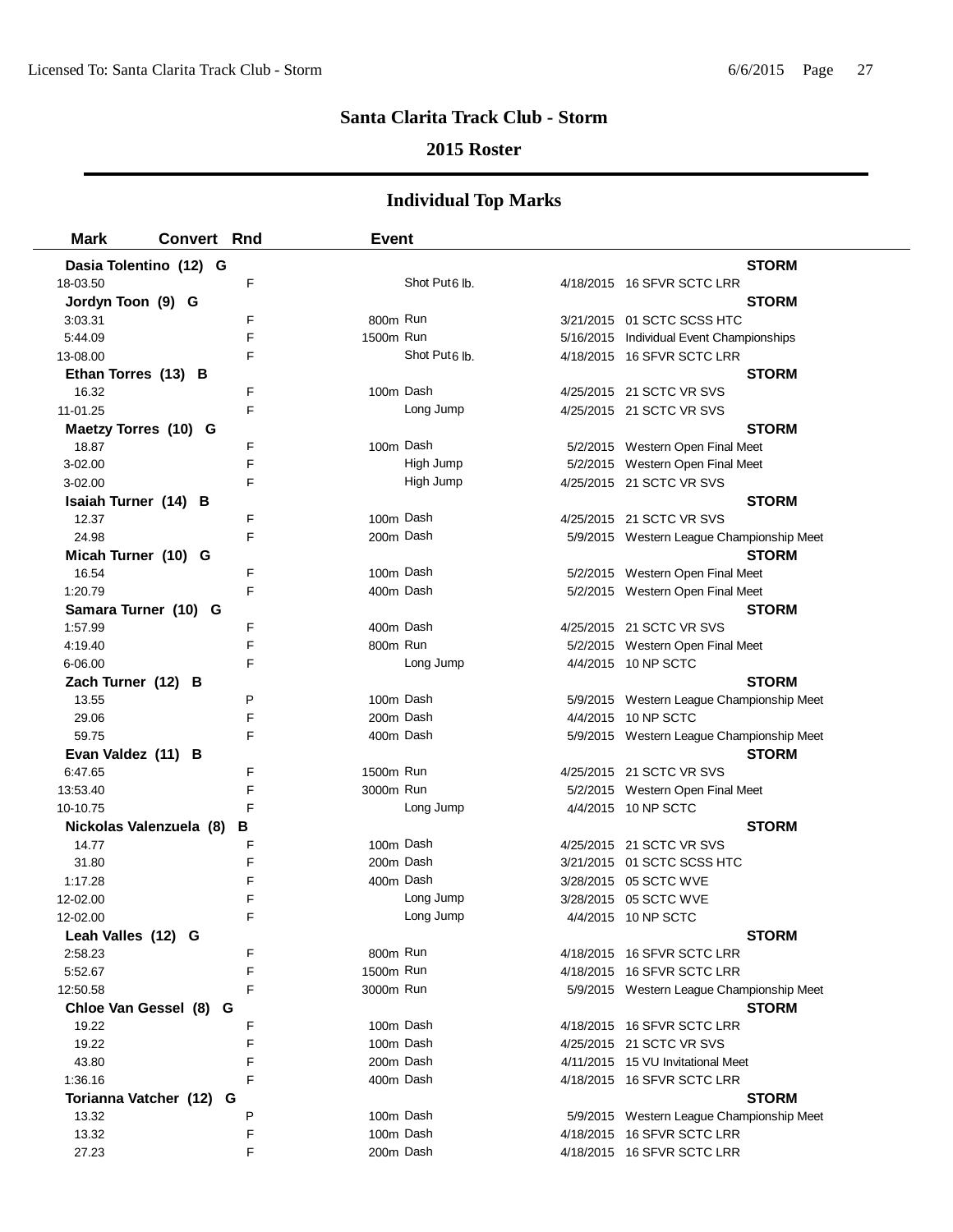### **2015 Roster**

| <b>Mark</b><br><b>Convert Rnd</b> |   | <b>Event</b> |                  |                                           |
|-----------------------------------|---|--------------|------------------|-------------------------------------------|
| Keely Ventress (14) G             |   |              |                  | <b>STORM</b>                              |
| 15.02                             | F | 100m Dash    |                  | 3/28/2015 05 SCTC WVE                     |
| 1:13.05                           | F | 400m Dash    |                  | 3/21/2015 01 SCTC SCSS HTC                |
| 21.13                             | F |              | 100m Hurdles 33" | 3/21/2015 01 SCTC SCSS HTC                |
| Madeleine Vielma (8) G            |   |              |                  | <b>STORM</b>                              |
| 20.19                             | F | 100m Dash    |                  | 5/2/2015 Western Open Final Meet          |
| 1:39.86                           | F | 400m Dash    |                  | 4/18/2015 16 SFVR SCTC LRR                |
| 5-11.00                           | F |              | Long Jump        | 4/18/2015 16 SFVR SCTC LRR                |
| Olivia Vielma (5) G               |   |              |                  | <b>STORM</b>                              |
| 22.63                             | F | 100m Dash    |                  | 5/2/2015 Western Open Final Meet          |
| 1:52.16                           | F | 400m Dash    |                  | 4/18/2015 16 SFVR SCTC LRR                |
| 4-04.00                           | F |              | Long Jump        | 3/21/2015 01 SCTC SCSS HTC                |
| Boone Vienna (6) B                |   |              |                  | <b>STORM</b>                              |
| 22.46                             | F | 100m Dash    |                  | 3/28/2015 05 SCTC WVE                     |
| 6-01.50                           | F |              | Long Jump        | 3/28/2015 05 SCTC WVE                     |
| Wyatt Vienna (6) B                |   |              |                  | <b>STORM</b>                              |
| 21.13                             | F | 100m Dash    |                  | 3/21/2015 01 SCTC SCSS HTC                |
| 1:39.21                           | F | 400m Dash    |                  | 3/28/2015 05 SCTC WVE                     |
| 6-10.00                           | F |              | Long Jump        | 4/25/2015 21 SCTC VR SVS                  |
| Lucas Vooijs (8) B                |   |              |                  | <b>STORM</b>                              |
| 1:30.50                           | F | 400m Dash    |                  | 4/18/2015 16 SFVR SCTC LRR                |
| 3:14.74                           | F | 800m Run     |                  | 3/28/2015 05 SCTC WVE                     |
| 6:17.49                           | F | 1500m Run    |                  | 5/16/2015 Individual Event Championships  |
| $9 - 00.00$                       | F |              | Long Jump        | 4/18/2015 16 SFVR SCTC LRR                |
| Matthew Vooijs (10) B             |   |              |                  | <b>STORM</b>                              |
| 1:34.96                           | F | 400m Dash    |                  | 3/28/2015 05 SCTC WVE                     |
| 3:31.60                           | F | 800m Run     |                  | 3/28/2015 05 SCTC WVE                     |
| 6:35.24                           | F | 1500m Run    |                  | 4/18/2015 16 SFVR SCTC LRR                |
| Isabel Waddell (5) G              |   |              |                  | <b>STORM</b>                              |
| 4-00.50                           | F |              | Long Jump        | 4/18/2015 16 SFVR SCTC LRR                |
| Rylan Wadkins (13) B              |   |              |                  | <b>STORM</b>                              |
| 2:17.49                           | F | 800m Run     |                  | 4/25/2015 21 SCTC VR SVS                  |
| 4:45.28                           | F | 1500m Run    |                  | 5/9/2015 Western League Championship Meet |
| 10:27.28                          | F | 3000m Run    |                  | 3/28/2015 05 SCTC WVE                     |
| Braelyn Waldeck (10) G            |   |              |                  | <b>STORM</b>                              |
| 3:20.69                           | F | 800m Run     |                  | 4/18/2015 16 SFVR SCTC LRR                |
| 6:13.24                           | F | 1500m Run    |                  | 3/21/2015 01 SCTC SCSS HTC                |
| Tori Waldeck (12) G               |   |              |                  | <b>STORM</b>                              |
| 1:02.59                           | F | 400m Dash    |                  | 4/18/2015 16 SFVR SCTC LRR                |
| 2:29.11                           | F | 800m Run     |                  | 5/16/2015 Individual Event Championships  |
| 4:57.93                           | F | 1500m Run    |                  | 4/25/2015 21 SCTC VR SVS                  |
| Hayden Washington (11)            | G |              |                  | <b>STORM</b>                              |
| 2:46.11                           | F | 800m Run     |                  | 5/9/2015 Western League Championship Meet |
| 5:37.10                           | F | 1500m Run    |                  | 4/11/2015 15 VU Invitational Meet         |
| 11:43.39                          | F | 3000m Run    |                  | 5/9/2015 Western League Championship Meet |
| Peyton Washington (14)            | G |              |                  | <b>STORM</b>                              |
| 2:33.90                           | F | 800m Run     |                  | 3/28/2015 05 SCTC WVE                     |
| 5:17.50                           | F | 1500m Run    |                  | 5/16/2015 Individual Event Championships  |
| Josh Weide (14) B                 |   |              |                  | <b>STORM</b>                              |
| 1:04.79                           | F | 400m Dash    |                  | 5/2/2015 Western Open Final Meet          |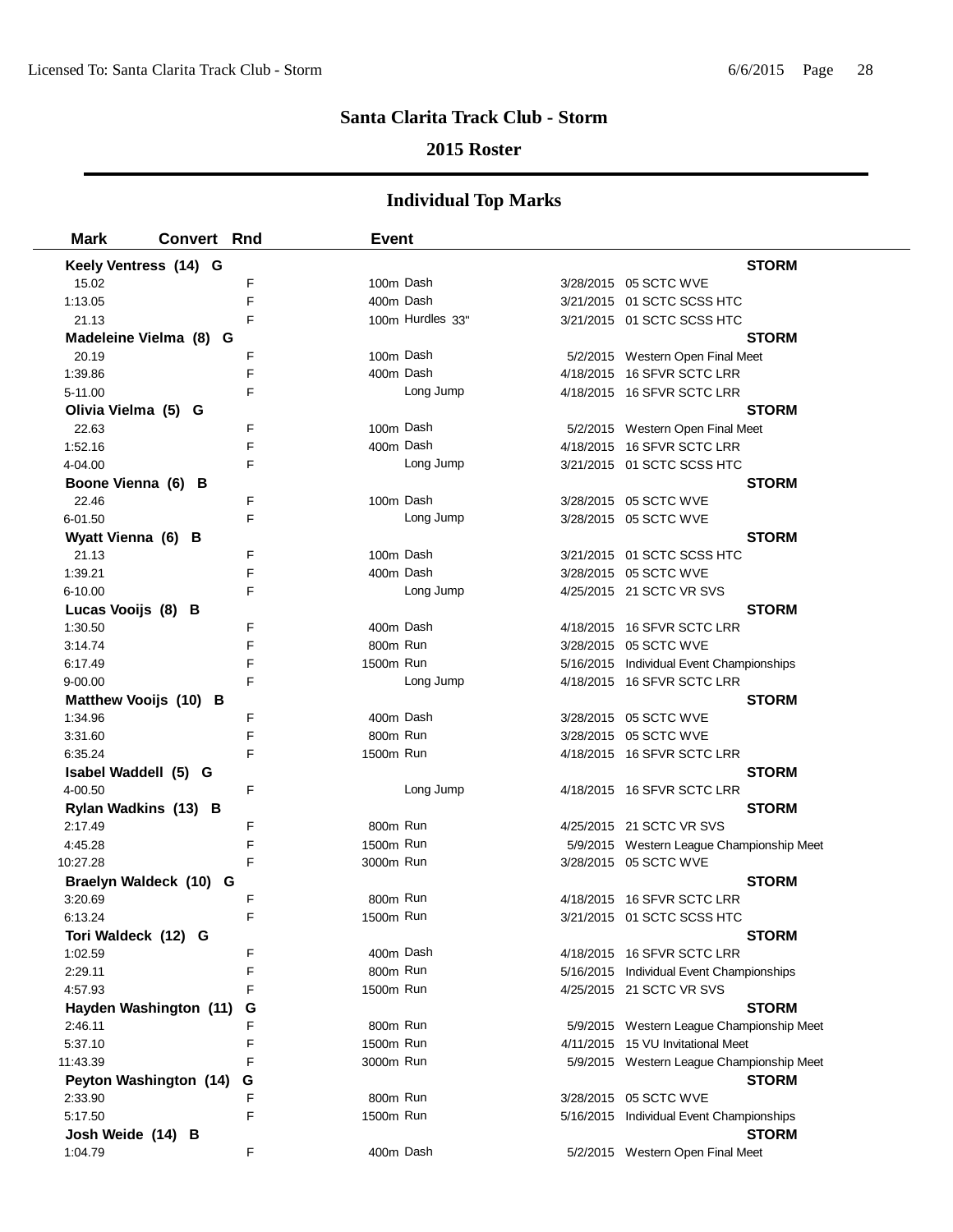### **2015 Roster**

| <b>Mark</b>         | <b>Convert Rnd</b>           |   | Event                     |                                                              |
|---------------------|------------------------------|---|---------------------------|--------------------------------------------------------------|
| Josh Weide (14) B   |                              |   |                           | <b>STORM</b>                                                 |
| 5:37.26             |                              | F | 1500m Run                 | 4/18/2015 16 SFVR SCTC LRR                                   |
| 14-00.00            |                              | F | Long Jump                 | 5/2/2015 Western Open Final Meet                             |
| Jake Wheeles (15) B |                              |   |                           | <b>STORM</b>                                                 |
| 12.71               |                              | F | 100m Dash                 | 5/9/2015 Western League Championship Meet                    |
| Morgan White (6) G  |                              |   |                           | <b>STORM</b>                                                 |
| 23.20               |                              | F | 100m Dash                 | 4/25/2015 21 SCTC VR SVS                                     |
| 2:24.16             |                              | F | 400m Dash                 | 3/21/2015 01 SCTC SCSS HTC                                   |
| 6-00.00             |                              | F | Long Jump                 | 4/4/2015 10 NP SCTC                                          |
|                     | Audrey Whitman (10) G        |   |                           | <b>STORM</b>                                                 |
| 19.52               |                              | F | 100m Dash                 | 4/25/2015 21 SCTC VR SVS                                     |
| 1:44.66             |                              | F | 400m Dash                 | 3/21/2015 01 SCTC SCSS HTC                                   |
|                     | Mikaila Whitman (7) G        |   |                           | <b>STORM</b>                                                 |
| 20.51               |                              | F | 100m Dash                 | 3/21/2015 01 SCTC SCSS HTC                                   |
| 1:38.49             |                              | F | 400m Dash                 | 3/21/2015 01 SCTC SCSS HTC                                   |
| 7:01.24             |                              | F | 1500m Run                 | 5/2/2015 Western Open Final Meet                             |
| 4-09.25             |                              | F | Long Jump                 | 3/21/2015 01 SCTC SCSS HTC                                   |
|                     | Nicholas Whitman (13) B      |   |                           | <b>STORM</b>                                                 |
| 2:53.30             |                              | F | 800m Run                  | 4/4/2015 10 NP SCTC                                          |
| 5:34.80             |                              | F | 1500m Run                 | 4/4/2015 10 NP SCTC                                          |
| 12:37.91            |                              | F | 3000m Run                 | 3/28/2015 05 SCTC WVE                                        |
| Danae Wolf (11) G   |                              |   |                           | <b>STORM</b>                                                 |
| 14.91               |                              | F | 100m Dash                 | 4/25/2015 21 SCTC VR SVS                                     |
| 1:09.54             |                              | F | 400m Dash                 | 4/18/2015 16 SFVR SCTC LRR                                   |
| 16.29               |                              | F | 80m Hurdles 30"           | 5/9/2015 Western League Championship Meet                    |
| Rafiel Yoakum (5) B |                              |   |                           | <b>STORM</b>                                                 |
| 18.61               |                              | F | 100m Dash                 | 5/2/2015 Western Open Final Meet                             |
| 40.81               |                              | F | 200m Dash                 | 4/18/2015 16 SFVR SCTC LRR                                   |
| 1:38.59             |                              | F | 400m Dash                 | 4/4/2015 10 NP SCTC                                          |
| 5-03.75             |                              | F | Long Jump                 | 4/11/2015 15 VU Invitational Meet                            |
| Grant Young (8) B   |                              |   |                           | <b>STORM</b>                                                 |
| 3:21.82             |                              | F | 800m Run                  | 3/21/2015 01 SCTC SCSS HTC                                   |
| 5:58.27             |                              | F | 1500m Run                 | 4/18/2015 16 SFVR SCTC LRR                                   |
| 9-03.50             |                              | F | Long Jump                 | 4/18/2015 16 SFVR SCTC LRR                                   |
|                     | Matthew Zapata (8) B         |   |                           | <b>STORM</b>                                                 |
| 19.45               |                              | F | 100m Dash                 | 5/2/2015 Western Open Final Meet                             |
| 41.91               |                              | F | 200m Dash                 | 4/18/2015 16 SFVR SCTC LRR                                   |
| 10-09.00            |                              |   | Shot Put6 lb.             | 3/28/2015 05 SCTC WVE                                        |
|                     | Maximilian Zapata (8) B      | F | 100m Dash                 | <b>STORM</b>                                                 |
| 16.79               |                              | F | 200m Dash                 | 5/2/2015 Western Open Final Meet<br>4/25/2015 21 SCTC VR SVS |
| 36.42               |                              | F | Shot Put <sub>6</sub> lb. |                                                              |
| 15-05.50            |                              |   |                           | 5/2/2015 Western Open Final Meet                             |
| 16.99               | Darius Zbojniewicz (12)<br>В | F | 100m Dash                 | <b>STORM</b>                                                 |
| 8-09.00             |                              | F | Long Jump                 | 4/18/2015 16 SFVR SCTC LRR<br>3/28/2015 05 SCTC WVE          |
| Lauren Zollo (4) G  |                              |   |                           | <b>STORM</b>                                                 |
| 34.82               |                              | F | 100m Dash                 | 4/25/2015 21 SCTC VR SVS                                     |
| 1:17.42             |                              | F | 200m Dash                 | 4/25/2015 21 SCTC VR SVS                                     |
| 2-04.00             |                              | F | Long Jump                 | 3/28/2015 05 SCTC WVE                                        |
| Olivia Zollo (5) G  |                              |   |                           | <b>STORM</b>                                                 |
|                     |                              |   |                           |                                                              |